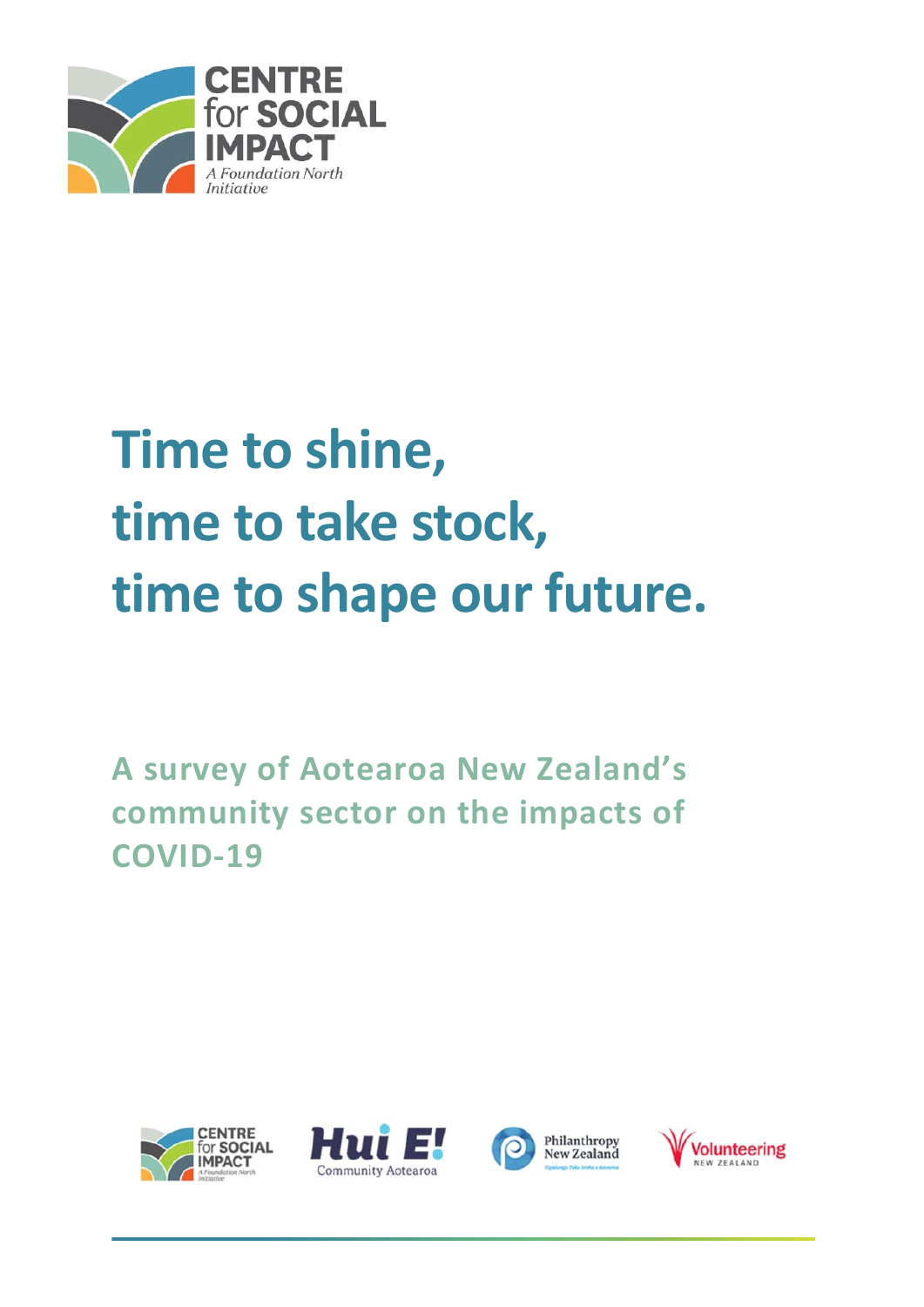## **Contents**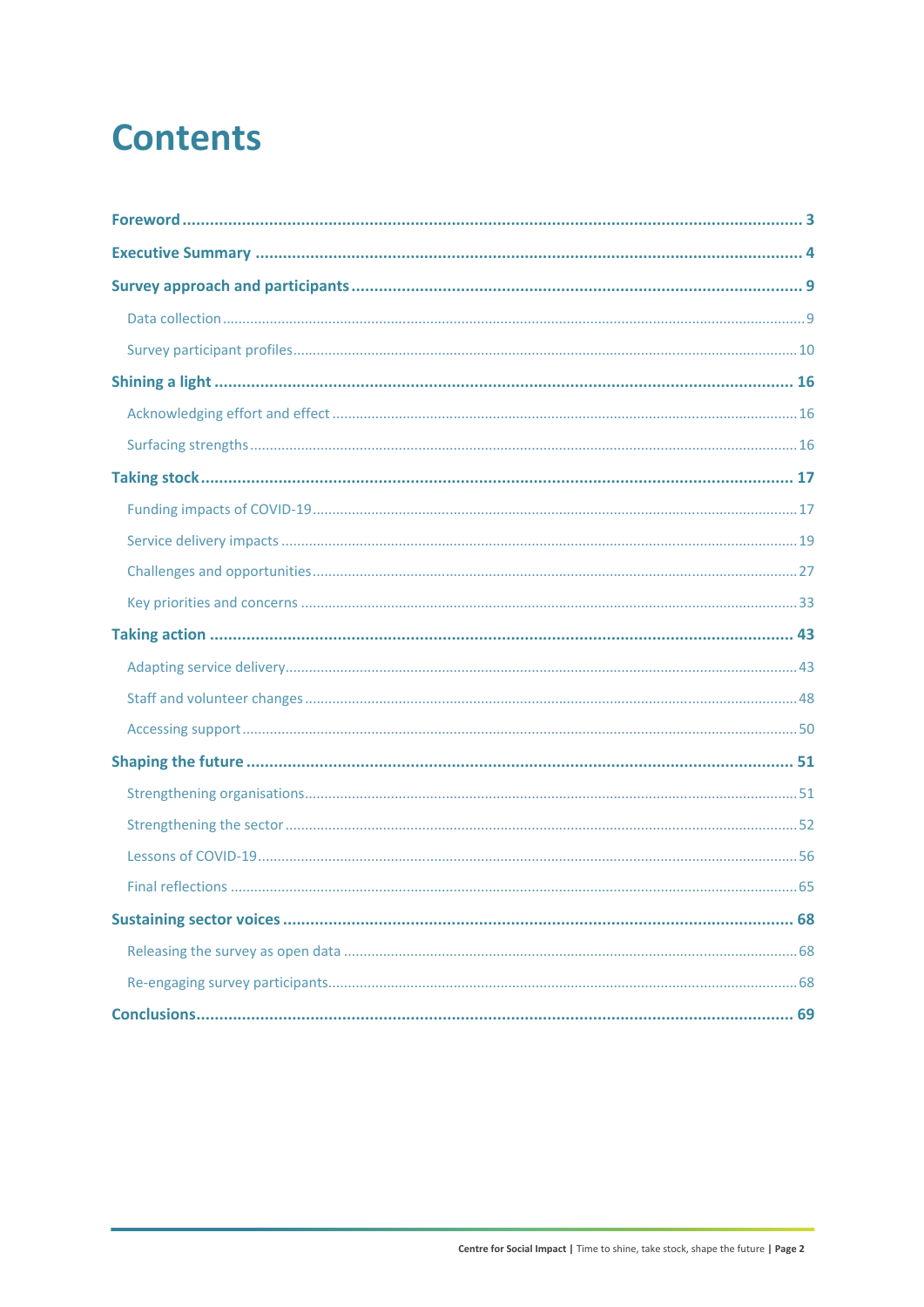## **Foreword**

COVID‐19 has profoundly impacted people and nature. So has the nature of our response.

It's clear there are people in our whānau whānui and communities who would do anything for us. And they did. They harnessed their collective generosity and ngākau nui, big heartedness to help their communities stay connected, get well, stay well and answer the call to unite and be kind.

This report honours the aroha, kindness, reciprocity, innovation, imagination and collective spirit that surfaced during lockdown—the elements needed to bring balance and harmony, to steady us in a time of disruption and concern.

Many, many people came together over the past few months to be of service to others. Effective leadership, compassion and fast action by government was matched by people and communities across Aotearoa.

It's likely that anyone reading this report has a continued part to play in protecting, growing and revitalising our communities, and in bringing renewed harmony and balance into being.

This report continues a conversation happening across our sector and with government and philanthropy about what now needs to be done to honour and grow our effort and effect.

We bring a united voice to this conversation from the Centre for Social Impact, Hui E! Community Aotearoa, Philanthropy New Zealand, and Volunteering New Zealand. We acknowledge the recently released Inspiring Communities *Shaping the Future* report, and the Bay of Plenty *SocialLink* survey.

We note that there are common threads emerging in experiences being reported across the sector, in the desire to harness the power and potential of what was activated during the COVID‐19 lockdown, and in the will and enthusiasm to reshape the future together.

We have work to do! Our response to COVID-19 gives us a new reference point for what can be achieved when we come together for a common good.

What is your next step in giving our communities, and the organisations who care for them continued life and energy? The hā, or breath of one element becomes the life force of another. In this way we are all related and reliant on each other.

#### **Acknowledgements**

*Our heartfelt thanks to the many people in the tangata whenua, community and voluntary sector in Aotearoa New Zealand who participated in this survey, at a time of many personal and organisational challenges* 

*This research was funded by Foundation North through Te Pūaha o te Ako—a multi‐disciplinary social impact knowledge and practice hub based in the Centre for Social Impact. The survey's design and analysis was led by the Centre for Social Impact, working in partnership with Hui E! Community Aotearoa, Philanthropy New Zealand, and Volunteering New Zealand*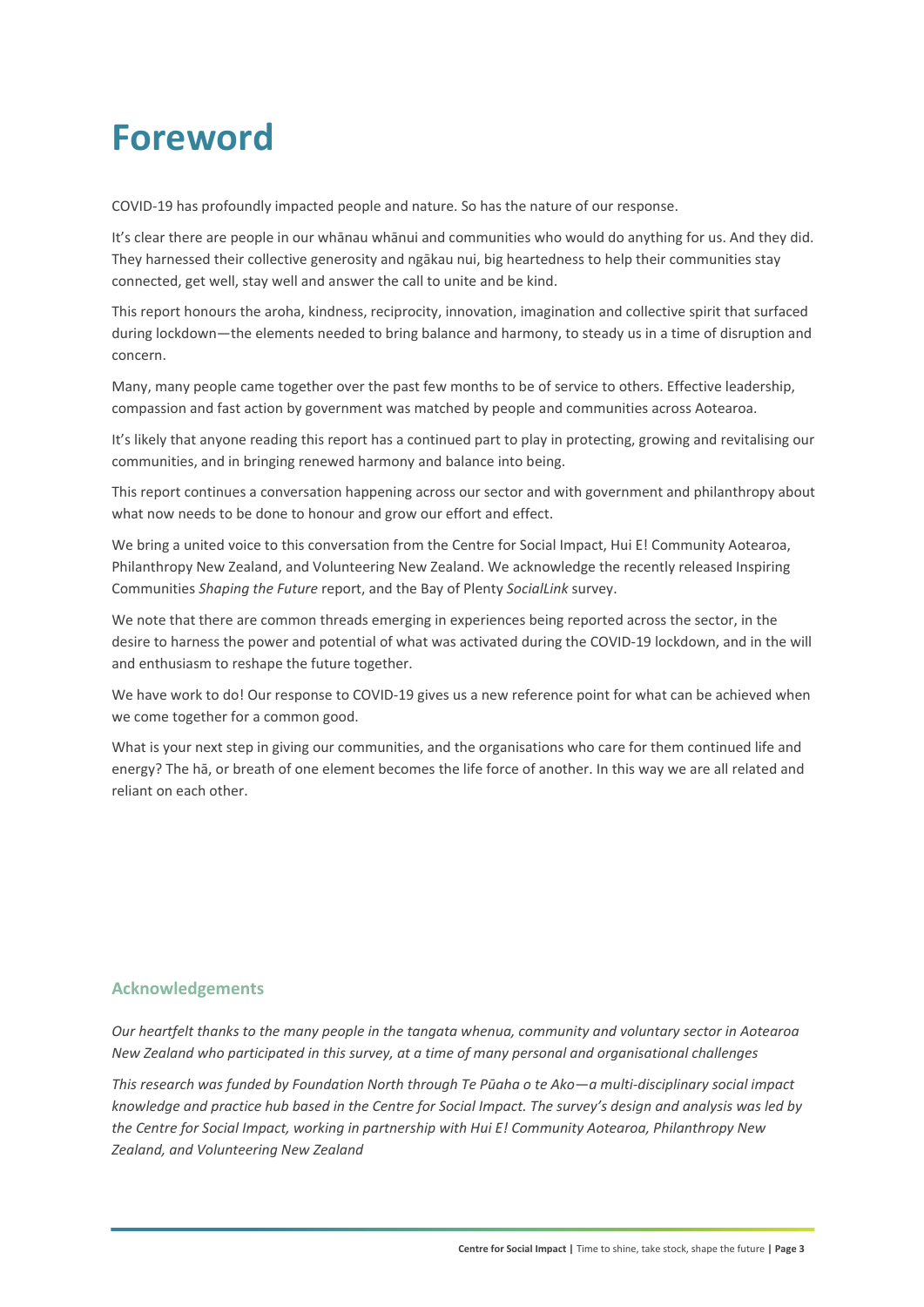## **Executive Summary**

#### **Introduction**

This report details the findings of a national COVID‐19 impact survey carried out across the tangata whenua, community and voluntary sector in May-June 2020. This was as we were moving between Levels 2 and 1 of the COVID‐19 lockdown. The findings are based on 1,424 responses from a broad cross‐section of the sector.

The research is a partnership between the Centre for Social Impact, Hui E! Community Aotearoa, Philanthropy New Zealand, and Volunteering New Zealand.

The findings shine a light on the experiences of the sector in cherishing and caring for communities throughout COVID‐19 and beyond. They take stock of the impact that effort has had on the sector. They start the conversation about what now needs to be done to honour and grow our effort and effect.

They can help lead confident, collective, well informed discussions around recovery and re-imagining the future state of a tangata whenua, community and voluntary sector that is well, flourishing and thriving.

#### **Shining a light**

**INSIGHTS:** While a sizable number of participating organisations took a hit during lockdown, they mobilised, moved with agility, and in some cases did, and are still doing more with less.

Effective leadership and fast action by government was matched by people and communities across Aotearoa.

High trust models of funding, flexibility and mutual respect between local and central government, philanthropy and the sector created the conditions for some stunning outcomes for communities.

Survey participants highlighted some clear strengths and service adaptability within and across organisations. In particular:

- unlocking a previously unknown capacity for flexibility and innovation
- being responsive, nimble, adaptive and resourceful
- an appreciation of technology as a powerful tool (with caveats), offering new ways to connect and communicate and deliver some services, and the extent to which it was embraced by clients, stakeholders and members alike
- the extent to which COVID‐19 revealed the strengths and capabilities of teams and organisations
- the immense value of working together and the huge appetite for collaborating within the not-forprofit sector, which was seen by many as being key to its ongoing sustainability.

*"We have never worked so hard with so little. Challenging but hopefully with good outcomes."* 

 *"Our community is absolutely amazing. So many organisations really stepped up to the mark and did everything humanly possible to support their local community or constituency."*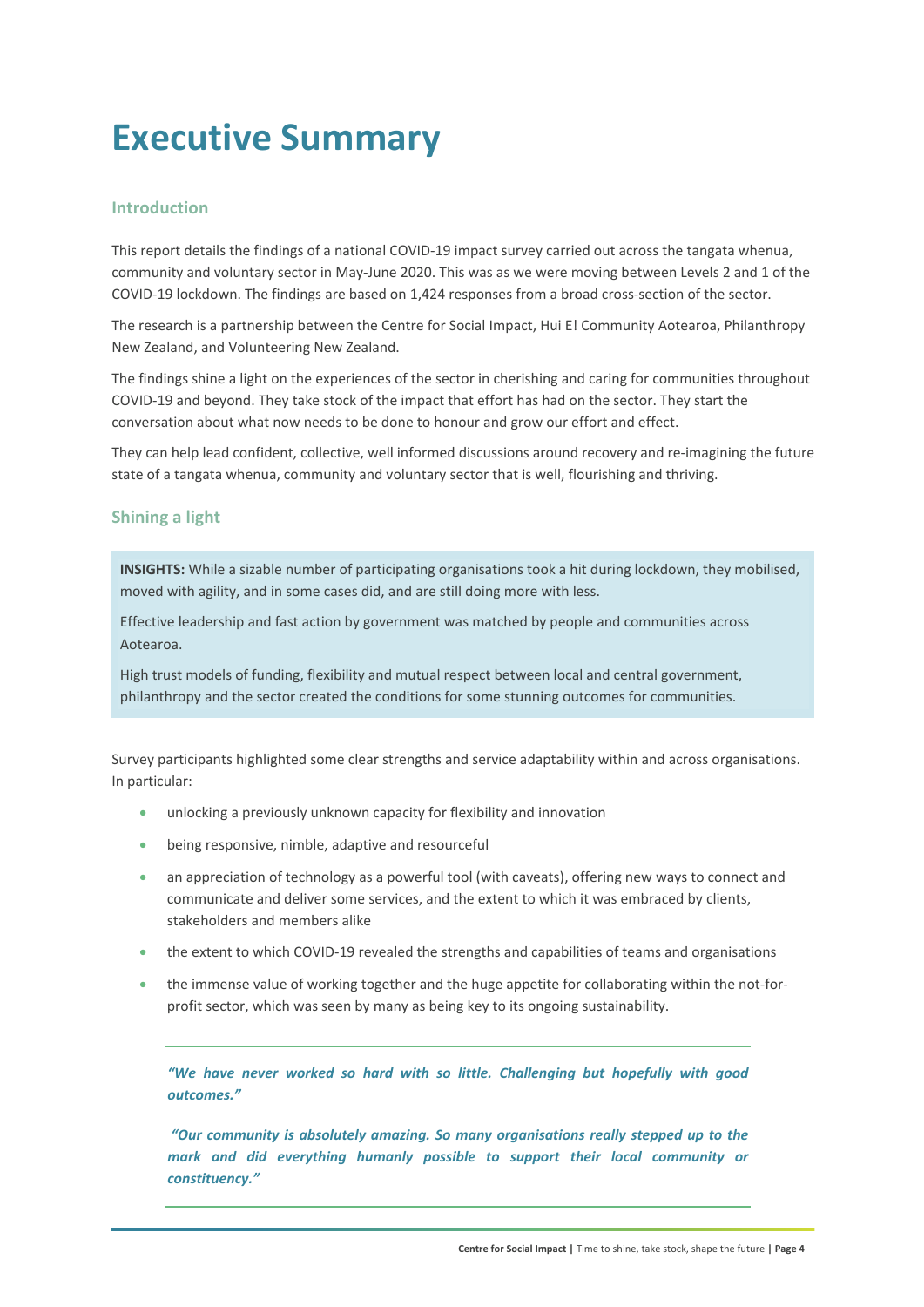#### **Taking stock**

**INSIGHTS:** Post-lockdown, the sector is in a fragile, finely balanced position. There remains a significant gap in the available and funded resourcing for tangata whenua, community and voluntary organisations to deliver services.

Many participants lost revenue through cancelled fundraising initiatives, gaming trusts, government or philanthropic repurposing, and reduced corporate and public donations. Some saw further fundraising opportunities being considerably reduced with an expected recession coming as a consequence of the pandemic.

Survey participants reported reforecasting, restructuring, seeking alternative income streams and changing their business models.

#### **Funding impacts**

We asked survey participants to indicate how COVID‐19 impacted their revenue for the year ahead compared to the previous 12 months. A substantial majority (74%) experienced or were expecting reduced funding, 14% forecast no change and only 5% experienced or expected an increase in funding. When asked to specify the loss in monetary terms, those who were able to do so (622 responses) indicated losses in the range of less than \$1,000 to \$9 million, with a median decrease of \$35,000. The small number of participants (38) who could specify funding increases were in the range of \$5,000 to \$5 million, with a median increase of \$65,000.

*"We have been declined by four grants in a week that we have previously been given."* 

Responses indicated that most participating organisations had funds or operational funding in reserve to enable some continuity (noting that at the time, almost one-third of participating organisations were accessing the government's wage subsidy). But for many, without ongoing funding, their positions were clearly precarious. One‐fifth (20%) had sufficient funds to maintain staff and activity for two to three months. A further 15% had sufficient funds to enable staff and activity for four to five months. Almost one‐half (46%) had sufficient funds to maintain staff and activity for six months or more.

#### **Service delivery impacts**

When asked to indicate the impacts of COVID-19 on the level of services, a majority of participants (59%) indicated they had cut back on service delivery. One‐fifth (20%) indicated services were maintained at the same level, and 17% indicated some increases in service delivery.

Reasons for reducing service delivery included social distancing restrictions; restrictions on events or large gatherings; closing or halting operations during lockdown; and reduced income. Increased community need was a key driver for increasing service delivery. This included a sharp increase in the demand for services, response to material hardship, and impacts on emotional wellbeing.

#### **Challenges and opportunities**

Participants noted the most common challenges of COVID‐19 were meeting the needs of the people we support (66%); ensuring sufficient revenue to maintain viability (58%); ensuring staff and volunteers were well supported (51%); developing new service offerings (41%); changing our service provision to meet public health criteria (40%); and meeting the levels of work required (39%).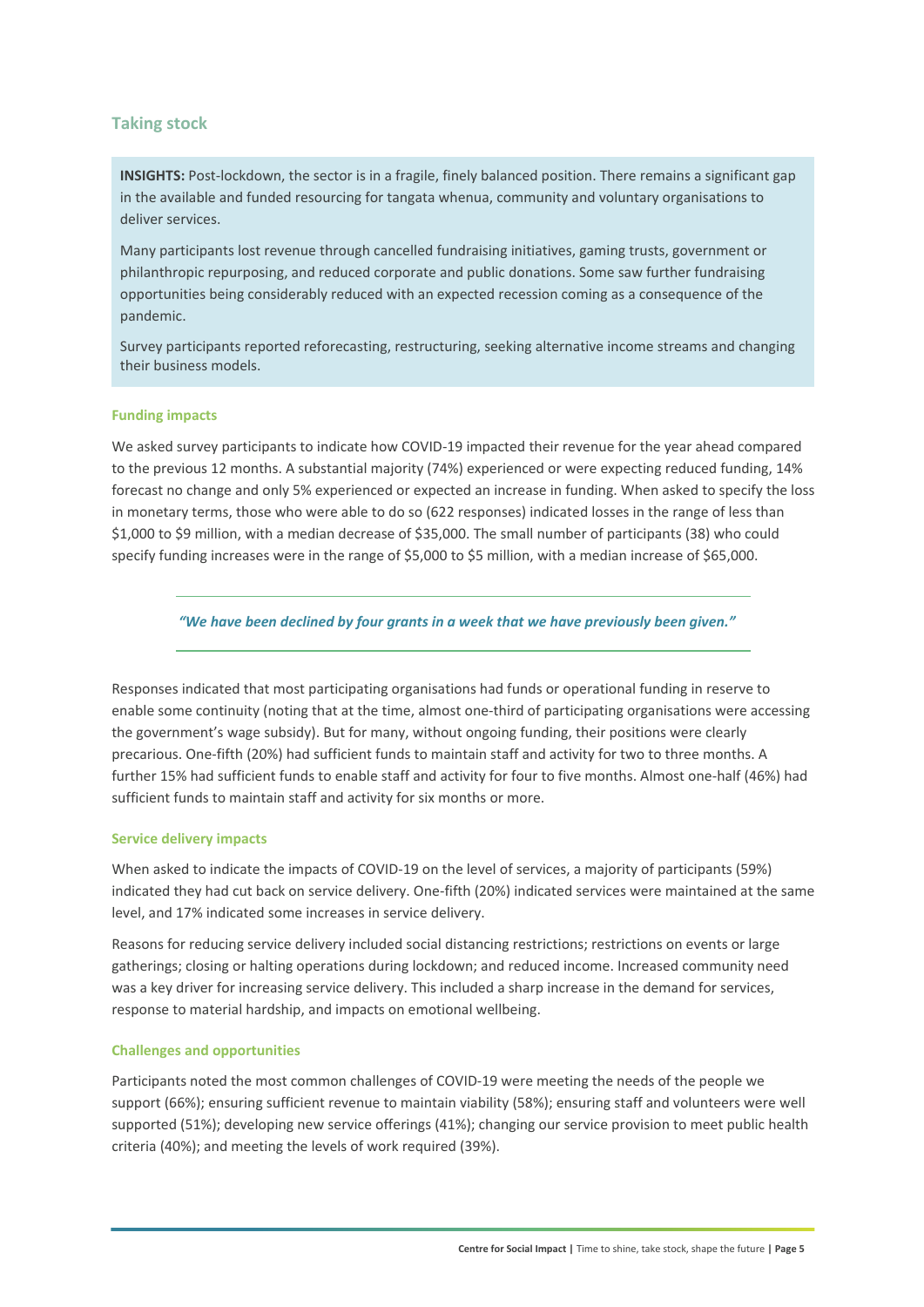*"Remain calm, roll with the punches, don't be afraid to test something new out quickly (and be prepared to learn from the outcome), keep at it/be resilient and determined, be agile…"* 

The most common opportunities surfaced by COVID‐19 were a stronger sense of community or common values (47%); new ways of connecting with those using services (46%); working closer with other organisations for the common good (40%); greater appreciation for and recognition of work being delivered (38%); options around where and how organisations work (34%); and ability to move quickly (30%).

#### **Key priorities and concerns**

Dealing with financial uncertainty, managing the impacts of this uncertainty on service delivery, and organisational viability were the most prominent priorities or concerns, raised by 43% of participants. These responses followed three broad themes: concern regarding diminished or precarious financial resources; challenges to service delivery or viability including the challenge of now doing even more with less; and steps planned or taken to maintain funding continuity or manage impacts of financial uncertainty.

*"With the increase in clients but not in revenue, our current staff levels are inadequate but we can't afford to take on new employees."* 

*"Most funders want to fund sexy new programmes. Right now, we need grass roots, basic funding with no special ties to programming. We just want to survive, revive, and thrive."* 

Other priorities participants identified were meeting the needs of communities (23%); resuming business as usual and operating in the 'new normal' (16%); and recruiting, retaining and supporting the wellbeing of staff and volunteers (11%).

#### **Taking action**

#### **Steps taken in response to COVID‐19**

We asked organisations to indicate if they had made changes to how they delivered services. Almost all indicated changes. Some 16% made 'minor' changes, 39% made 'some' changes and 31% made 'major' changes. Only 11% said they made no changes.

Many participating organisations were rapidly innovating and adapting delivery in response to COVID‐19. Notable areas included delivering more remote online or phone services (54%), seeking new funding sources (35%), and reducing some services (31%). Reducing service costs, changing organisational rules or purpose to enable new activities, and developing in-person service offerings were each selected by 10-11% of participants.

*"With extensively exploring remote service offerings, and the creation of new online options for families, our team would definitely like to explore this as an extension of our current programmes."*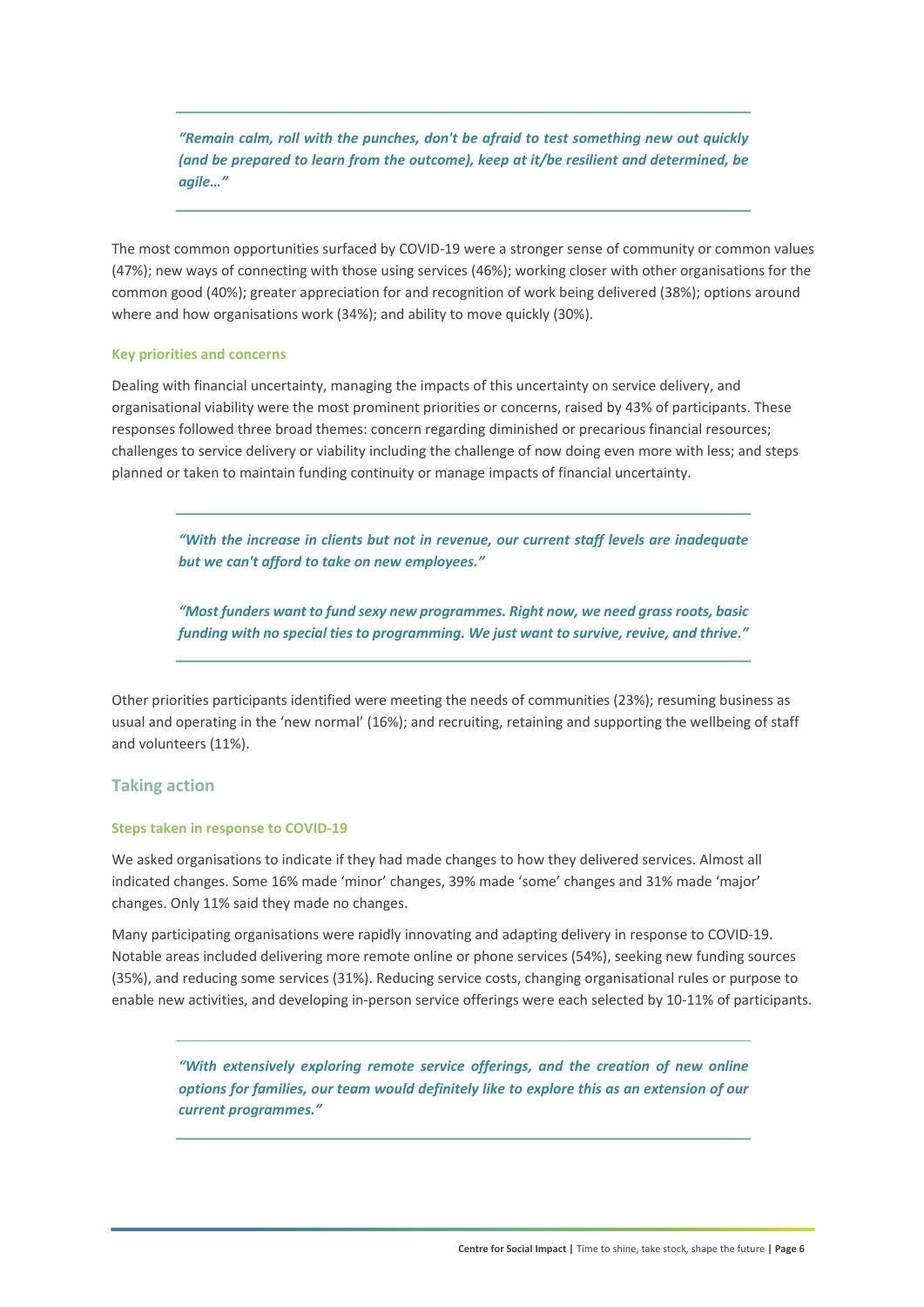Lockdown also resulted in some changes in staffing and volunteer input, including reducing volunteer support (14%); reducing staff wages and salaries (12%); reducing staff numbers (9%); increasing volunteer support (12%); and increasing staff (5%).

#### **Accessing support**

Survey participants accessed a wide range of supports in response to COVID‐19. Principal among these was the government's Wage Subsidy Scheme, accessed by 35% of participants. A further 18% accessed other government COVID‐related funding, and 17% accessed new funding sources. Some 15% received donated goods and services and 11% engaged voluntary support. A large proportion (35%) indicated not applicable.

#### **Shaping the future**

**INSIGHTS:** Survey participants largely remain upbeat and positive, excited about the possibilities for change that COVID‐19 has opened up. They have enormous optimism. They developed a new confidence and proficiency through having their own team strengths and capabilities realised. The strong sense of togetherness, digital connectivity and revitalised sense of value and purpose resulted in a renewed sense of vibrancy.

Collective effort across the sector, government and philanthropy is now needed to revive funding sources, replenish reserves, reshape the volunteer base, build technological and social infrastructure and skills, and rethink how services are delivered, supported and funded.

#### **Short‐term outlooks and supports needed**

Despite the challenges of COVID‐19, survey participants were generally optimistic about the continuity of their organisations. We asked participants to rate on a six‐point scale how pessimistic or optimistic they were regarding whether their organisation would still be operating in six months time. Two-thirds (65%) were very confident, rating six. A further 17% rated five. Only 4% rated very pessimistic (rating one) and a further 3% gave a rating of two.

When asked to indicate the five most needed areas of support, the most highly rated areas of support were fundraising (57%); marketing and communications (45%); digital technology (40%); innovation and strategic advice (36%); grant writing (27%); and more volunteers (26%). These responses indicated there remained significant gaps in the available (and funded) resourcing for community organisations to deliver core services.

#### **Strengthening the sector**

The most commonly needed changes selected by participants to strengthen the community and voluntary sector into the future were collaboration between organisations (65%) and funding to cover salaries and operational costs (62%). Other areas of strengthening included sector-wide leadership to provide voice and influence (40%), access to information and data in one place (35%), strengthening governance knowledge and skills in the sector (34%), and strengthening financial management knowledge and skills (32%).

*"A silver lining of COVID‐19 has been the immense increase in networking and collaboration and we need to continue this momentum."*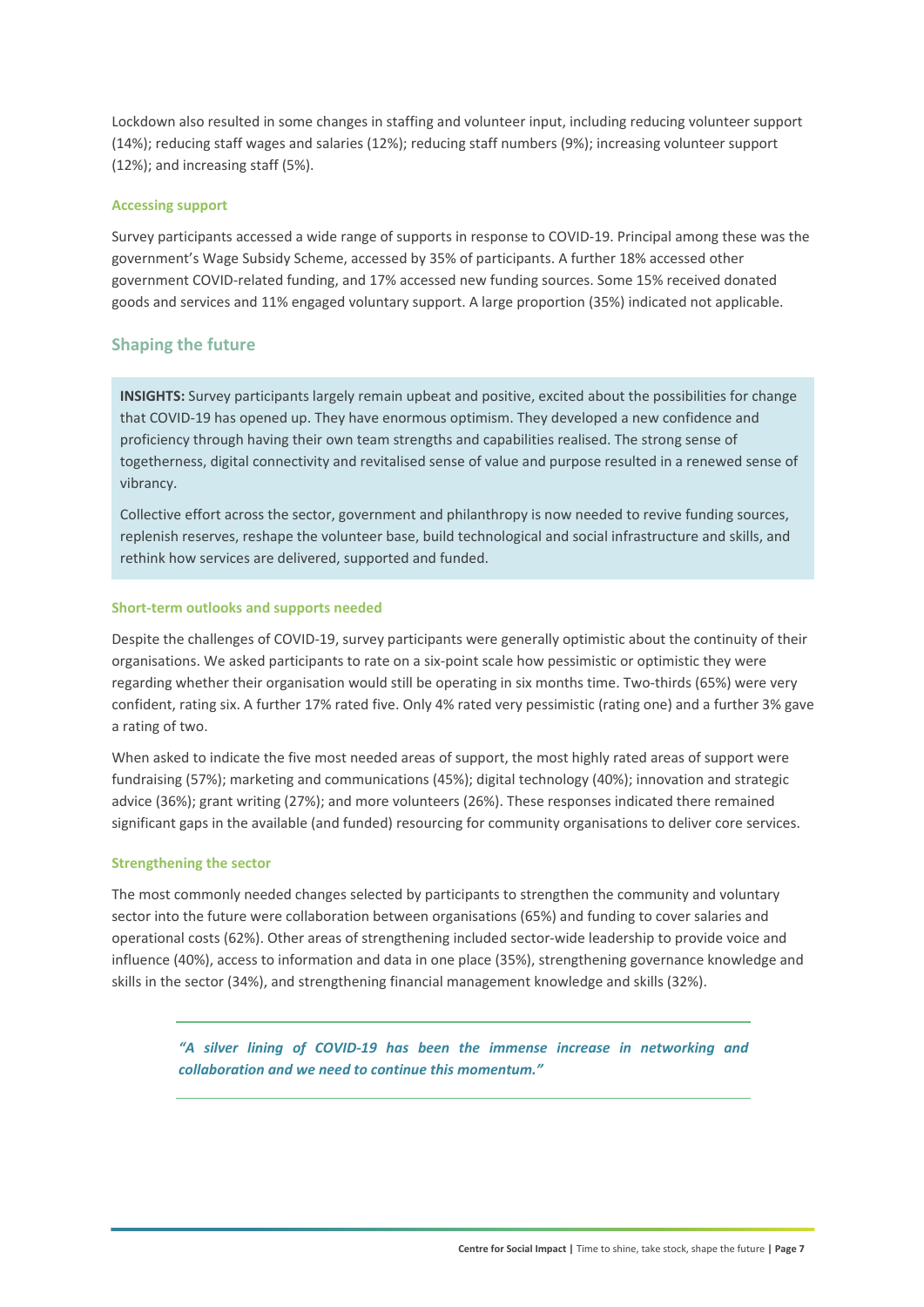#### **Lessons from COVID‐19**

A range of learning emerged from the experience of COVID‐19. Many highlighted the importance of responsiveness and flexibility (12%) and being open to new ways of working. Participants also mentioned significant advances in information technology capability and the value generated by these changes (11%). Many reflected on the extent to which COVID-19 revealed the strengths of teams and organisations (10%). COVID-19 also appeared to be a powerful catalyst for relationship-building and cross-sector collaboration (6%). Others highlighted the importance of preparedness as a key learning (5%).

*Gearing up for the future…working with industry to get practices and policies that work in the future (we've proven it can be done differently) rather than going back to what worked before—it's a whole new world!"* 

#### **Sustaining sector voices**

Following public release of this report, we intend to release the survey results as an open dataset. This will enable other organisations in the tangata whenua, community and voluntary sector, government and philanthropy to re‐use the data. This will provide another level of value to the contribution from the community organisations who generously took the time to complete the survey.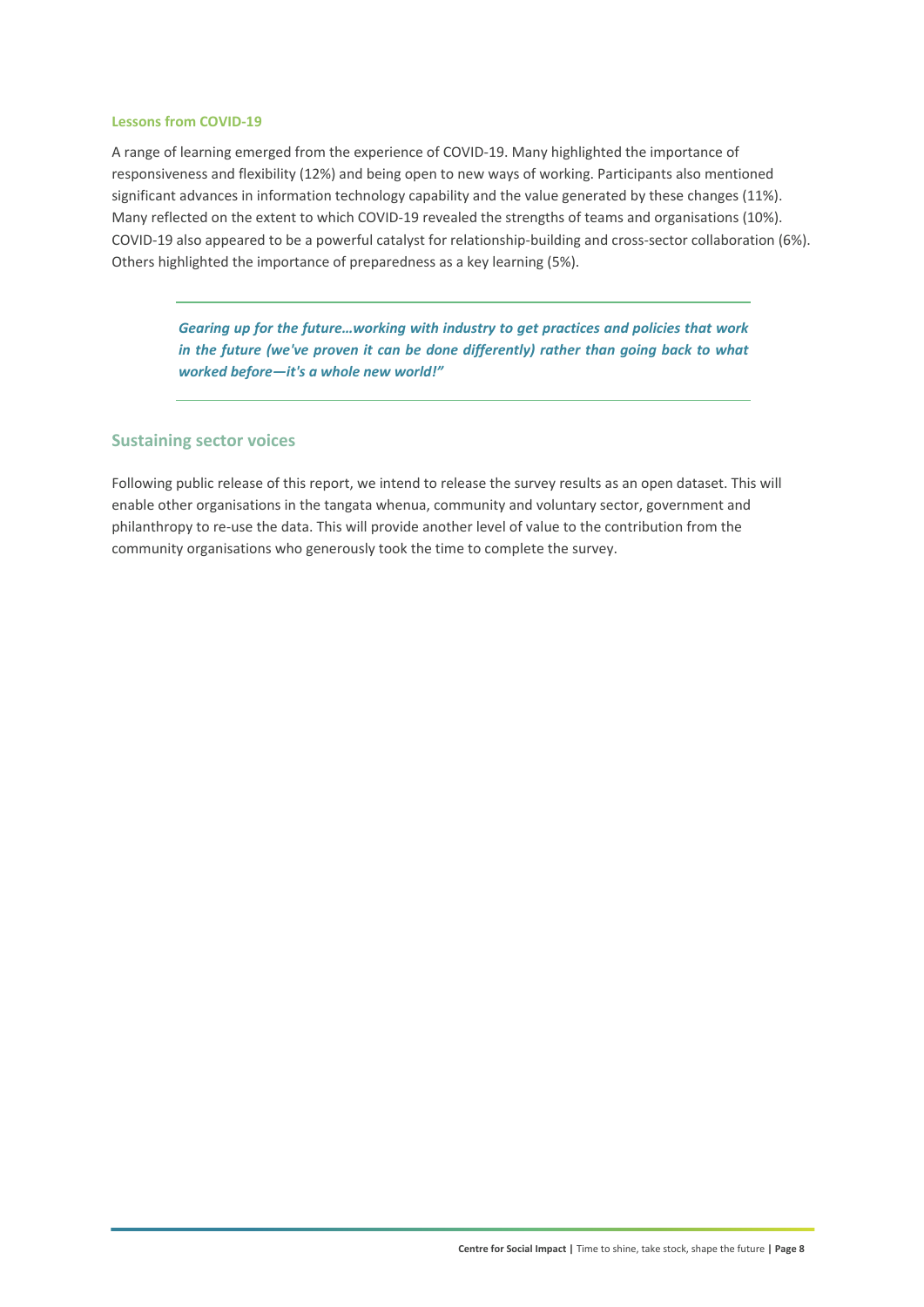## **Survey approach and participants**

## **Data collection**

We distributed the survey via email and social media networks from late May to mid‐June 2020, as Aotearoa moved between Levels 2 and 1 of the pandemic alert levels.

We distributed the survey to people on the email databases of the partner organisations (Centre for Social Impact, Hui E! Community Aotearoa, Philanthropy New Zealand, and Volunteering New Zealand). We used a snowball sampling approach in which we encouraged recipients to distribute the survey to others in the sector. We sent regular reminders through social media and email (Figure 1), and engaged media networks to increase awareness and uptake of the survey.

The survey was intended for people who were either senior in their organisations, or who had some level of authority to be able to complete the survey on behalf of their organisation. For this reason, we included an initial screening question asking participants if they were able to respond on behalf of their organisation.

The survey included a mix of open‐ended and closed‐ response questions.

*Figure 1: Examples of communications messaging for survey*



In total, 1,746 people accessed the survey and answered the screening question, of which 1,424 were eligible to participate.

We quantified as percentages the themes arising in responses to stand-alone qualitative questions, to a minimum of 1.50%. We did not calculate percentages for 'other' responses to quantitative questions, or for qualitative questions where the number of responses was significantly lower than other questions (below 300 responses).

The sampling approach means that the results may not be representative of the community sector across Aotearoa; nor can a response rate be accurately calculated. The results do however highlight some key themes that can inform the future. The breadth of responses we received indicated a broad cross-section of the community and voluntary sector participated in the survey.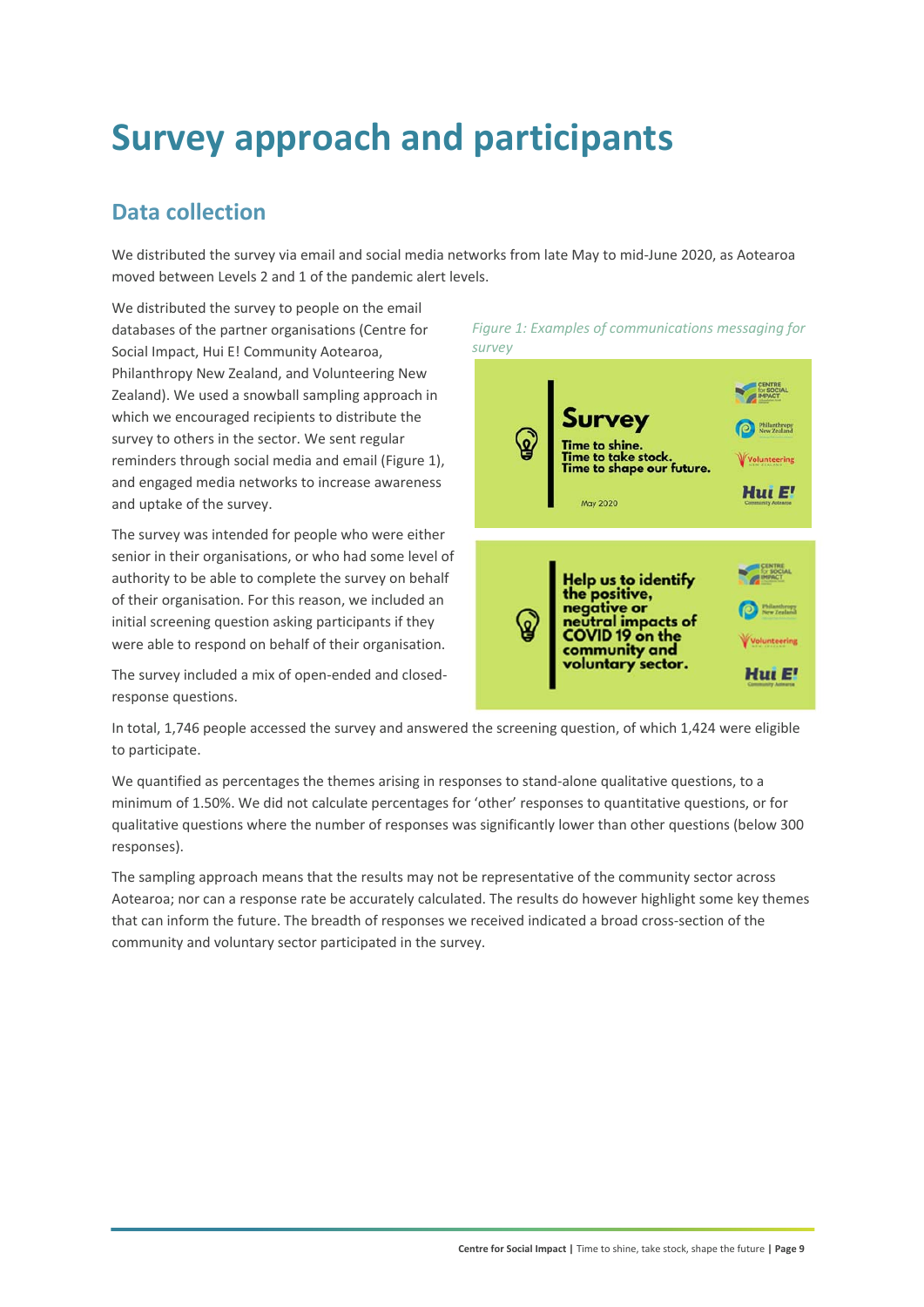## **Survey participant profiles**

#### **Organisational roles**

More than 60% of survey participants were in senior roles in their organisations, whether as chief executives or exective directors (30%), senior managers (19%), or board members/trustees (17%), and administration/coordination roles (13%). There was a spread of other organisational roles, as detailed in Figure 2. 'Other' responses included facilitators, volunteers and ministers (1.4%).

#### *Figure 2: Survey participants' organisational roles*



#### What is your main role in the organisation?

When asked about the type of organisation participants were representing, more than half were charitable trusts (53%), and a third were incorporated societies (37%). A further 18% were voluntary organisations, and 4% were faith‐based organisations. (Figure 3). 'Other' types of organisations included schools, sports organisations, businesses, social enterprises and creative organisations (12%).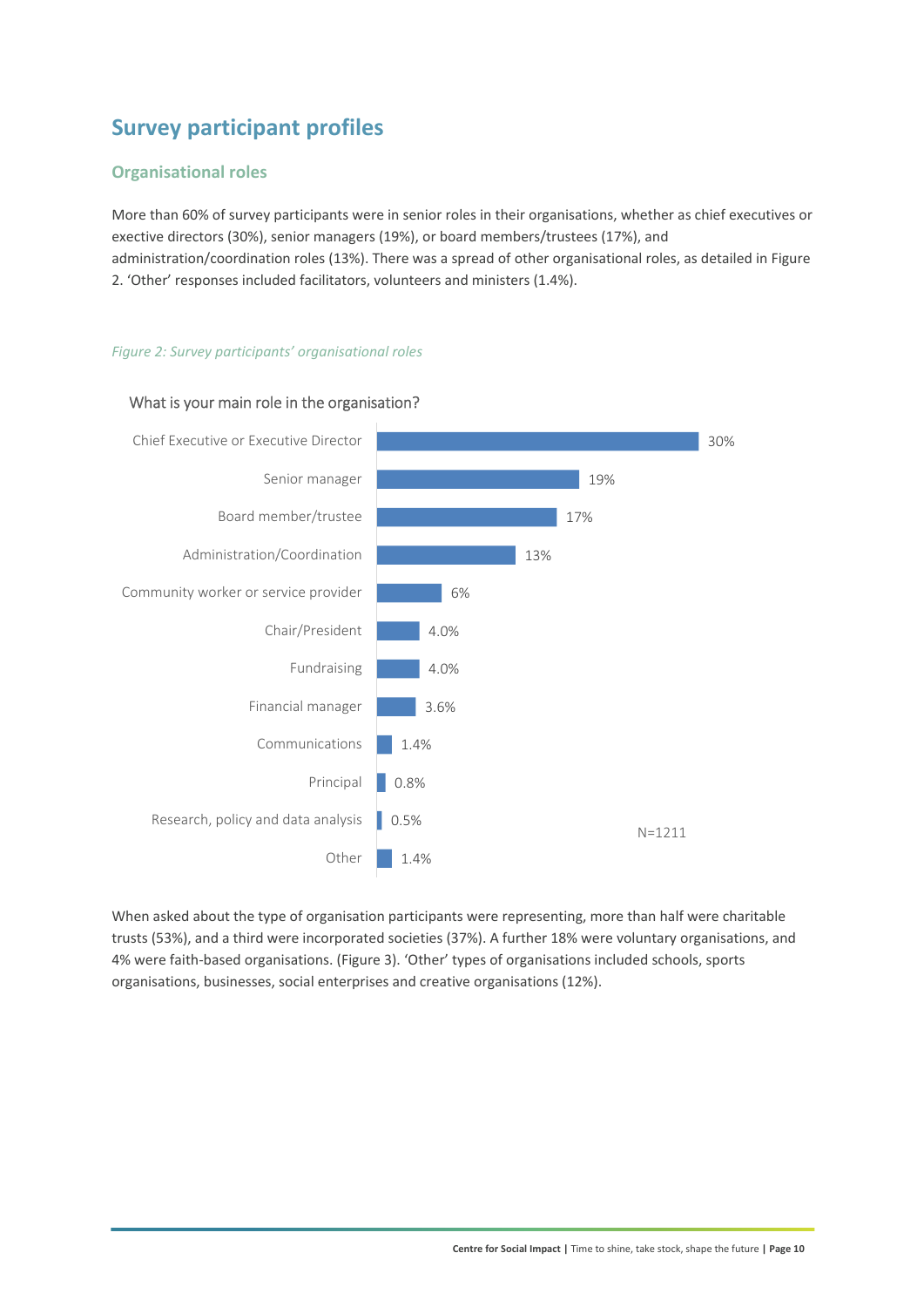#### **Types of organisations**



*Figure 3: Types of organisations represented by participants* 

Note: Multiple responses could be selected

#### **Staffing, volunteer and revenue levels**

Participating organisations had a wide range of staffing levels: one-quarter (25%) had no paid staff and a further 40% had one to five staff. Similar proportions were recorded for six to ten staff, 11 to 20 staff, and higher levels (between 7% to 11% each, Figure 4).





Almost all organisations had some level of voluntary activity. On a monthly basis, 10% had no volunteers, while one to five volunteers, six to ten volunteers and 11 to 20 volunteers were each reported by 20% to 22% of participants. More than a quarter had more than 20 volunteers each month (

Figure 5).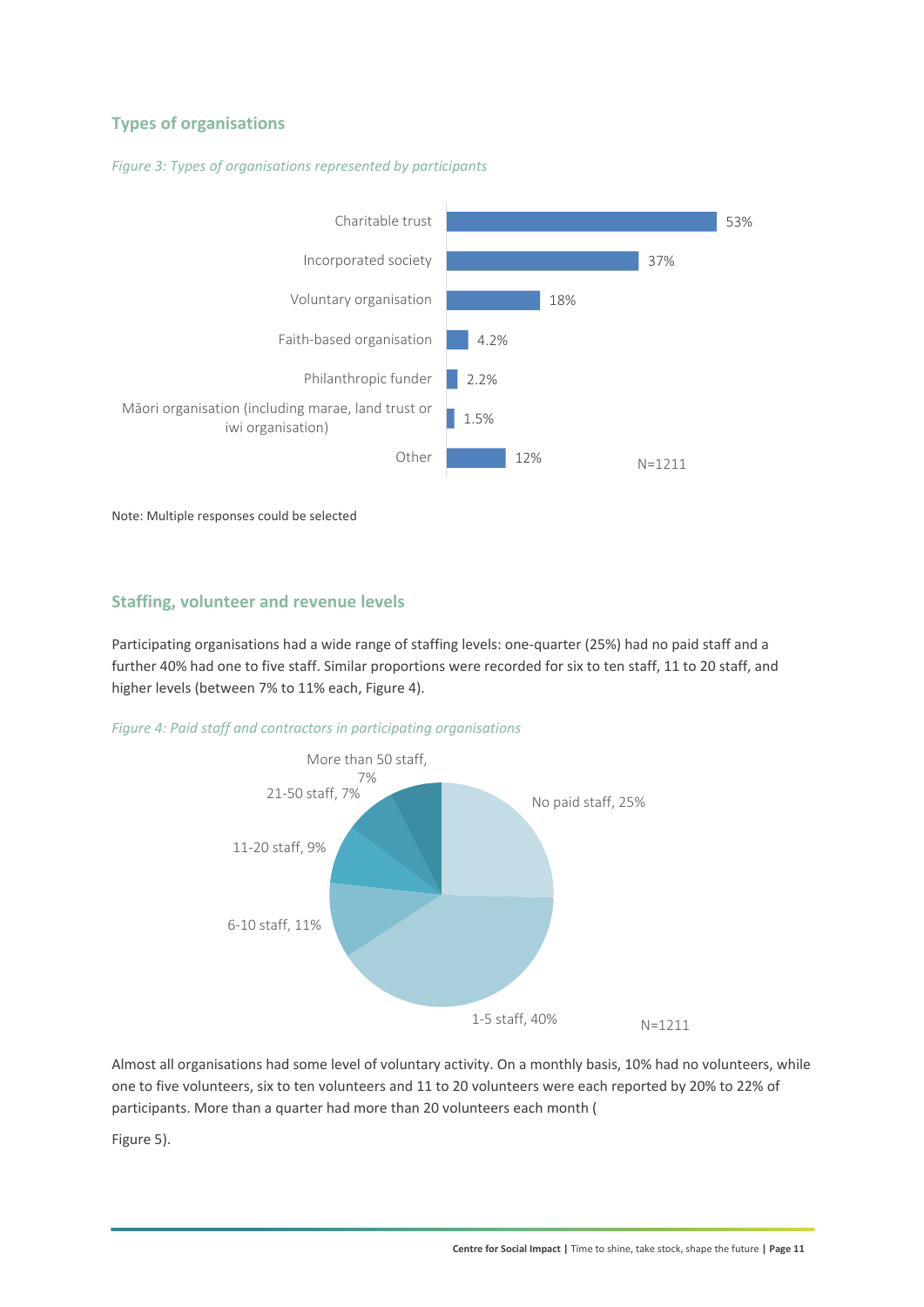

#### *Figure 5: Volunteers engaged by participating organisations (per month)*

Using Charities Services' tiered system of Tier 1 to Tier 4 levels, we asked participants to indicate their annual revenue. Almost half (48%) had revenues of less than \$125,000 per annum, and a further 38% had revenue between \$125,000 and \$2 million per annum. The remaining 14% had more than \$2 million annual revenue (Figure 6).

#### *Figure 6: Participating organisations' annual income*



#### **Activities and services**

We asked survey participants to choose from a drop-down list a category that most closely aligned with their activities or services. The most common responses received were community and social services (23%), culture, arts and heritage (11%), education and research (9%), sport and recreation (9%), health (6%) and disability services (5%) (Figure 7).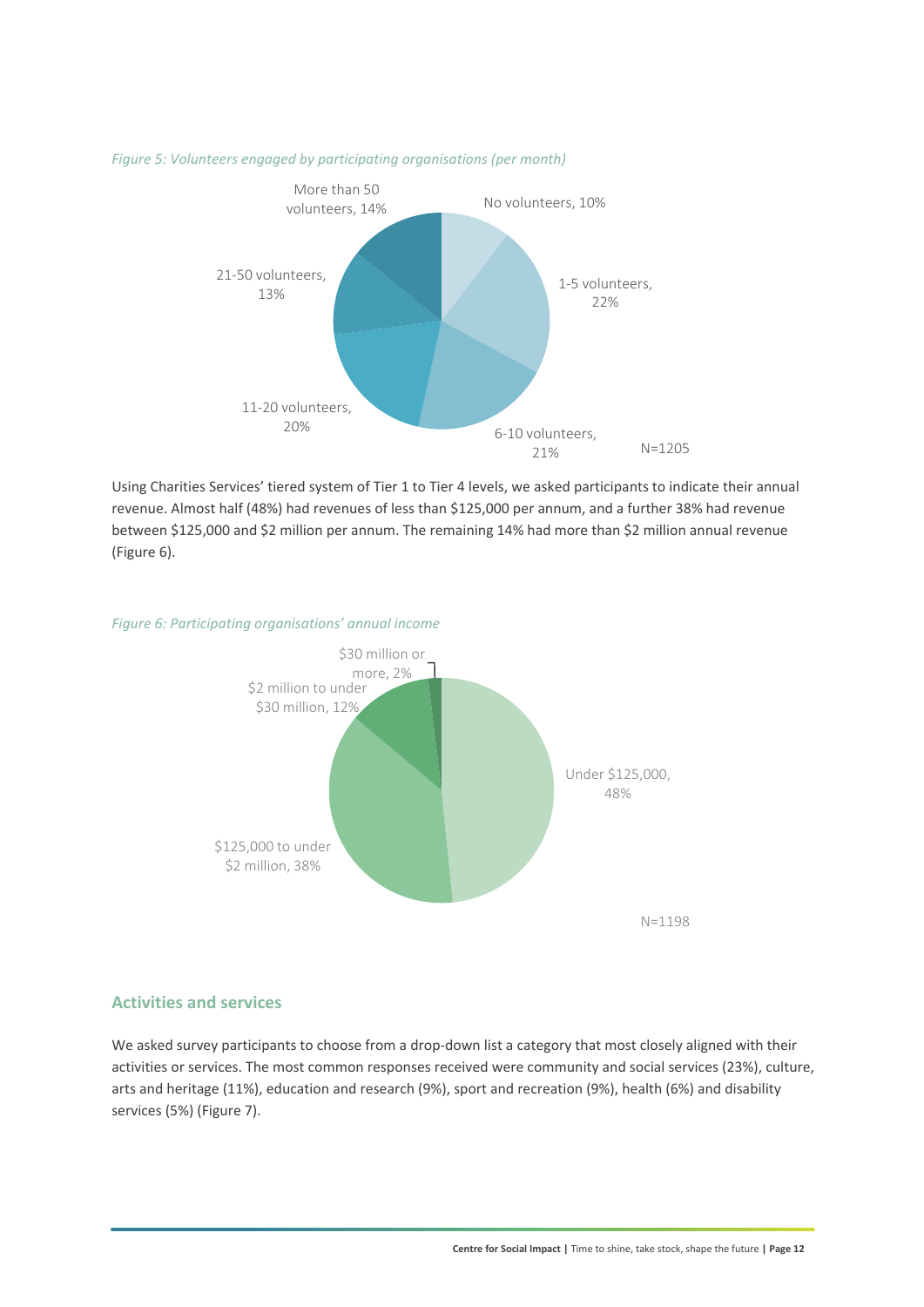#### *Figure 7: Participating organisations' activities or services*

#### Of the following, which best describes your organisation's activities or services?

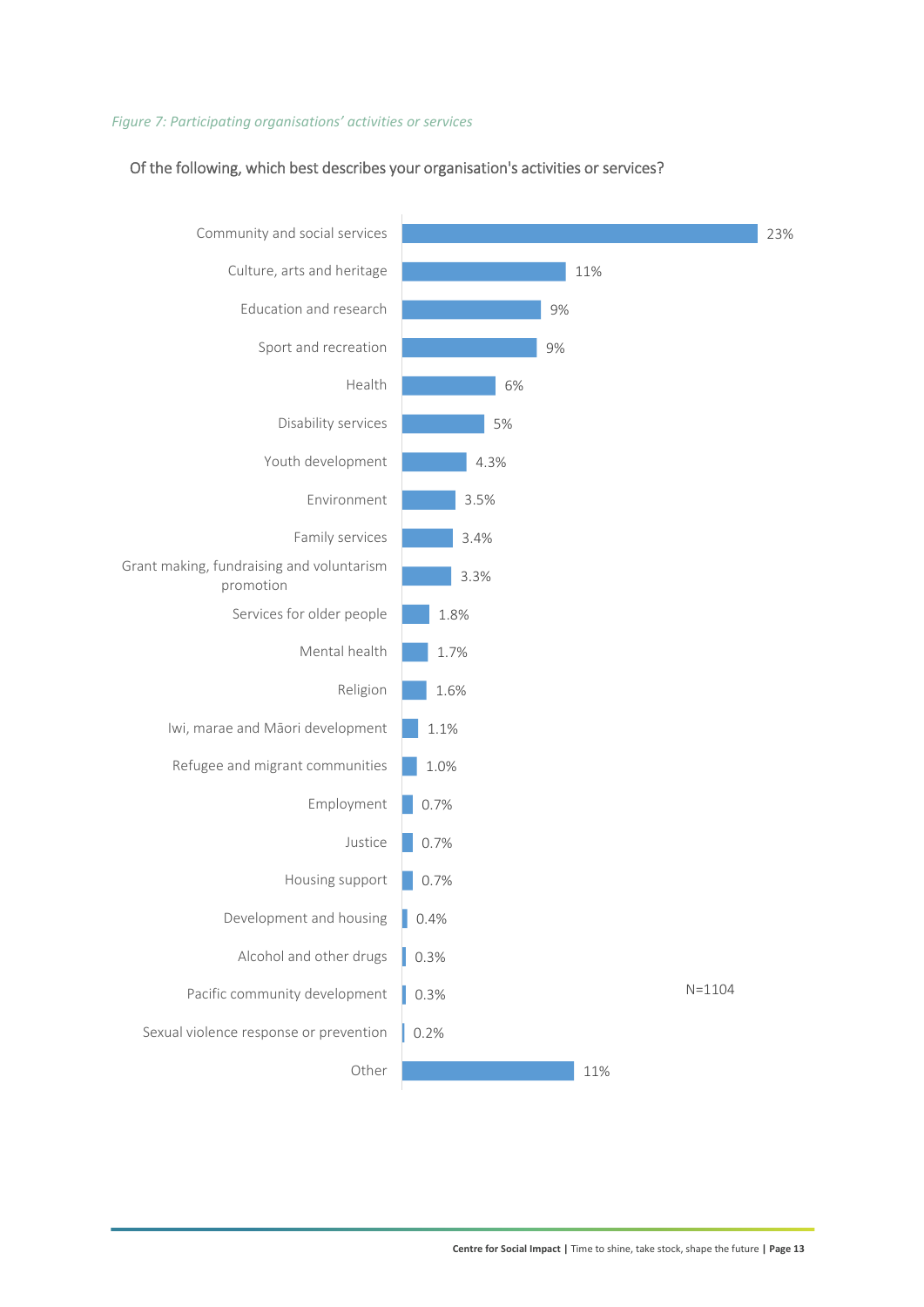#### **Regional spread**

The substantial majority of organisations worked only in Aotearoa New Zealand (91%). A further 8% worked in New Zealand and elsewhere, and only 0.8% worked solely outside New Zealand.

Of those that worked in Aotearoa New Zealand (either solely or overseas as well), the activities of one‐quarter (23%) covered all of the country, and there was a significant spread across individual regions, including Southland (15%), Otago (13%), Auckland (12%), Canterbury (10%), Bay of Plenty (9%), Wellington (8%) and Waikato (7%) (Figure 8).

It is likely that many nationally‐focused organisations are based in Auckland and Wellington, which would partly explain the relatively low percentages for these regions. We note also that there was significant interest and outreach in the Otago-Southland regions to this survey. Multiple responses could be selected for this question.

#### *Figure 8: Regions where participating organisations operate*



#### In which region do you operate?

Note: Multiple regions could be selected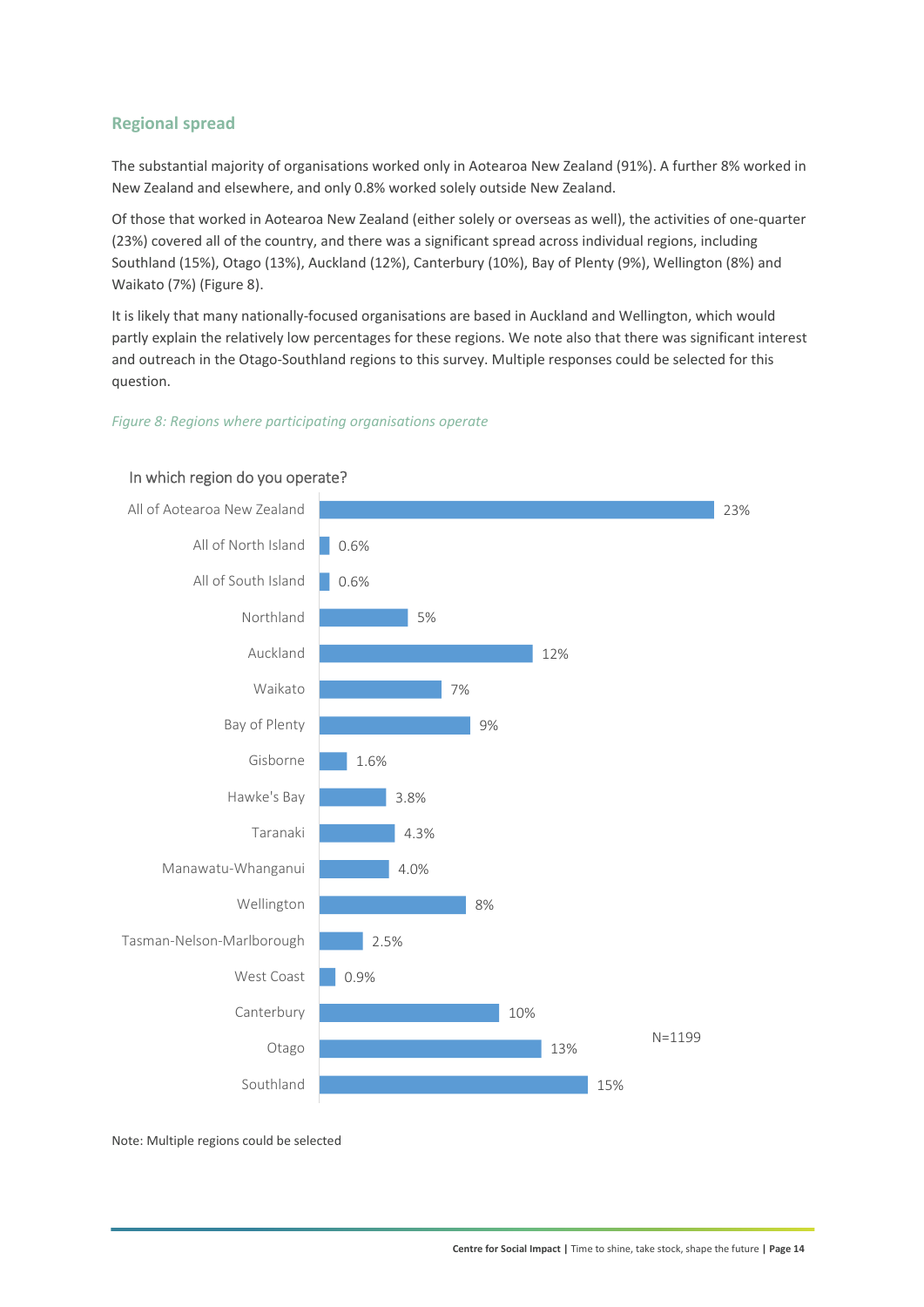#### **Ethnic focus**

Although a substantial proportion of participants indicated their organisation didn't have an ethnicity focus (79%), there remained a wide range of organisations that had a diverse ethnicity focus, including Māori (19%), New Zealand European (19%), Samoan (10%), Tongan (9%), and Cook Island Māori (8%) (Figure 9).

#### *Figure 9: Ethnic focus of participating organisations' activities*



Note: Multiple responses could be selected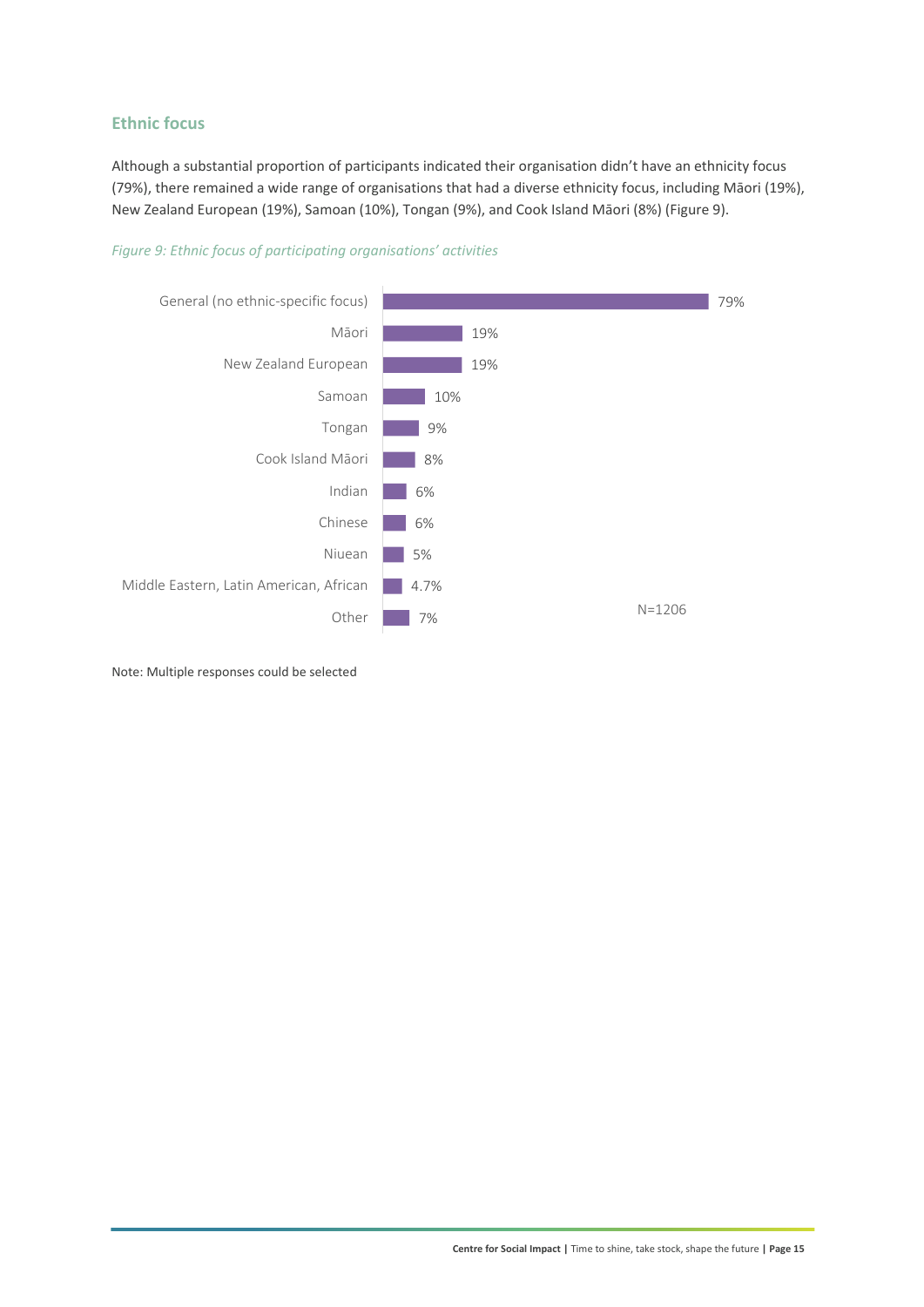## **Shining a light**

## **Acknowledging effort and effect**

 *"We have never worked so hard with so little"* sums up the experience of some organisations who were able to continue to provide services throughout lockdown.

Survey participants talked about moving rapidly—some noted ahead of government—to help with material hardship, food assistance, shopping and deliveries, emergency accommodation, care packages, budgeting assistance, job hunting, utility payments, and to reduce and address loneliness and isolation.

Umbrella organisations and peak bodies mentioned increasing their support for their members. They provided advice around health and safety, staffing, budgeting, and staff and volunteer wellbeing. They supported online set-up and business continuity.

Organisations talked about adapting and diversifying to changing needs, developing new programmes, doing what was needed even if it wasn't their core work, or shifting to online support.

Organisations that were unable to provide their usual services noted creative ways to keep relevant and keep connected remotely with their members. They talked about their value in setting up communities to be physically, emotionally and spiritually resilient to get through a challenge such as the pandemic.

Survey participants noted a revitalised sense of the value of community organisations' contributions, purpose, and of the important role they play in the lives of their clients, members and stakeholders.

Some participants extended praise and thanks to government and related agencies for their response to COVID‐19 on a national scale.

## **Surfacing strengths**

Survey participants highlighted some clear strengths and service adaptability within and across organisations. In particular:

- unlocking a previously unknown capacity for flexibility and innovation
- being responsive, nimble, adaptive and resourceful
- an appreciation of technology as a powerful tool (with caveats) offering new ways to connect and communicate and deliver some services and the extent to which it was embraced by clients, members and stakeholders
- the extent to which COVID‐19 revealed the strengths and capabilities of their teams and organisations
- the immense value in working together and the huge appetite for collaborating across the not-forprofit sector, which was seen by many as being key to its sustainability.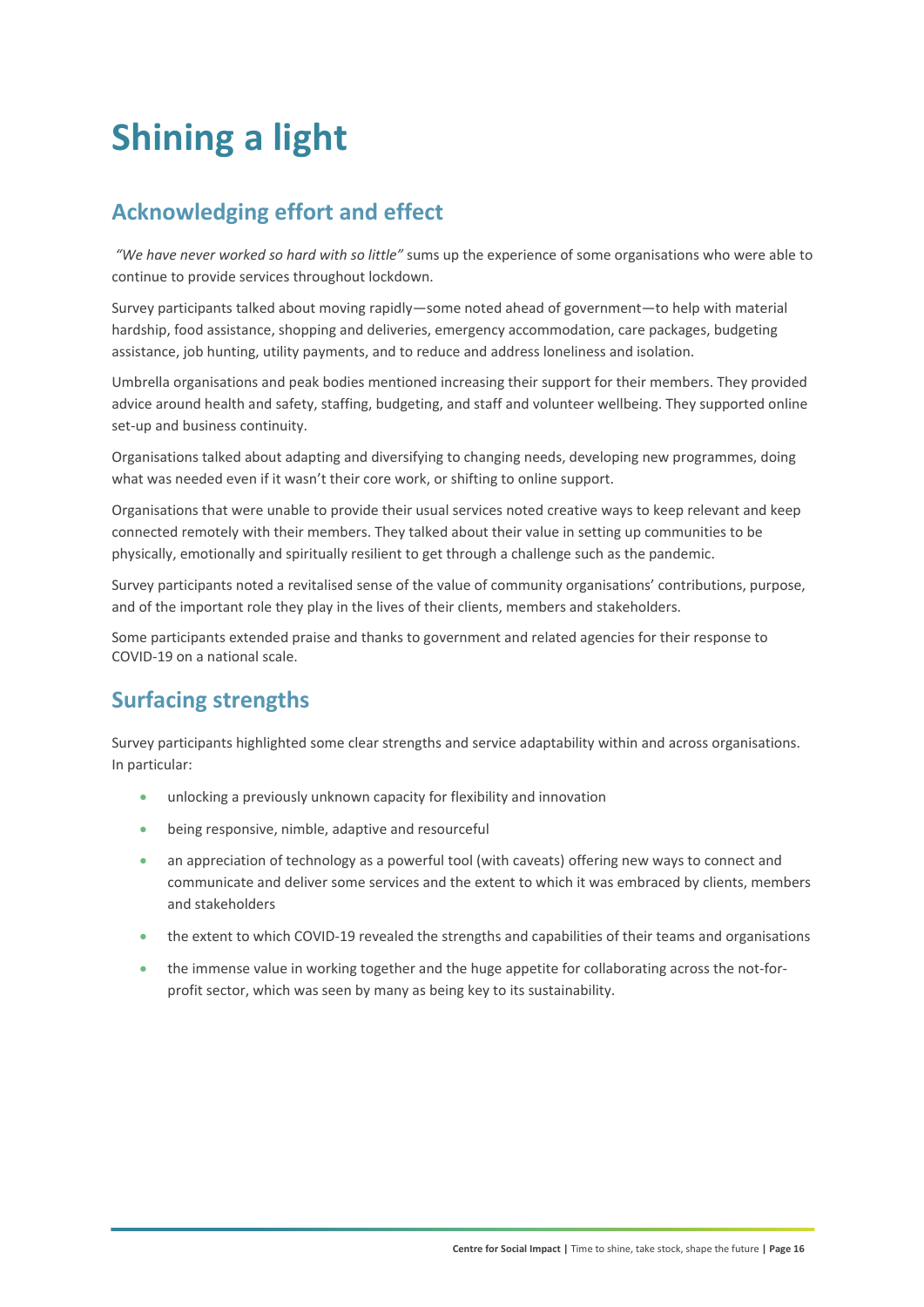## **Taking stock**

## **Funding impacts of COVID‐19**

#### **Scale of funding impacts**

We asked survey participants to indicate how COVID-19 would impact their revenue for the year ahead, compared to the previous 12 months. A substantial majority (74%) experienced or were expecting a reduction in funding, 14% forecast no change and only 4.9% experienced or expected an increase in funding (Figure 10).

Of those expecting a loss of revenue, 12% indicated a small loss (0‐9%), 19% indicated a moderate reduction (10‐19%), 27% indicated a large reduction (20‐49%), and 16% indicated a very large reduction (50% or more).

#### *Figure 10: Funding/revenue impacts of COVID‐19*

#### Please tell us how COVID‐19 has affected your funding or revenue for the 12 months ahead, compared to the previous 12 months

We have had, or expect to have, a very large reduction in revenue (decline of 50% or more)

We have had, or expect to have, a large reduction in revenue (decline of 20% to 49%)

> We have had, or expect to have, a moderate reduction in revenue (10‐19% decline)

- We have had, or expect to have, a small reduction in revenue (0‐9% decline)
	- We have had, or expect to have, no change in revenue
- We have had, or expect to have, a small increase in revenue (0‐9% increase)
	- We have had, or expect to have, a moderate increase in revenue (10‐19% increase)
- We have had, or expect to have, a large increase in revenue (increase of 20% to 49%)

We have had, or expect to have, a very large increase in revenue (increase of 50% or more)



7%

#### **Quantifying funding impacts**

In this section we explore the levels of funding decreases and increases reported by survey participants. To improve comparability of responses, we have excluded philanthropic funders from this analysis, so that as much as possible the responses are limited to those receiving funding in different forms. This removed 11 responses from the analysis.

I'm not sure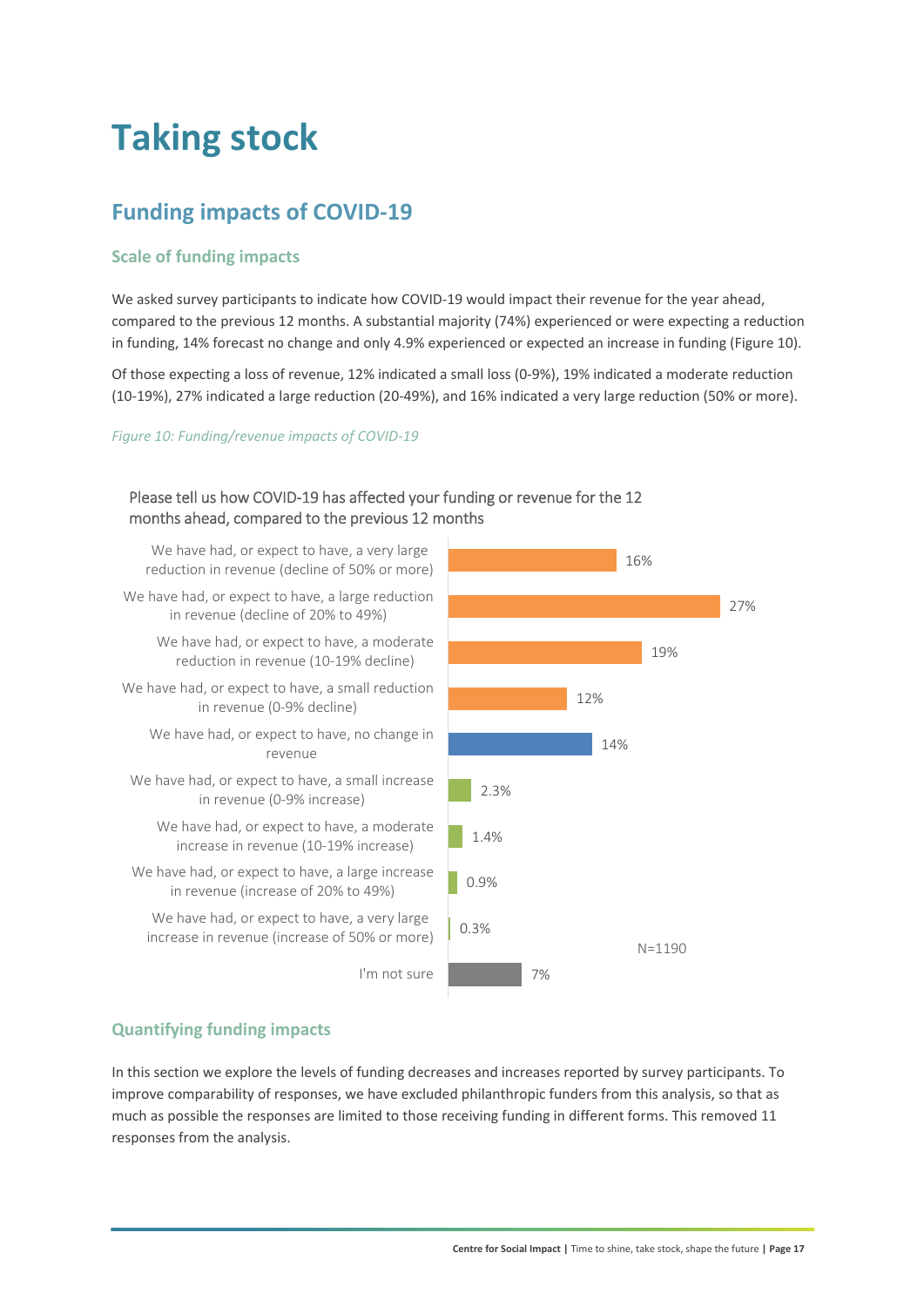When we asked participants to specify the loss in monetary terms, those who were able to do so (622 responses) indicated losses in the range of less than \$1,000 to \$9 million. The median decrease was \$35,000, and the average (mean) decrease was \$220,000. This suggested that small numbers of participants reporting large cuts in funding were shifting the average to a level much higher than the bulk of the sample. This is apparent in Figure 11 below, where one‐quarter of participants (27%) reported reductions of less than \$10,000, and 63% reported reductions of less than \$50,000. Nevertheless, as subsequent sections reveal, these losses have consequences for organisations and the people they serve.

#### *Figure 11: Reported reductions in funding as a result of COVID‐19*



#### Reported reductions in funding as a result of COVID‐19

Similarly, when we asked participants to specify the funding increase in monetary terms, those who were able to do so indicated increases in the range of \$5,000 to \$5 million. This was a substantially smaller group of 38 participants. The median increase was \$65,000 and the average (mean) increase was \$489,000. As with decreases, this indicated larger increases in funding for a few organisations were shifting the average to a higher level than the main group of participants. This is shown in Figure 12 below, where almost one-half of participants to this question (47%) reported increases of less than \$50,000, and only 11% reported increases of more than \$500,000.

#### *Figure 12: Reported increases in funding as a result of COVID‐19*



#### Reported increases in funding as a result of COVID‐19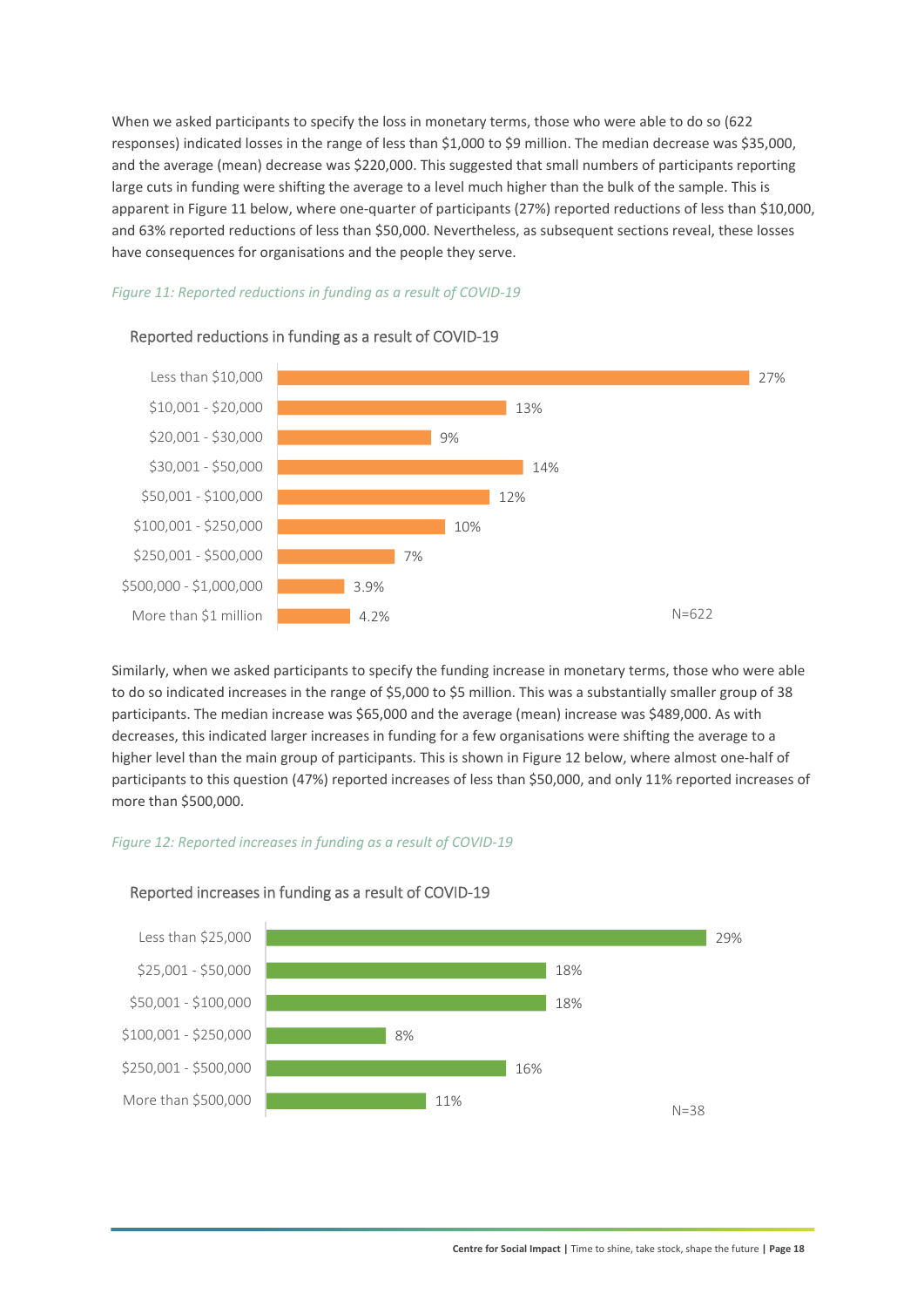#### **Funding reserves**

Responses indicated that most participating organisations had funds in reserve to enable some continuity in the face of COVID‐19. One‐fifth (20%) had sufficient funds to maintain staff and activity for two to three months, and a further 15% had sufficient funds to enable staff and activity for four to five months. Almost one‐ half (46%) had sufficient funds to maintain staff and activity for six months or more (Figure 13).

#### *Figure 13: Participating organisations' funding reserves*



### **Service delivery impacts**

#### **Level of service delivery**

When we asked participants to indicate the impacts of COVID-19 on the level of services, a majority of participants (59%) indicated they had cut back on service delivery, with 13% indicating small cuts, 17% indicating moderate cuts and 29% indicating substantial cuts (Figure 14). One‐fifth (20%) indicated services were maintained at the same level, and 17% indicated some increases in service delivery (4% noting small increases, 8% noting moderate increases and 6% substantially expanding services).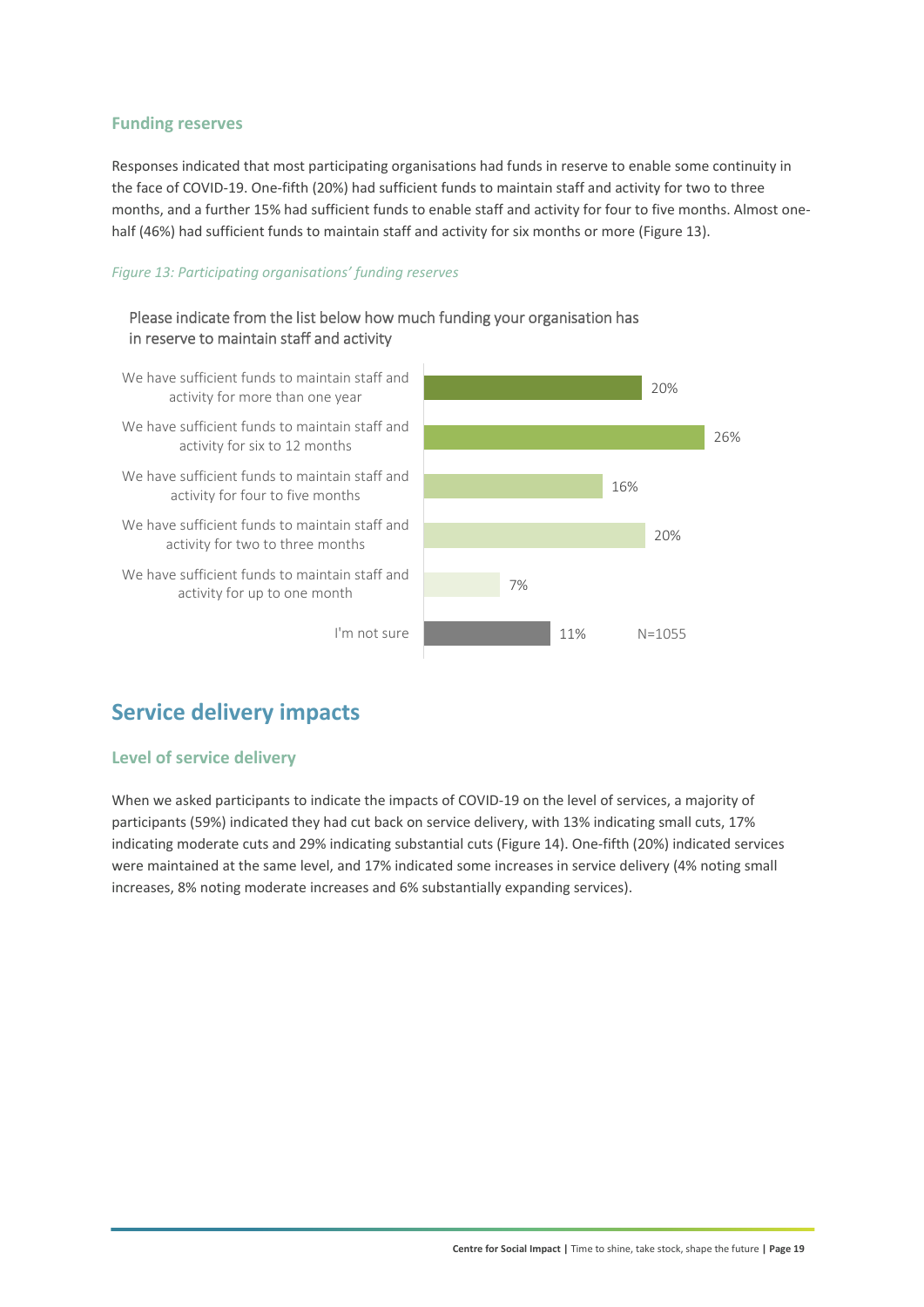#### *Figure 14: Service delivery impacts of COVID‐19*

#### 4.3% 8% 6% 2.3% We have had to substantially cut back on our services because of COVID-19 We have had to make moderate cuts to our services because of COVID‐19 We have had to make small cuts to our services because of COVID‐19 We have maintained services at the same level We have had to make some small increases in our service delivery to respond to COVID‐19 We have had to make moderate increases to our services because of COVID-19 We have had to substantially expand our services to respond to COVID‐19 I'm not sure

#### How is COVID‐19 affecting your current level of service delivery?



#### **Service level reductions**

#### **Social distancing restrictions**

As noted above, 59% of participants reported cutting back service delivery. The most prominent reason for this was being unable to engage face-to-face with service users (indicated by 17% of all participants to this question). Many elaborated that much of the work undertaken by their organisation relied on close personal interaction, either individually or in groups. Consequently 'social distancing' or 'no face‐to‐face contact' resulted in key aspects of service delivery being halted for some or all of the lockdown levels. This included consultations, assessments, health checks, home visits, training and other supports.

*"Our work relies on face‐to‐face contact with people and as such we have not been able to operate our programmes during lockdown. We do work in prisons and schools and even at Alert Level 2 we are unable to enter these facilities."* 

*"While we expect significant increases in demand post‐COVID we cannot deliver our service while social distancing restrictions are in place."* 

For many providers work could not resume until New Zealand reached lockdown Level 1. This was particularly for those working with vulnerable clients such as the elderly or chronically ill. Participants also faced significant restrictions for services provided in people's homes or other confined spaces, and those requiring the gathering of larger groups. A few participants who identified themselves as working with particularly vulnerable populations would not resume services for some time after Level 1 was in place.

While a few participants spoke of interference to internal processes such as staff meetings, the majority described significant disruption to their core business, with unviable modes of service delivery and a large portion of their client base inaccessible.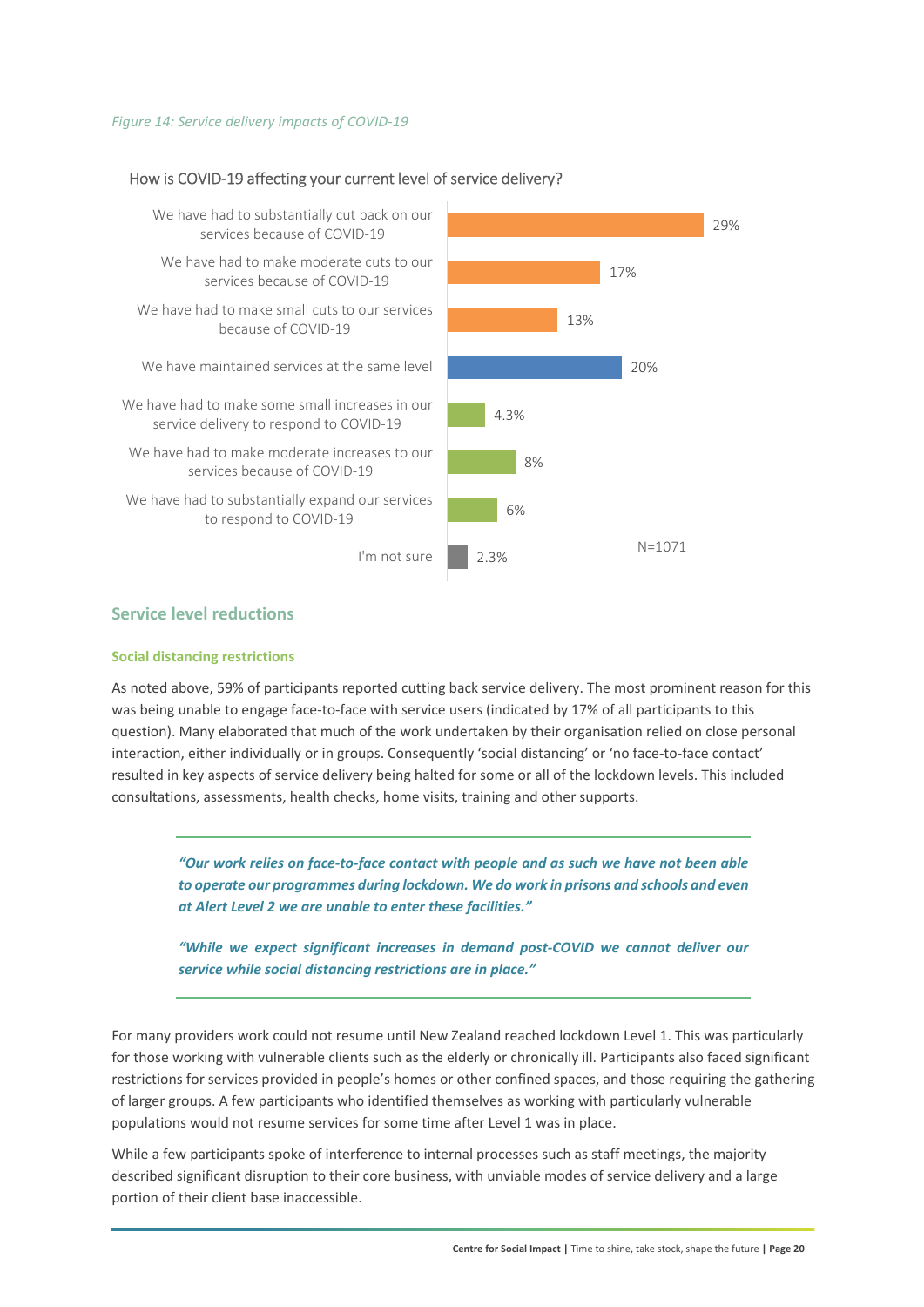*"No gathering at all, no visiting, no personal counselling, cannot offer any assistance to the elderly."* 

Beyond lockdown Levels 4 and 3, social distancing measures continued to impact capacity, productivity and workflow. Examples included lower numbers able to attend educational programmes, trainings, clubs or performances. A few participants noted the financial implications of significantly reduced capacity. Some participants shared how they were using digital technology to mitigate some impacts of social distancing on their work.

*"Social distancing requirements—we can only sell 20/40 seats."* 

*"We have to operate with smaller numbers in order to social distance effectively…Much of our work is using safe touch to support learning and increase social connection. We are unable to do this."* 

#### **Restrictions on events or large gatherings**

Cancelling or postponing events during lockdown, and the later restrictions on the nature and size of gatherings was reported by 11% of participants.

The impact on services based around events had been significant. Some participants noted the difficulty in shifting their offerings to an online format. A wide range of organisations reported that it was either impossible (Levels 4‐3) or challenging (Levels 2‐1) to hold in‐person public events, and they reduced programmes significantly. Examples of events unable to take place included public meetings or consultations, competitions, exhibitions, performances, retreats, public faith‐based events, camps, conferences, seminars and environmental restoration.

*"We run free quarterly workshops that attract 70‐100 people and we have canned two of these."* 

Many participants reported having to modify timeframes, in some cases rescheduling for up to a year ahead. A few were unsure whether cancelled events would be reinstated in the near future, if at all, due to uncertainty regarding funding. For other organisations, a lack of certainty regarding when larger gatherings would be able to take place made planning for any event in 2020 hugely challenging.

*"We run a conference as one of our primary service delivery offers. The COVID uncertainty meant it was impossible to plan for the conference (even though it is in November) so we have cancelled it."* 

Groups working in the performing arts space accounted for a significant proportion of the participants impacted by event cancellations or restrictions. Participants representing these organisations were greatly impacted by being unable to rehearse or perform. Many productions were cancelled, while others were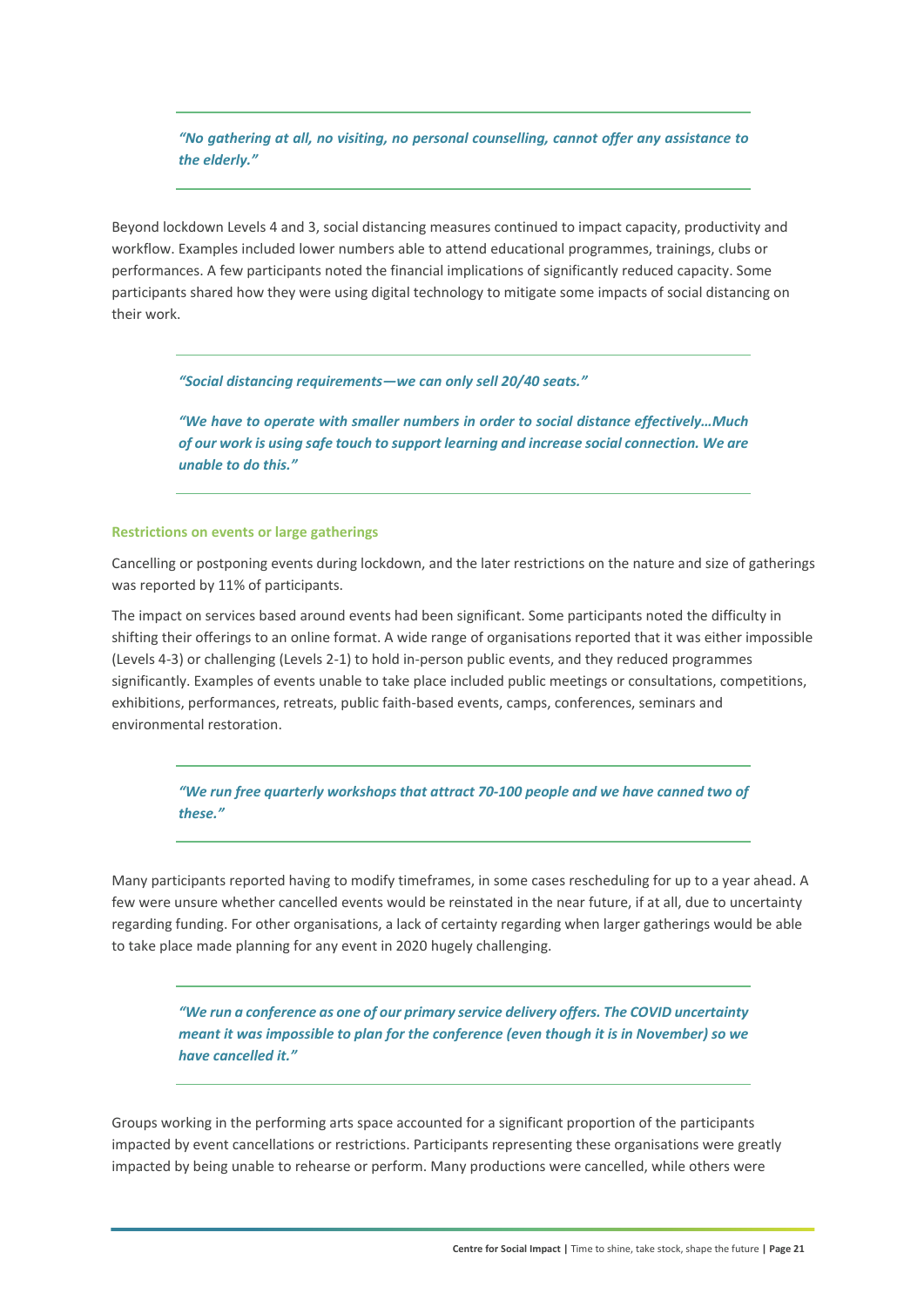postponed for up to a year, with significant financial impacts. Restrictions on theatre seating numbers continued to be a challenge for some of those who were able to host productions at the time of responding.

#### **Closure or halt to operations during lockdown**

For 11% of participants, their operations had to close or stop providing services due to lockdown measures. The majority of these participants shared that their service, venue, business, office, marae, community centre, museum, club, polytechnic, school or other community facilities were 'shut down', 'closed', 'locked down' or that they were unable to access their sites or premises. Many of these participants, particularly marae, community centres and drop-in services described being on-site as essential for delivering their service.

*"Marae‐based meant our whānau could not come here, and that our marae‐based services could not operate."* 

*"We provide a day activity centre for frail elderly people. We have had to close since the beginning of Level 4 and are still closed."* 

Some participants specified the length of time or lockdown levels at which their services ceased. The majority were unable to operate under Level 4 and 3, with severely limited operations at Level 2. The reasons given for services remaining closed at the lower lockdown levels were varied. They included protecting vulnerable volunteers, health and safety requirements, and because compliance was too complex.

Some participants noted that their organisations would be completely closed for an extended period, up to four months. A few participants shared that the delays in getting 'back to normal' left their organisations with reduced income to cover operating costs.

*"We closed for seven weeks and now are working at one third capacity."* 

#### **Reduced income**

Diminished financial resource was listed by 11% of participants as the key reason for reducing services. Most attributed their reduced income to the 'loss', 'withdrawal' or 'freezing' of existing funding in the form of grants and contracts. Many participants raised the loss of grants and funding, resources repurposed for the COVID‐19 response, and uncertainty regarding contracts with central and local government. A few participants said their organisations had lost all funding sources and others anticipated real hardship retaining what they had.

Organisations that relied on donations from the public or philanthropy were also significantly impacted. Some participants said that COVID‐19 had left them unable to plan or hold fundraising events within their communities. A few had decided not to fundraise for the foreseeable future because they did not want to add to the stress their communities were already facing.

The pandemic had also reduced interaction with potential philanthropic donors, and a small number of participants noted non-cash donations reduced. Similarly, they had experienced or anticipated a decrease in corporate donations and sponsorship. One participant, expecting a significant decrease in corporate donations for their charity, highlighted the precarity of all revenue sources: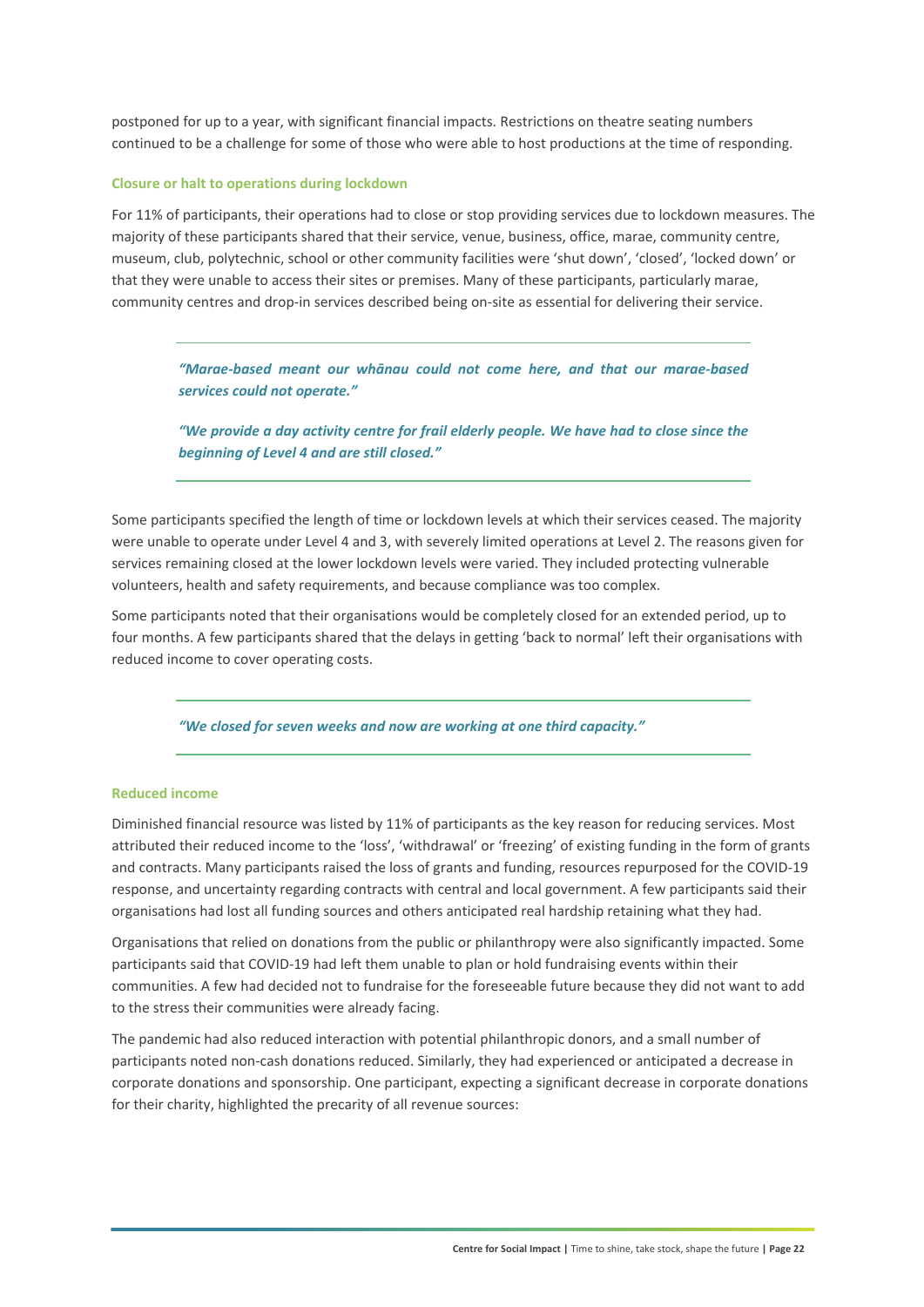*"…We have been advised to expect a 70% reduction in income as business struggles to get back on its feet. Likewise, the gaming trusts who are our usual funding sources for operational costs are suspended, and there's uncertainty around what will be available moving forward."* 

Organisations that received client fees or earned revenue by other means also experienced reduced income, in most cases due to being unable to operate during lockdown. Examples included declines in revenue from café sales, social enterprises, advertising and student fees.

A few organisations had lost rental income from tenants unable to operate and pay. Others who relied on income from venue hire were impacted by cancellations and reduced bookings. Organisations working in the event or performance space lost revenue from ticket sales, sponsorship or payments for corporate events. Budget cuts by event partners such as corporate sponsors and local government were a further cause of lost revenue.

*"Because we could not earn revenue during lockdown, we spent all our reserves on rent and power and have nothing left in the coffers to build programming. We are basically starting all over again."* 

Many of these participants spoke of how funding cuts had resulted in reduced staffing, explaining how restructuring or downsizing staff numbers was, in turn, impacting the scope, quality and impact of services they provided.

*"Less \$ means we had to let go staff, therefore don't have the staff to do the same level of work."* 

*"Because of our funding cuts we are down to 80% payment for staff. Therefore we are only working four day weeks. The demand is there (higher than ever) but our funding and serviceability isn't."* 

#### **Other responses**

The vulnerability of clients, and to a lesser extent members, was a further reason for reducing or halting services due to COVID‐19. For this group (3% of participants), service provision was seen as exposing clients to undue risk. While many of these participants did not provide specifics, some referred to the people they serve, such as older people, high risk, or clients with underlying health issues. A few of these participants noted that pivoting to online delivery would not work for the communities they serve.

Challenges related to using, recruiting and retaining volunteers was a further reason for reducing services (3% of participants). Many indicated that their services were reduced because the majority of their volunteers were older adults in the 70 years and over age group. Others experienced reduced volunteer numbers due to resignations, reluctance to return in the current climate, or because volunteers were unable to work from home.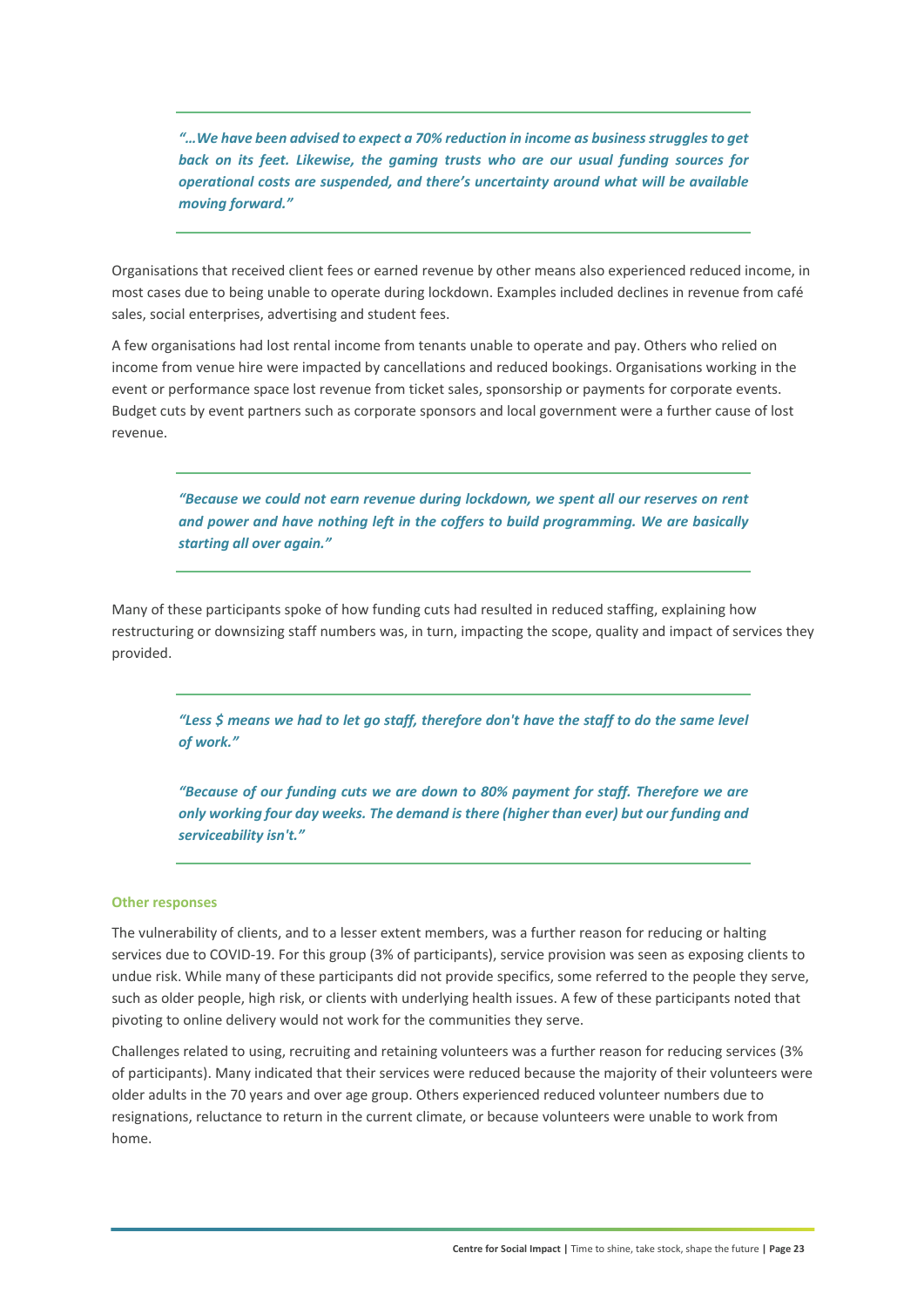*"Only 15 [out of] 40 frontline volunteers have returned under Level 2."* 

For a small number of participants (2%), their ability to deliver services was impacted by partners, stakeholders or supporters reducing their operations. Examples included the impact of school closures, restrictions on visiting rest homes and prisons, and the extended closure of some charities. Some organisations that relied on spaces located in or donated by other organisations, such as libraries or polytechnics, had their activities restricted by ongoing closures. Others relied on donations from businesses that were closed.

Other areas of discussion related to how the different needs of clients had impacted their organisation's ability to deliver services online. Examples included material hardship, age, learning disabilities or language barriers. A further theme was the impact of border closures on service delivery.

#### **No changes to service levels**

One‐fifth (20%) of participants indicated they made no changes to service levels. The most frequently cited reason for this was because participants changed their delivery method. They maintained delivery by bringing their services online and connecting with their clients remotely via phone, text or video conferencing in place of face-to-face meetings. A few participants highlighted inequity in client access to online services. One provider addressed the issue by distributing data packages and Chromebooks to ensure clients could continue to engage with their programme.

A further group of participants spoke in general terms about maintaining pre‐COVID levels of delivery without providing specifics. Some shared that demand for support had increased and cutting back services 'when it is needed most' was not an option.

For some organisations, access to available funds from cash reserves was a further reason they were able to maintain service delivery.

Some providers noted their service had not suffered significant disruption because they had completed delivery or closed for the season by the time COVID‐19 became a significant threat. Most of these organisations operated predominantly over the summer period.

Further themes were that funding had not yet been affected, the participant's organisation had been deemed an essential service, and that smarter and harder work from staff ensured a product or service was still delivered, despite disruptions.

#### **Service level increases**

Service level increases were reported by 17% of participants. Of those in this group, most did so in order to meet growing need in the communities they served. Most of these participants delivered frontline services, and many specified increased material hardship as the reason for the surge in demand. Others (in substantially smaller proportions) were providing increased support to organisations or practitioners dealing with increased demand. A further group contributed in a formal capacity to the COVID‐19 response of Civil Defence/Emergency Management or other government entities. Other reasons provided for an increase in service were the resource intensive nature of digital delivery, adapting and changing operations, and COVID-19related health and safety compliance.

#### **Increased community need**

Some 11% of all participants indicated the need to increase service delivery to cater for a sharp rise in demand for services from families and individuals. These participants described a surge in the level of need within the communities they served. Many spoke in general terms about expanding, adapting or extending services in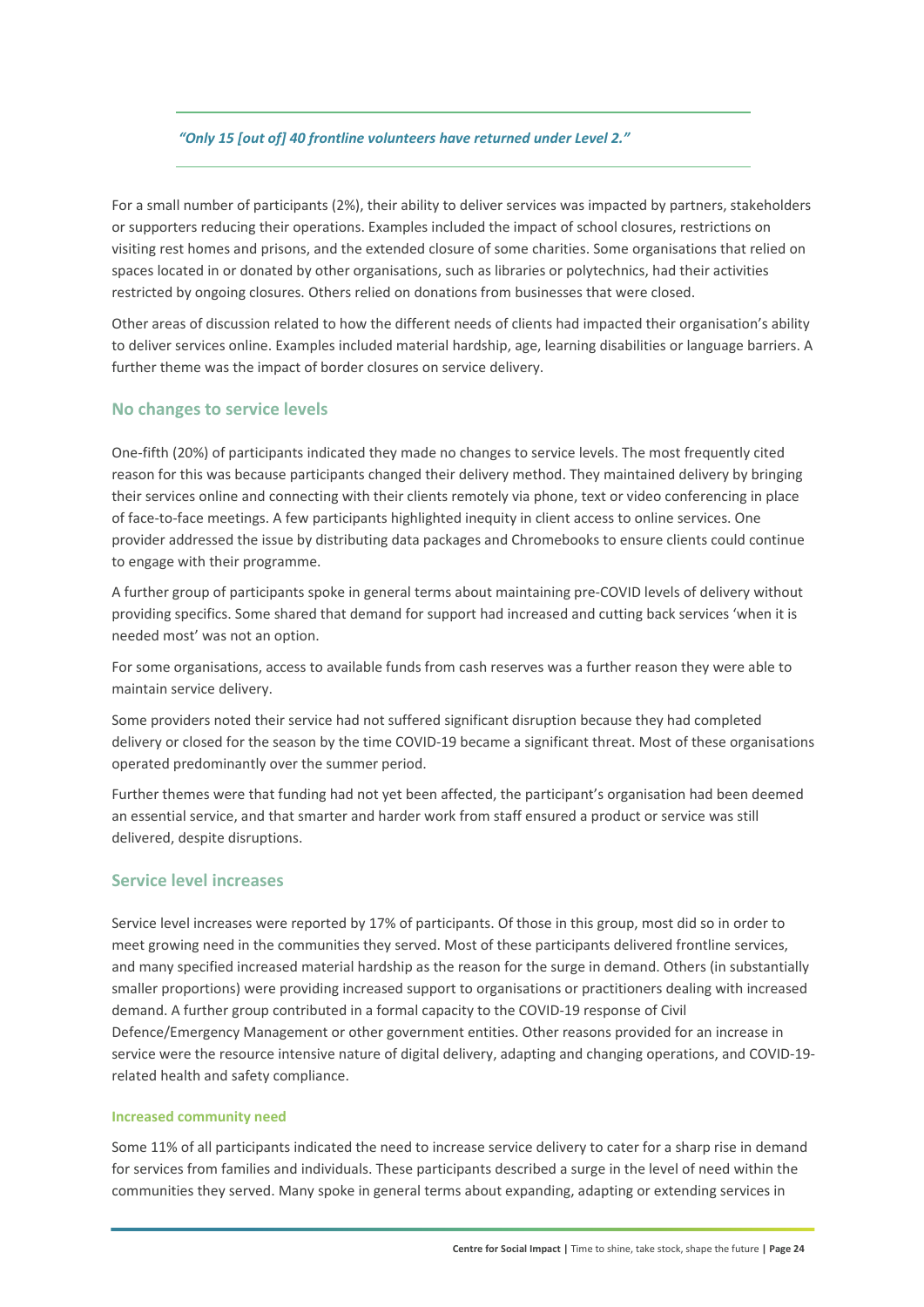order to keep up with increased demand. Some had taken on additional staff. Many of these participants indicated that COVID‐19 had led to numerous new clients engaging with their service. A few specified an increase in demand, from 30% to six fold.

*"We went from helping 20 families to 80."* 

*"To respond to the community need. We don't receive additional funding for additional services but we feel strongly about helping our community in their time of need."* 

*"Due to many migrants affected by the pandemic we have to substantially expand our working hours to cater to the demands, request of information and guiding them to the right resources."* 

Some providers found the needs of their existing service users increased or became more complex, and they had to adapt and expand accordingly. Some of these participants shared that COVID-19 led those they served to be more engaged with their services. Others described being in more frequent contact with their clients in order to better monitor and maintain their health and wellbeing.

*"Responding to emotional and physical needs of people with disabilities and their families which are greater through this pandemic. People with disabilities were some of the first into lockdown and will be the last to emerge."* 

Common among this group was a response to material hardship. Reasons for increased services included 'poverty', 'hardship support' and 'increased demand for welfare services'. Many participants specified the nature of their work or the welfare issue addressed. An increase in demand for food assistance received numerous mentions, with participants sharing that their clients were experiencing 'increased food instability' and that 'the demand for food parcels has increased exponentially'. Greater need for emergency accommodation, care packages, budgeting assistance and job hunting support also received multiple mentions.

*"A large increase of people in emergency housing and now in the process of securing permanent housing for them."* 

*"We provide care packages for infants living with material hardship. COVID‐19 has seen demand for these packages increase significantly."* 

*"We have had to respond to 1100 households to distribute food parcels and utility payments. We brought in volunteers to do the work."* 

A small number of participants attributed the increase in demand for their services to the impact of COVID‐19 on some people's emotional wellbeing. Increased loneliness and isolation were identified as issues for both younger people and older adults. A few participants noted heightened demand as families struggled with change, home schooling and other transitions.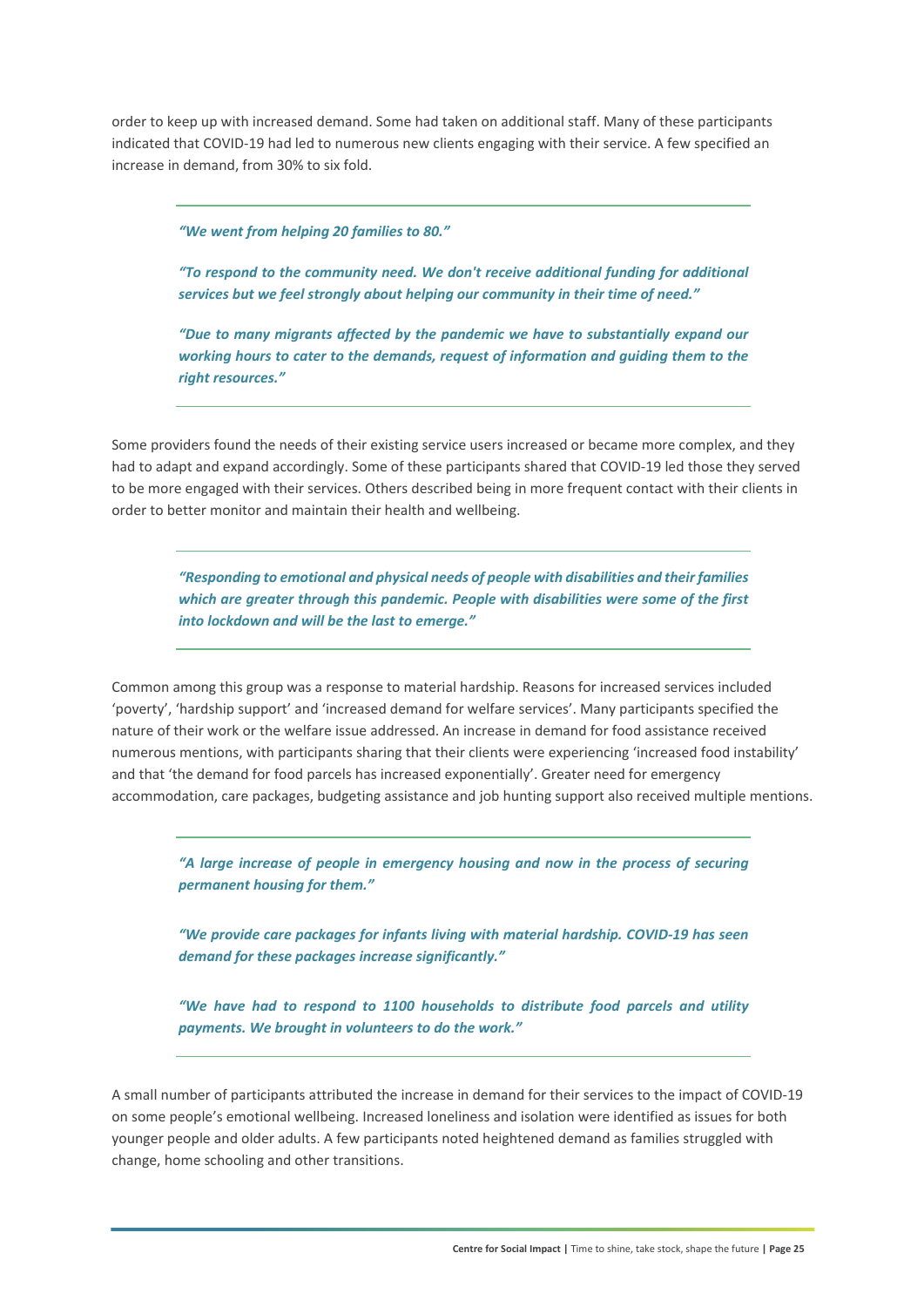A further group identified their working with people of a higher risk profile as a reason for increased demand. They took on the additional work of ensuring their clients received the services they needed, such as shopping/food and healthcare.

#### **Remote working and service delivery**

A small proportion (2%) of participants indicated increases to services due to the resource intensive nature of remote working or service delivery. Many had moved their service delivery online in response to COVID‐19, and some were delivering through a range of channels. These participants reported finding digital client contact to be more time consuming than conventional in-person delivery as they were often in more regular, personal contact with their service users.

A few noted difficulties making contact with clients. Others noted an increased workload associated with the capacity and connectivity required for volunteers and staff to work remotely, and with supporting clients to connect online.

*"Our weekly group has moved to an online platform as we cannot meet in person…we have aimed to keep in touch regularly with these individuals by phone, email or text, and provided some resources for use at home—all more time consuming than our usual in‐ person group delivery."* 

Notably, some participants reported their intention to continue online delivery when face‐to‐face services resumed, depending on client preferences. They anticipated continued demand for online options, resulting in a permanent increase in the level of service.

#### **Other responses**

While the majority reported increasing frontline services, a small group (2% of participants) had to increase their services to support other organisations or practitioners in their work. These participants provided a range of services. Some represented networks or member organisations who increased support to their members who had increased demand for their services. Some provided support or capacity building in the areas of health and safety, business continuity planning, networking initiatives, communications and research.

Some reported increasing their services to support services moving into online delivery, e‐commerce or digital marketing. This group also included organisations who were able to assist with funding for frontline COVID‐19 response.

Other organisations reported having to make increases to their services because they were involved in providing formal COVID‐19‐related services on top of their customary service delivery (2%). Close to half of these participants reported being involved with the Civil Defence/Emergency Management response. This included assisting as part of the welfare committees or response teams, or operating as an essential service at their request.

*"We were an essential service for MSD and also Civil Defence assisting people outside of our normal criteria."* 

Some reported receiving additional contracts or other funding towards the COVID‐19 response on top of their existing work (2%). Other examples included undertaking a sector support and liaison role and being involved in the government COVID‐19 disability communications response.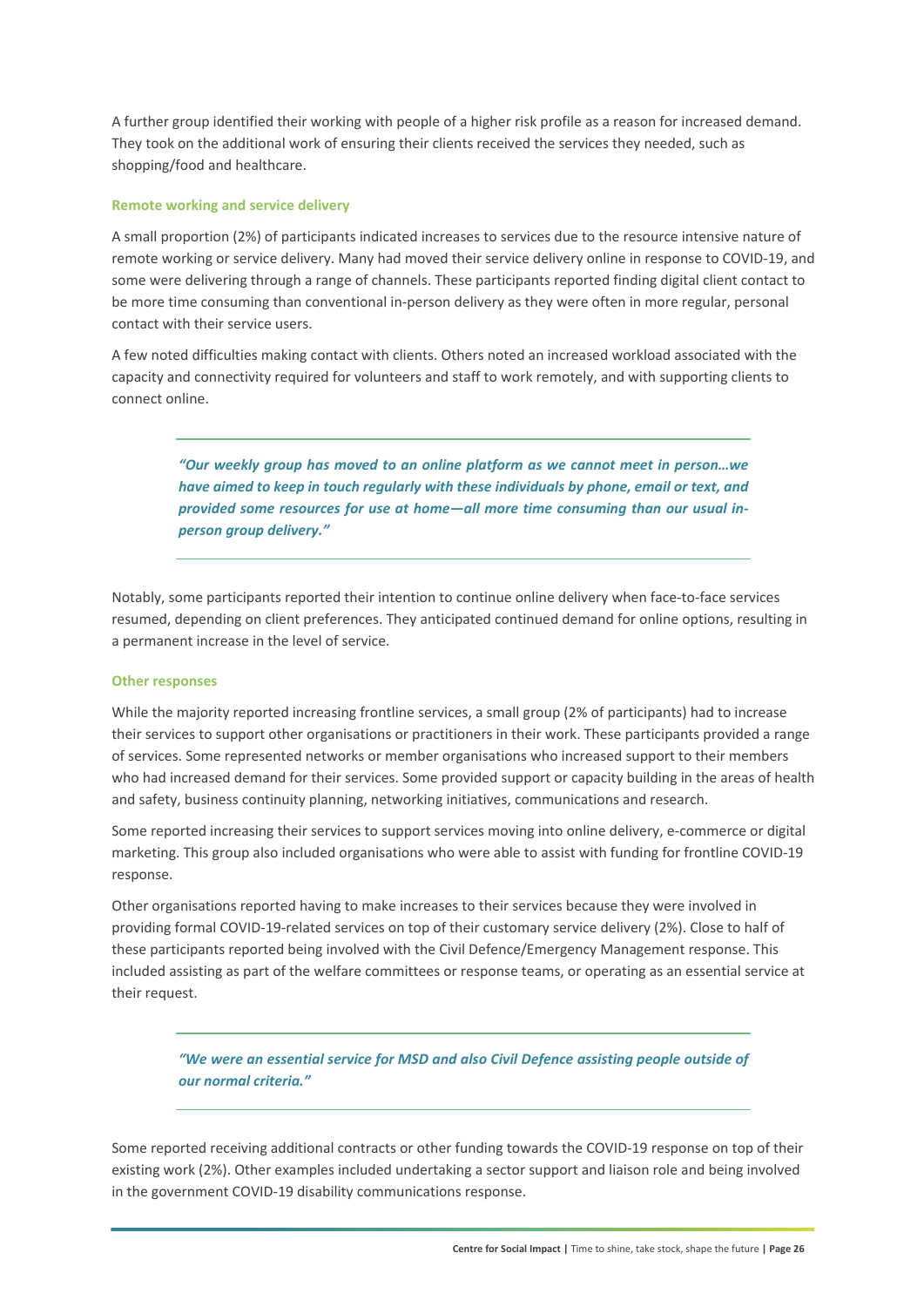A further reason for increased services was adapting or diversifying operations in order to cater to the changing needs of communities. Participants described changing content or delivery, or developing programmes that filled an evident need. Examples included providing more wellbeing or COVID-19-related information, and advice and resources connecting clients with other relevant services.

COVID‐19‐related health and safety compliance also contributed to increases to service. Some were challenged by supporting clients individually who would ordinarily have engaged in group settings. This resulted in substantial increases in staff hours, administration, and information technology resources. Others reported modifying facilities, and cost and time increases due to increasing infection control procedures and supplies, or appointing a COVID‐19 coordinator to manage risks.

#### **Changes to how services were delivered**

When we asked organisations to indicate if they had made changes to how they delivered services, almost all indicated changes. Some 16% made 'minor' changes, 39% made 'some' changes and 31% made 'major' changes (Figure 15). Only 11% made no changes. We discuss the types of steps taken in the '*Taking action*' section.

#### *Figure 15: Service delivery changes as a result of COVID‐19*

#### How have you changed the way you deliver services because of COVID‐19?



## **Challenges and opportunities**

#### **Key challenges presented by COVID‐19**

We asked survey participants to choose, from a drop-down list, up to five key challenges that they faced as a result of COVID‐19. The most commonly noted challenges, as detailed in Figure 16, were:

- Meeting the needs of the people we support (66%)
- Ensuring sufficient revenue to maintain viability (58%)
- Ensuring staff and volunteers are well supported (51%)
- Developing new service offerings (41%)
- Changing our service provision to meet public health criteria (40%)
- Meeting the levels of work required (39%).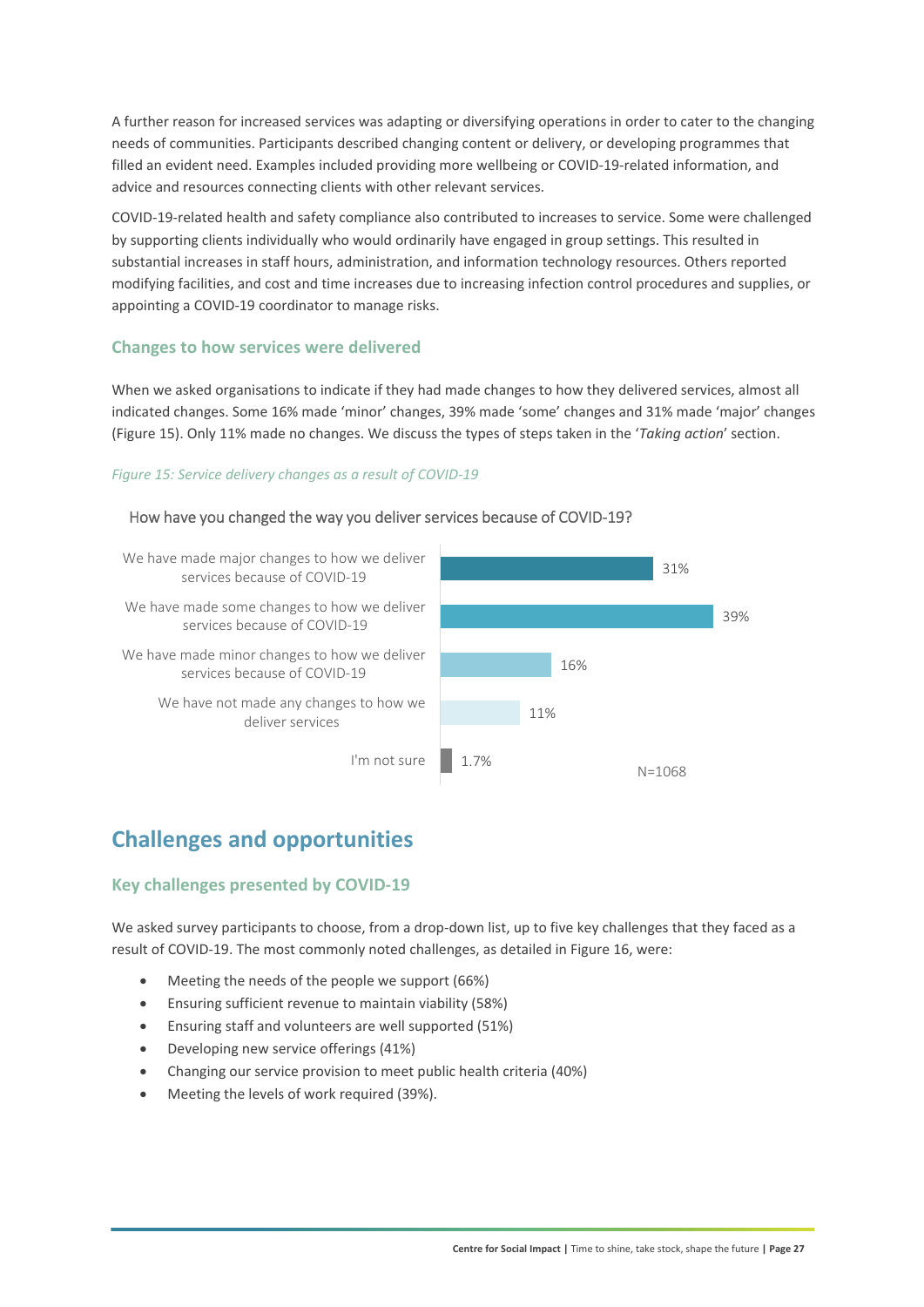#### *Figure 16: Key challenges faced by participating organisations*

#### What would be the five main challenges that you currently face as a result of COVID‐19?



#### **Other challenges**

#### **Reduced income**

Participants specified the other challenges faced by their organisations. The strongest theme was current and projected reduction in income. While many spoke in general terms of losing income or funding opportunities, others reported losing grants, sponsorship or contracts due to COVID‐19. Several had grants postponed. A few were anticipating their contracts being cancelled or not renewed. A further theme was the challenge of obtaining funding from new sources as previous revenue streams became unavailable.

*"Obtaining new funding from areas we have not applied to before."* 

*"A reduction in numbers of schools involved. This is our sole income stream."* 

Some organisations were impacted by receiving less by way of donations from members, service users or the public. This was because fundraising opportunities were reduced due to lockdown, and there were closures and a decline in face-to-face contact with members. A few people anticipated that fundraising or obtaining sponsorship during a recession would be challenging. Others noted fewer individuals or organisations willing to pay for services because of reduced income. One participant highlighted that pivoting to online service delivery presented significant challenges in charging for services:

*"Online capacity support is unable to generate revenue like face‐to‐face work is—if it's online people expect it for free."*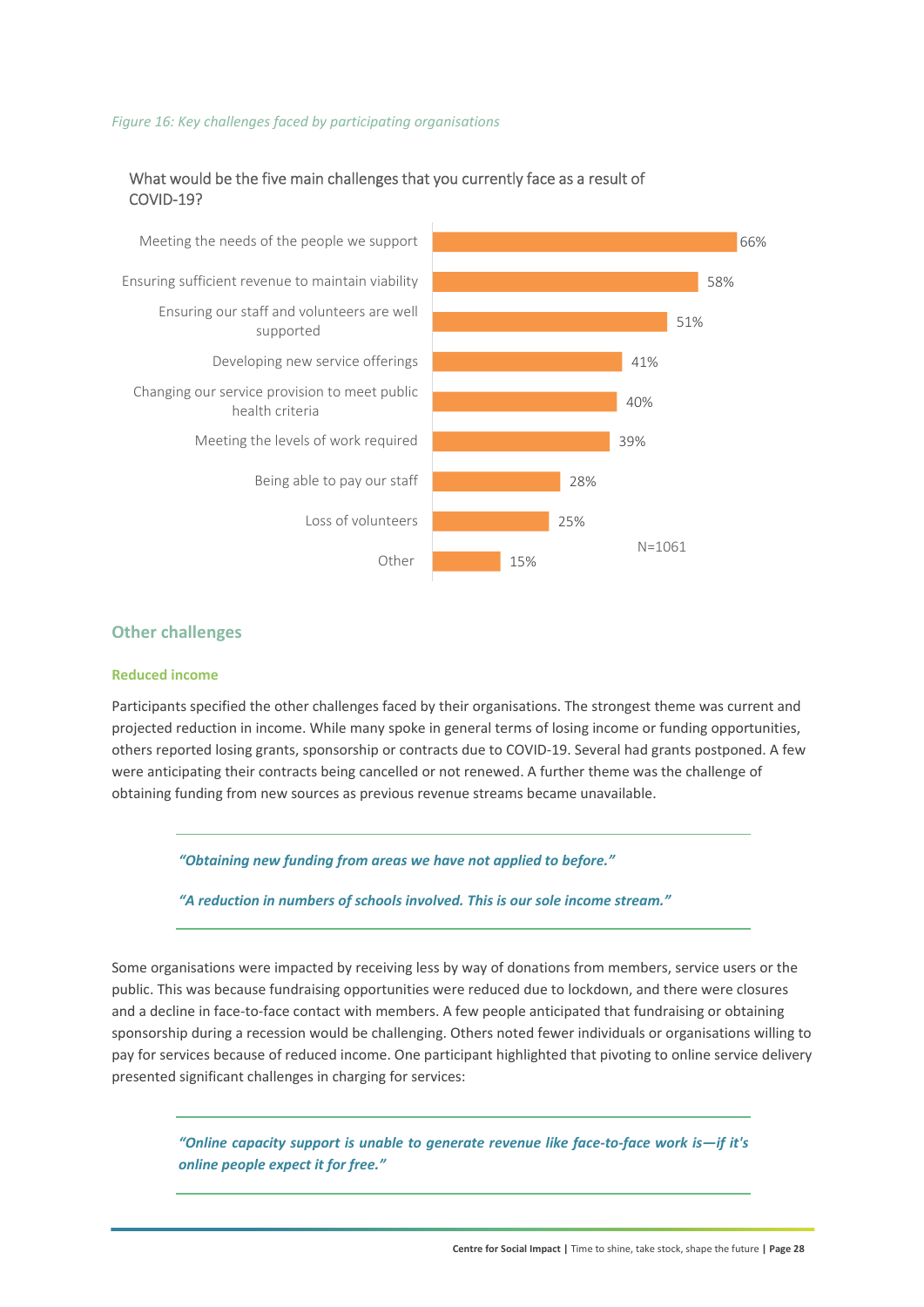A further theme in relation to reduced income was difficulty meeting operational costs. Participants noted that their biggest challenges were paying rent, insurances, utilities, rates or maintenance costs for buildings and equipment. A few people noted that meeting operational costs is a challenge at **all times**, as funding frequently supports project delivery only.

#### **Dealing with uncertainty**

The challenge of operating in a climate of uncertainty was a further key theme in these responses. Participants shared that their most significant challenge was dealing with continual change and maintaining momentum when there was little certainty of what the next 12-24 months might look like. The ability of these organisations to plan for the future was affected by reduced income, limited ability to predict or control customer demand, or uncertainty around when large gatherings might be able to resume. A few participants shared that their organisations' plans to grow their services were now on hold given the current climate.

*"Meeting the previous granting areas with reduced income and uncertainty about the income for the next 12‐24 months makes planning very difficult."* 

#### **Supporting the wellbeing of members/clientele**

A further theme in responses was the challenge of supporting the mental and physical wellbeing of their clients after COVID‐19. Some participants shared that lockdown was detrimental to the mental health of those they support, in some cases due to financial hardship. Many of these participants were experiencing or expecting an increase in need for practical and emotional support from those who depend on their services. For some participants, this surge in demand was coupled with reduced resources with which to operate.

*"Meeting the needs of people and families who have never experienced poverty, extreme stress and tough life‐changing decisions."* 

#### **Other responses**

Challenges recruiting staff and volunteers was a further theme in the data. Some participants stated that recruiting staff was a challenge. Others needed to take on new staff to meet increased demand, or struggled to find team members with the right skills. Recruiting new volunteers was an issue for some organisations, with COVID‐19 intensifying staff turnover.

Inadequate technology, computer skills and expertise, in particular platforms such as social media, were key challenges for some organisations. A few wished to improve their use of information technology to offer more services online. Others were concerned about the limited access to technology of the people they serve, particularly those in disadvantaged communities.

Being flexible and adaptive were highlighted as challenges for some participants who described the difficulty of 'being agile and nimble to adapt fast enough' and remain viable. Participants were challenged by needing to pivot due to changes such as border closures or reduced client contact, adapting programmes and finding new ways of connecting with members.

Re-establishing confidence within the community to attend services or events was a challenge for some organisations. Where clients were reluctant to leave their 'bubbles' to re‐engage with face‐to‐face services, this meant reduced session numbers, and difficulties planning ahead.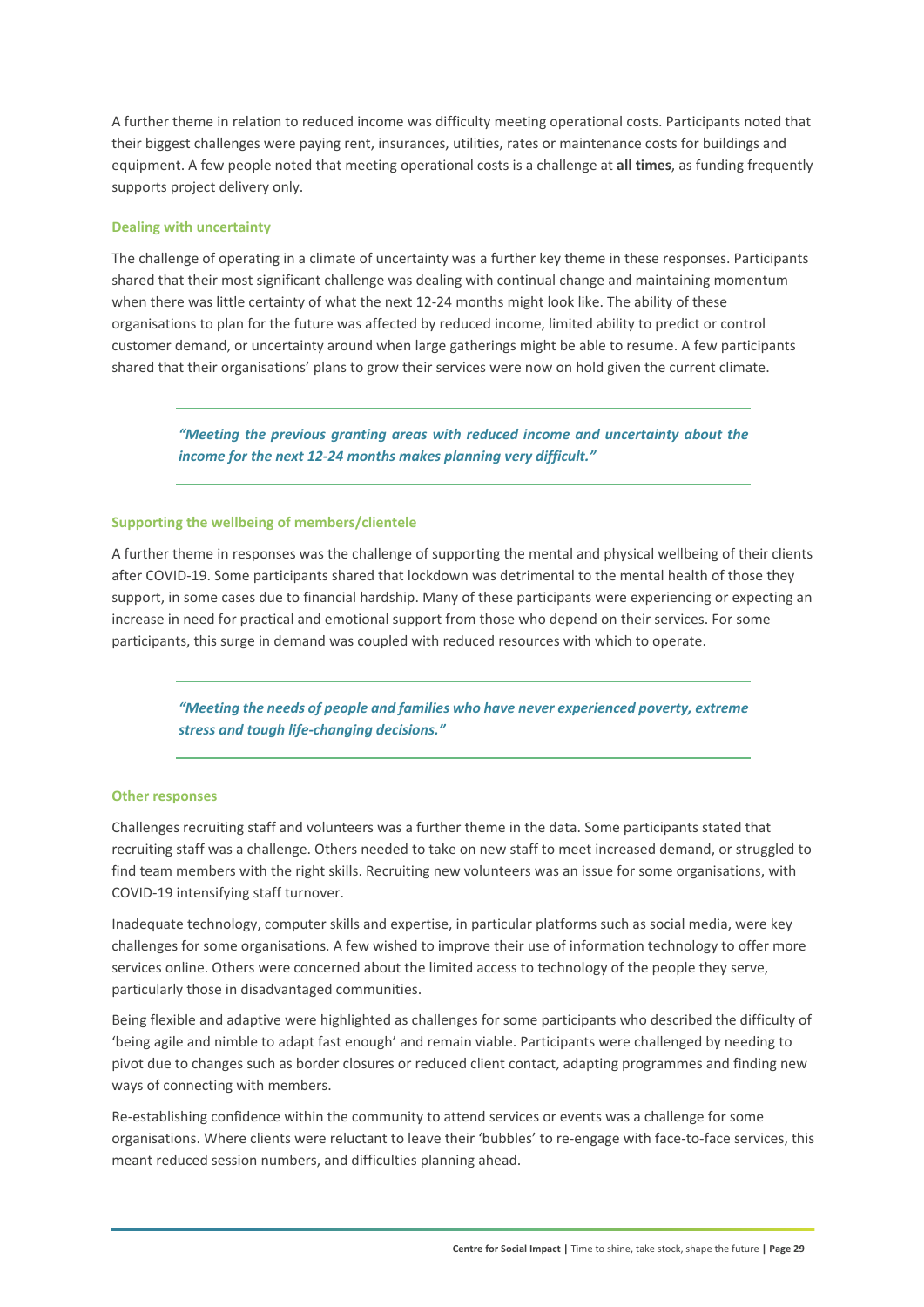A further group cited rebuilding better after COVID‐19 as a significant yet exciting challenge. These people saw the pandemic as an opportunity to reimagine the future and 'do things better going forward' as a sector.

*"Gearing up for the future…working with industry to get practices and policies that work in the future (we've proven it can be done differently) rather than going back to what worked before—it's a whole new world!"* 

Further themes included maintaining and developing relationships/partnerships, preserving or growing membership levels or patronage, and a lack of recognition from government of the sector's unique challenges or concerns.

#### **Opportunities presented by COVID‐19**

Despite the manifest challenges of COVID‐19, the pandemic also created opportunities for many organisations. As with challenges, we asked survey participants to list the top five opportunities from a drop‐down list. The most commonly noted opportunities, as detailed in Figure 17, were:

- Stronger sense of community or common values (47%)
- New ways of connecting with those using our services (46%)
- Working closer with other organisations for the common good (40%)
- Greater appreciation for and recognition of our work (38%)
- Options around where and how we work (34%)
- Ability to move quickly (30%).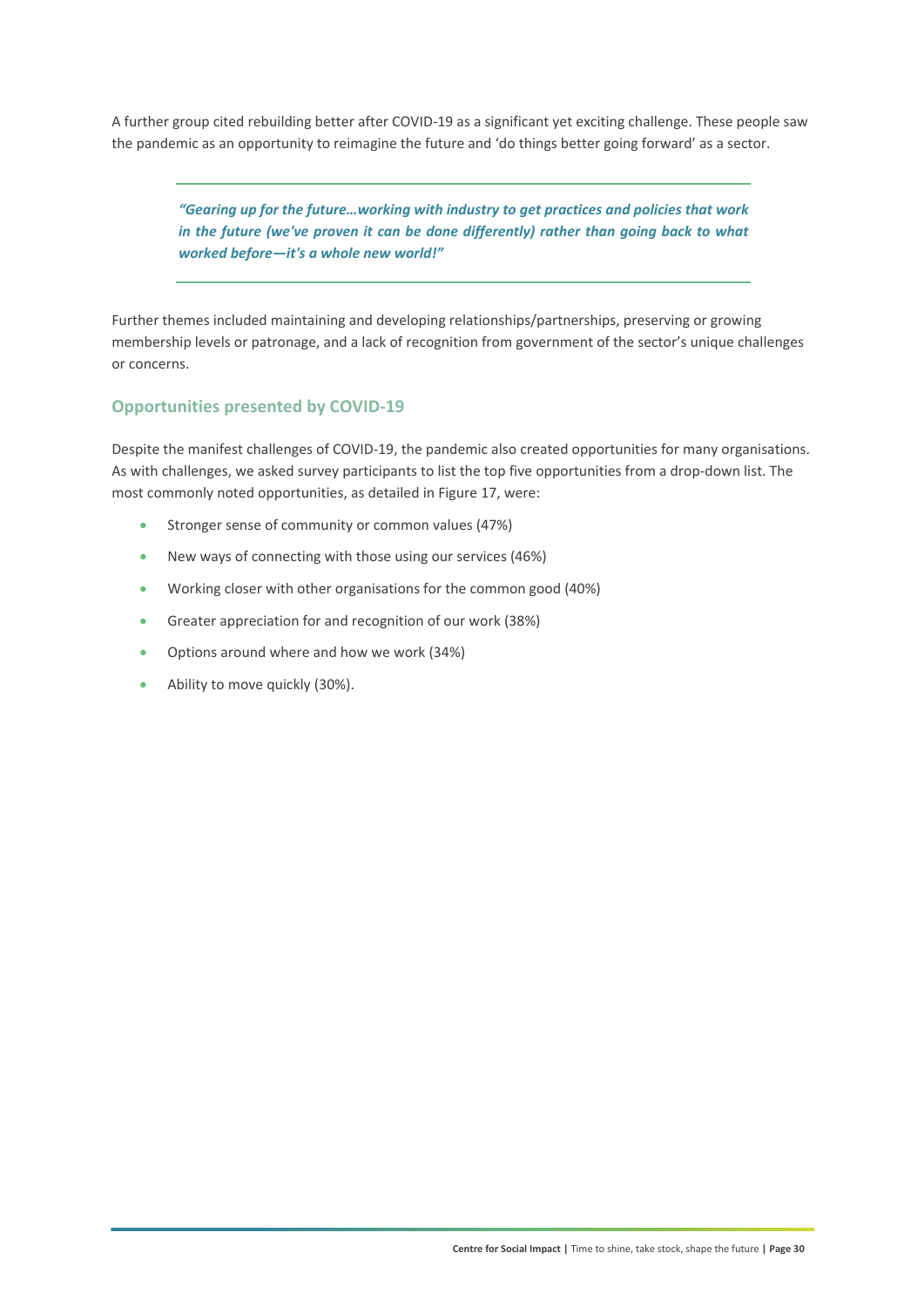#### *Figure 17: Key opportunities presented by COVID‐19 for participating organisations*

#### What would be the five main opportunities that have come your way as a result of COVID 19?



#### **Other opportunities**

Some 10% of responses indicated 'other' in response to this question. Of these, 40 responses indicated that the question was either not applicable, or that there had been no opportunities as a result of COVID‐19.

#### **Greater use of technology**

COVID‐19 provided motivation to engage with new technologies. This featured prominently for participants that had experienced other new opportunities. Staff, and at times clients, had developed new confidence and proficiency in using technology. Some reported that a 'better culture around embracing digital technology' now existed within their organisation. Participants were now able to provide 'digital experiences' and had access to 'different ways of engaging with staff and clientele'. Online meeting tools, such as Zoom were mentioned as most useful.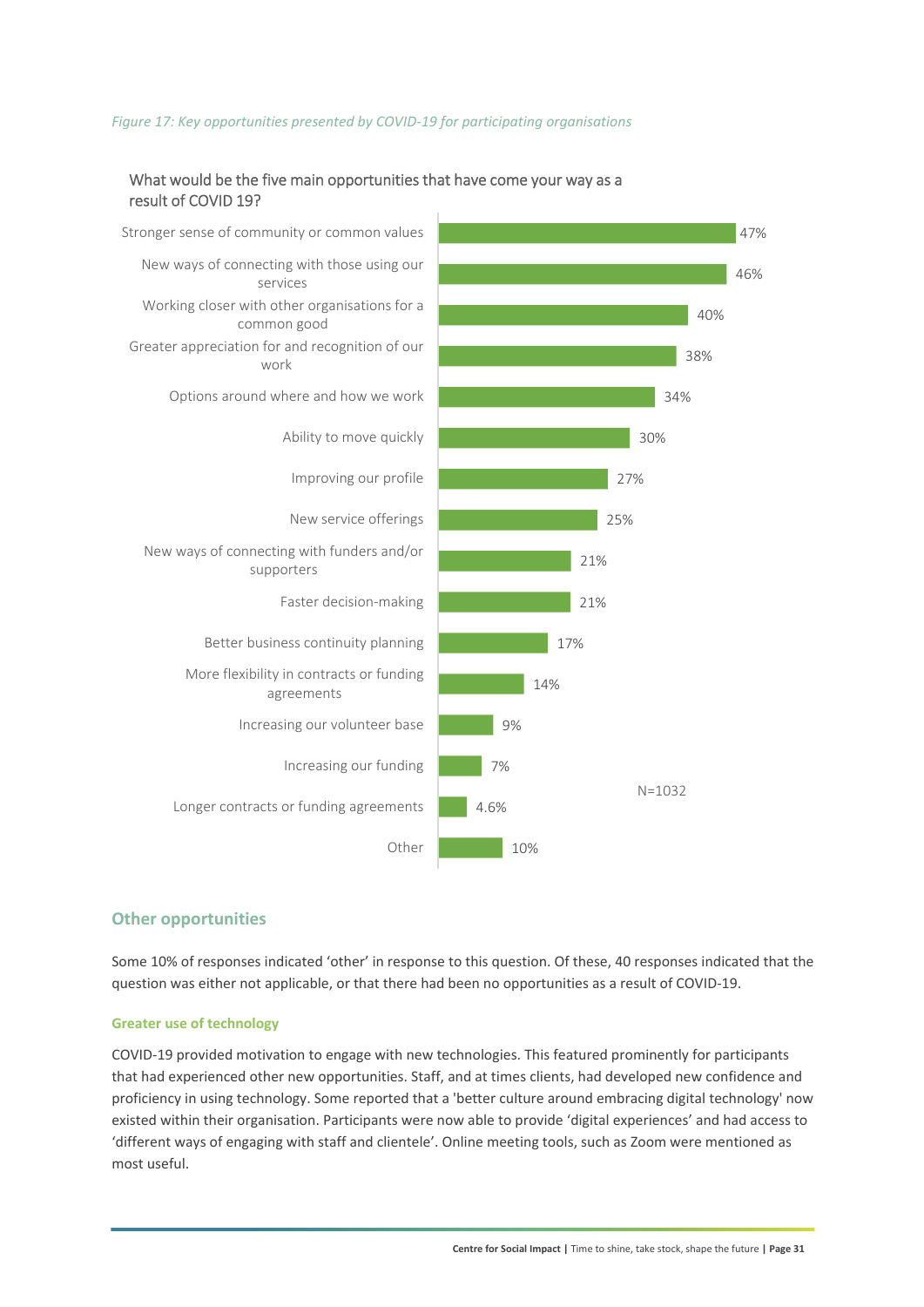*"Shifting the mental blocks within our staff about using technology for our work. COVID has transformed attitudes to working on/with technology."* 

#### **An opportunity to reflect, review and revise**

A further key theme was that COVID‐19 had provided both space and motivation to reassess the functioning of both operational and service delivery. Participants described having the opportunity to review and revise their strategic planning and gain 'greater clarity on what's important' both for themselves and government agencies and funders. COVID‐19 had provided these organisations with a chance to 'reboot' or change approach. Some saw value in 'being forced to make hard decisions' to ensure efficacy and/or cost-effectiveness. One person noted that they valued the opportunity to use the 'talents and expertise of staff in new ways'.

*"It made us reassess the entire structure behind the programme we offer and helped make a decision to step away from that as we are never likely to get funded through mainstream funding applications."* 

*"Opportunities to identify needs/opportunities and re‐configure how we work with partner agencies to serve client groups AND give clients/communities a greater voice in service design."* 

#### **Other responses**

Disruption to business‐as‐usual driven by the impacts of COVID‐19 was also seen to present important opportunities for positive change in the sector and wider society. These participants saw the potential for this disruption to re‐prioritise societal values, build a more meaningful future and enable 'new systems change and possibility thinking' to achieve the greatest possible impact.

How relationships, and in turn collaboration, had been fostered and strengthened by the pandemic featured in several participant responses. These people described how connecting and collaborating had been enhanced within their teams with sponsors and funders, other organisations and the community more broadly.

A few participants noted the positive impact COVID‐19 had on their organisation's funding or fundraising. Being granted funding 'without piles of red tape—being trusted to just get on and do' was described as very refreshing by one participant. Others had received additional funding, or had their fundraising plans fasttracked.

Further themes were that COVID‐19 had raised the reach or profile of their organisation, and the opportunity for volunteers to have a break.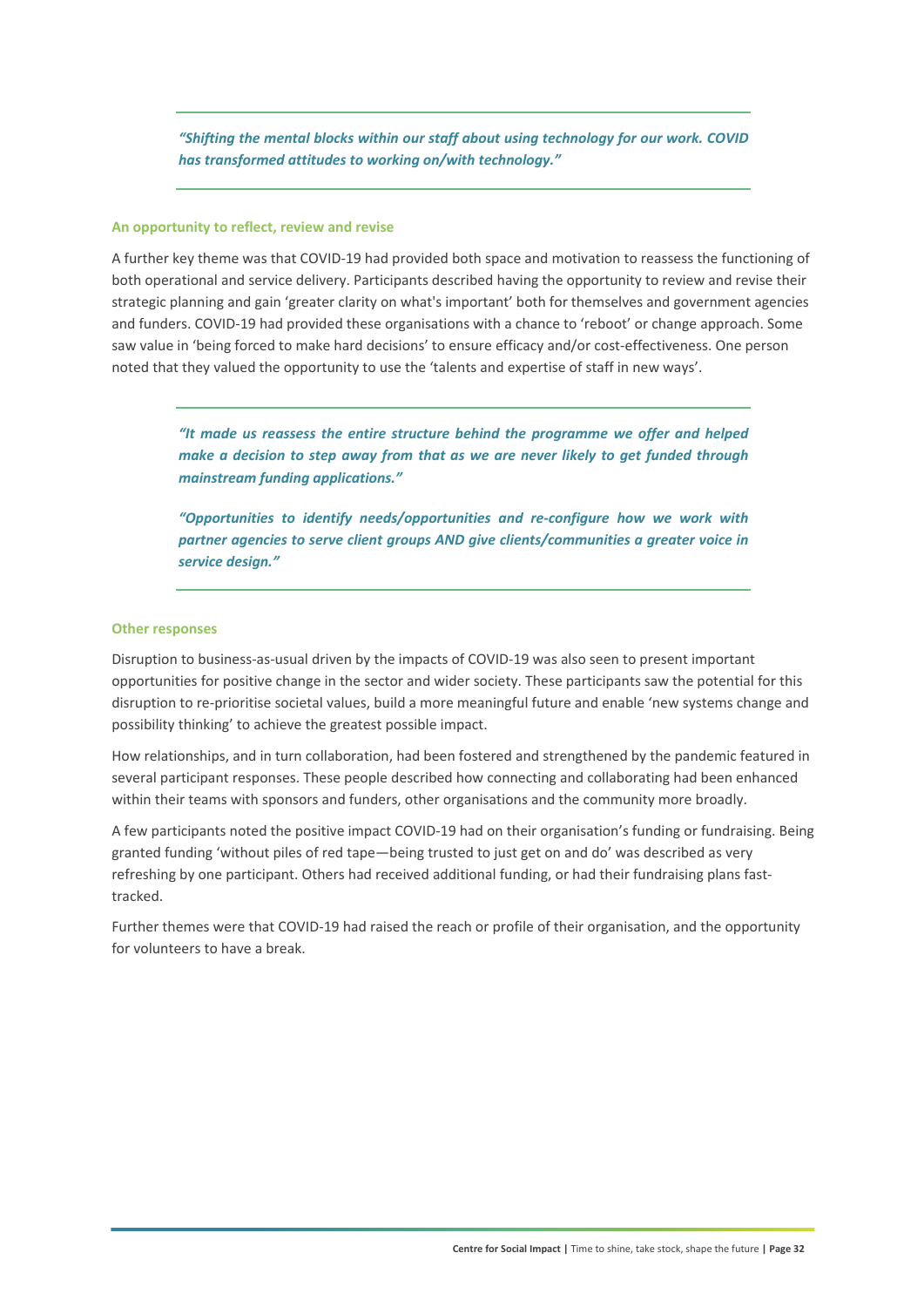### **Key priorities and concerns**

We asked survey participants to describe in their own words their current key priorities or concerns. We detail the responses in the sections that follow. Key themes are presented in Figure 18 below.

#### *Figure 18: Key priorities and concerns*



#### **Financial uncertainty**

The most prominent themes were dealing with financial uncertainty and managing the impacts of this uncertainty on service delivery and organisational viability. These concerns were raised by 43% of participants. These responses followed three broad themes: concern regarding reduced or insecure financial resources, including the loss of particular income streams; challenges to service delivery or viability, including the challenge of now doing even more with less; and steps planned or taken to maintain funding continuity or manage impacts of financial uncertainty.

#### **Funding access**

Access to funding was the key concern of many participants at this time. Some spoke in general terms about a lack of funding availability, uncertainty about whether current funding would be renewed, a loss of income, or having ongoing or anticipated financial support withdrawn, repurposed or put on hold. Others were focused on 'maintaining viability', 'surviving' this period of financial uncertainty or determining 'how to keep going'.

*"Key concern is ability to obtain funding due to some traditional sources going on hold."* 

*"We have been declined by four grants in a week that we have previously been given."* 

A significant number detailed the loss of particular income streams on which they had previously relied. This included grants, donations, membership fees, corporate sponsorship or contracts. This echoed the challenges noted earlier by those that were required to cut back services due to reduced income. Many named specific grantmakers or contracting bodies that had, or were anticipated, to reduce support.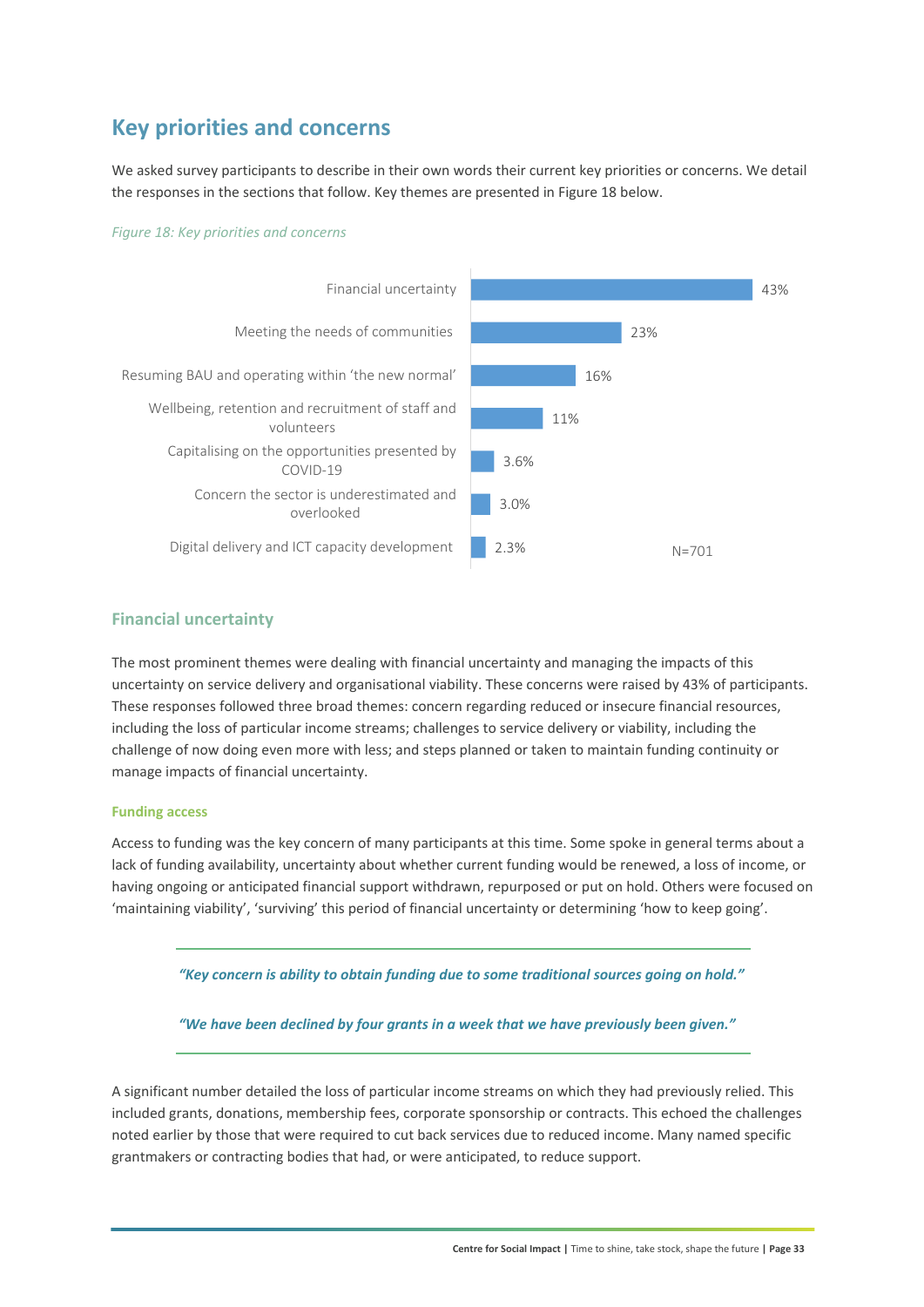Reliance on gaming trust income received numerous mentions from organisations struggling to fill gaps created by closures and the subsequent pause in funding. Further challenges were council shortfalls, creating concern around future service agreements, and a lack of available funding from government. This included uncertainty about the level of funding due to delayed budget allocation and redirecting funds to meet the COVID‐19 response. Others explained that trusts they would normally apply to were closed at the time of responding.

*"We rely heavily on gaming machine trusts…With gambling venues closed for several weeks/months, no funds will be forthcoming from this source for some time to come."* 

*"Postponed procurement by government department (major project funder)—loss of income."* 

Others reported financial uncertainty, or needing to access donor funds and other income streams because of reduced revenue due to COVID‐19 regulations. This included closures and cancelled events. Further concerns included losing supporters/members and donations due to reduced fundraising opportunities. It was anticipated that greater unemployment and decreased disposable income in the community would impact fundraising drives.

Some participants foresaw low business confidence putting pressure on their corporate partnerships and undermining their ability to gap fund through sponsorships and donations. Others worried that an economic downturn would reduce demand for their service offerings, which might be perceived as 'nice to have' by patrons, or deemed a low priority by sponsors or funding bodies, who were directing their focus to frontline emergency services. This was a particular concern for arts and culture entities.

Organisations relying on funds from membership, subscriptions or other fees anticipated significant shortfalls. There was concern about the cumulative effect of reduced membership and renewal to the extent that this might weaken future grant applications.

#### **Longer‐term funding outlook**

Many participants expressed concern that an already precarious situation would soon worsen as the true impact of COVID‐19 is felt on both organisations and funders. Some of these organisations felt confident they would survive to the end of the year but predicted 2021 to be very challenging in terms of funding. Others had already used their reserves and struggled to see how they could remain operating with a reliance on traditional fundraising models.

Many anticipated long‐term uncertainty and scarcity, with significant challenges obtaining money from charitable trusts who may be overwhelmed with requests from more organisations competing for a shrinking pool of resources. Several participants mentioned inequity in funding distribution, which was seen to prioritise large, high-profile organisations. This was of particular concern to those working with populations already experiencing disadvantage. They worried this would be compounded should services be lost.

One representative of a funding body shared the challenge of 'having to decline or defer BAU applications in anticipation of the second wave of enhanced community need', with knowledge of the impacts this had on organisations whose funding options are increasingly limited.

*"We were already running on fumes and many, many volunteer hours and now our funders are struggling."*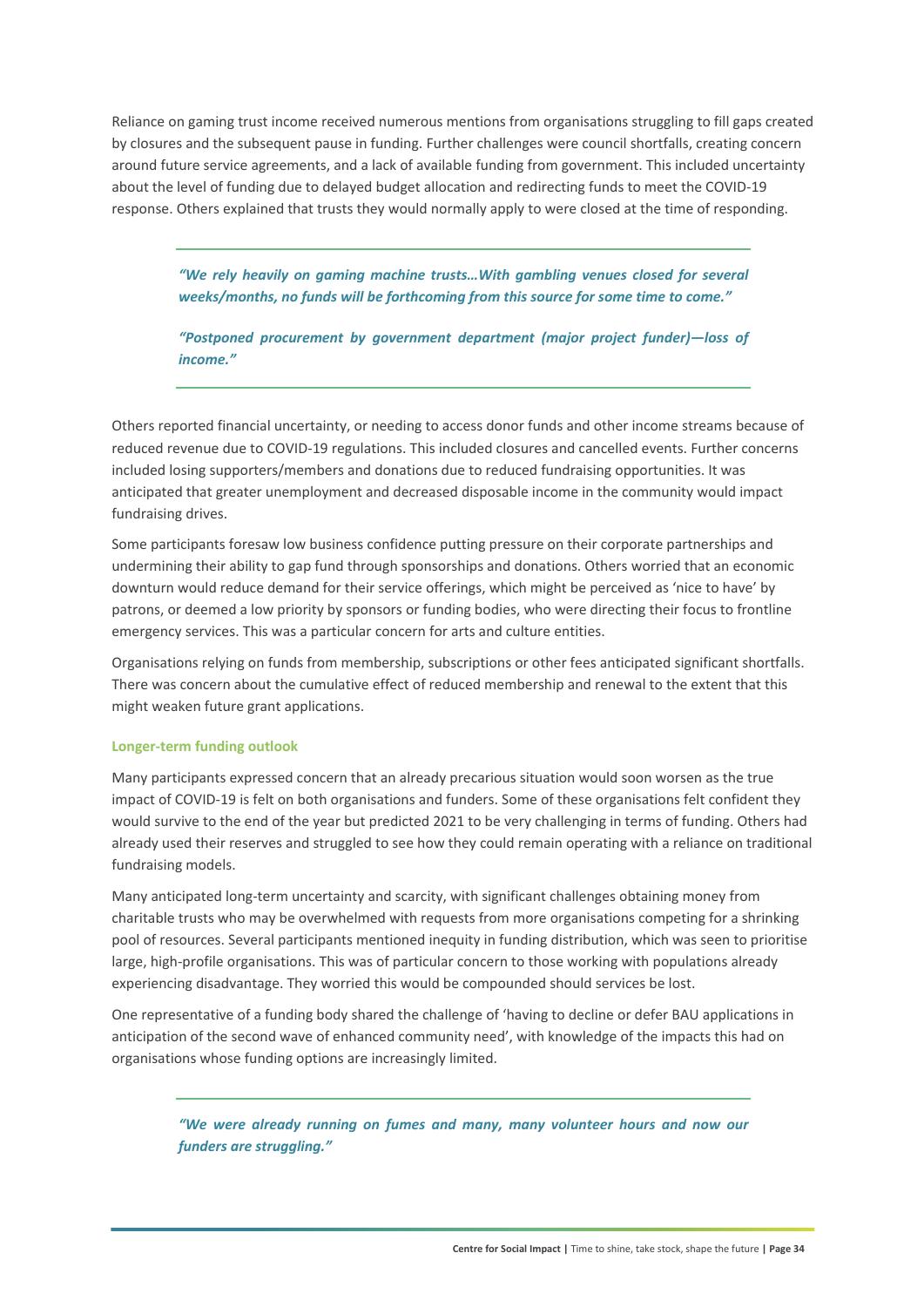*"Funding, funding, funding. Particularly in 12‐24 months time...Concern is that this is on top of reductions in funding that were already happening. We feel there is going to be a funding crisis that tips a large number of organisations into closure. We are fortunate to have a six‐month reserve, but this won't save us in the longer term."* 

*"… Our largest funders have already advised us they will be reducing the amount of funding that we will receive due to increased demand on their available resources."* 

#### **Service delivery impacts**

Key priorities and concerns of many participants were responding to particular challenges impacting service delivery or ongoing stability. Many were experiencing a shortfall in revenue to cover salaries, to fill existing vacancies, or to recruit additional staff in response to an increased demand for services created by COVID‐19 (discussed in more detail in previous sections).

A key priority for many was securing enough income to retain their staff through to the 2022 financial year. Others worried that their lack of income, leading to likely job reductions, would leave them unable to ever get back to pre‐COVID levels of participation. They also highlighted the challenge of planning for staffing and other resourcing with future uncertainty.

#### **Operational costs**

Securing the financial resources to meet operational costs such as rent, utilities, insurance, administration, purchasing equipment or meeting new resourcing needs associated with a move to digital delivery were also key concerns. Some participants were unsure as to whether the current climate of uncertainty would impact their future access to operational funding. Others were struggling with an immediate deficit in funds to cover these expenses. Some organisations had long-term building or repair and maintenance projects planned, some of which were already underway, but now lacked secure financial support to see them through.

Some responses noted the inequity of many grants, funds and contracts not covering or contributing to core operational costs. A few people noted that this was also the case with targeted COVID‐19 funds. A small group of participants noted that, while they held revenue targeted at delivering particular services, they required other income sources to cover the fixed costs that made service delivery possible. A drop in this funding had left them exposed.

Some highlighted that, while the pressure for some had been heightened by COVID‐19, the tangata whenua, community and voluntary sector 'always struggle[d] to meet our basic costs' and were forced to plan and deliver services without consistent, confirmed funding.

*"…The struggle we face now is the uncertainty of community funding to top up our service contracts that are built on a "contribution to service" model. We need community grants to keep the service running."* 

*"Most funders want to fund sexy new programmes. Right now, we need grass roots, basic funding with no special ties to programming. We just want to survive, revive, and thrive."* 

*"The prospect of a 70% reduction of income from business means we are unable to meet the level of demand and provide these essential supports…"*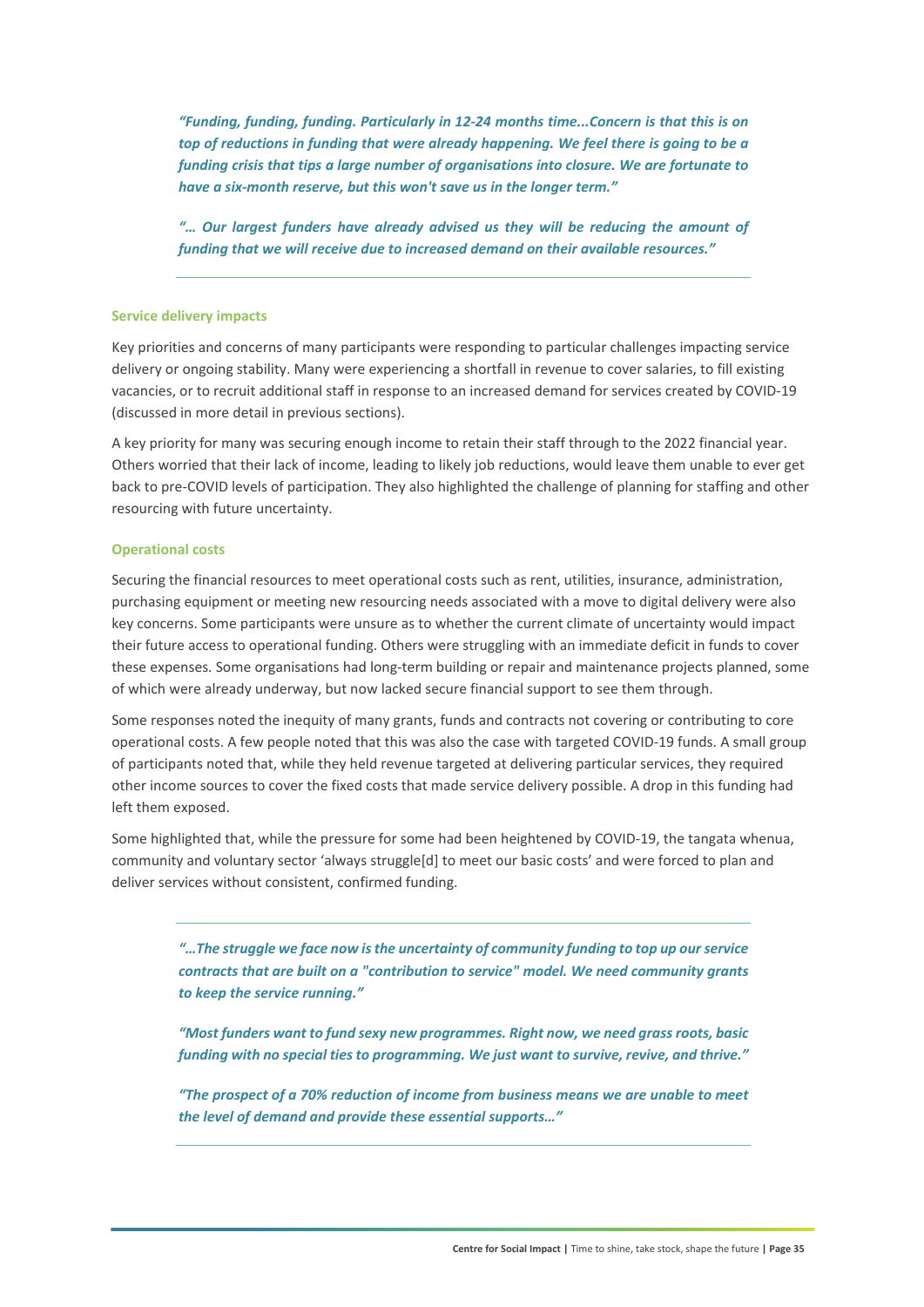The comments of these and other participants highlighted the immense pressure they found themselves under. This is as they worked to maintain the complex and challenging balancing act of maintaining a level of service to the community that met the needs and expectations of stakeholders/members on reduced revenue.

Many struggled to find 'the optimum balance' between delivering services and managing the financial impact to ensure they remained sustainable in the long term. Some had or were in the process of reducing services.

A prominent theme in the participant's accounts was that community organisations were now doing even more with less. Organisations supporting vulnerable or marginalised populations experienced a significant rise in the need for support. This had left services struggling to meet both the increased needs of existing service users and those of new clients experiencing hardship due to COVID‐19.

*"With the increase in clients but not in revenue, our current staff levels are inadequate but we can't afford to take on new employees."* 

*"Funding worries…The work is going to grow so any reduction will be really hard and likely result in needing to reduce service delivery at a time when we will need to remain at the same levels or likely higher to meet the demands of our community."* 

#### **Maintaining viability**

Some participants shared their strategies for remaining viable, mitigating the impacts of severely reduced revenue and maintaining a permanent staff base and service continuity. Many had prioritised creating alternate sources of income, particularly to replace event and trust revenue. Others reported re‐forecasting their budget and operation, restructuring to reduce operating costs or making changes to their business model, such as moving to project-based funding.

Some were working to engage funders and donors to maintain support, or offer small incentives. Others were deferring these conversations. They expressed concern that approaching sponsors now, particularly corporate donors, would jeopardise their relationships. In anticipation of a significant economic downturn a few participants, representing sports or other clubs, were adjusting pricing to ensure services remained affordable and accessible to members.

The significant amount of time and resource spent looking for new funding sources as those previously in place became unavailable was a further theme in responses. Participants described having to apply extra staff hours to find other funding avenues. Drafting applications and accountability reports took them away from core operational and service delivery. They highlighted the inefficiency of the current funding models and how a short-term view hindered organisations' ability to plan and develop services.

*"Many [funders] are focused on short term, ie one to two year support which doesn't help us to grow for the future. Just meets current needs. Welcome the opportunity for improved dialogue with funders."* 

*"…Trying to work through how we will deliver our core business with the reduced and changed environment. We are having to think differently and completely change our strategic plan, and trying to figure out how to do that and remain focused on our core purpose."*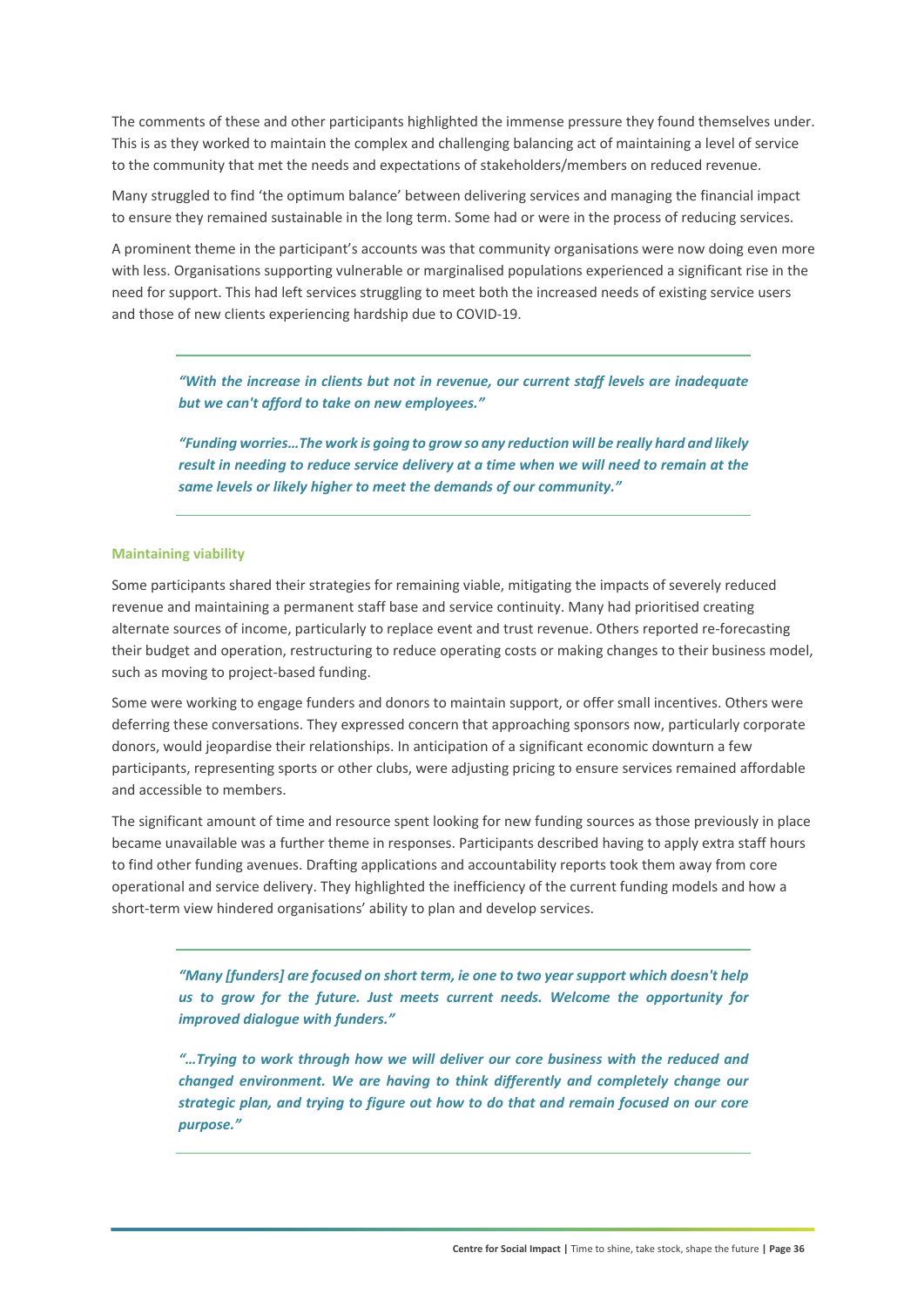#### **Meeting the needs of communities**

Continuing to provide impactful services that meet the needs of clients remained the key priority or concern for almost one quarter (23%) of participants.

#### **Maintaining existing service delivery**

Many emphasised that providing relevant, quality services had always been their goal. This remained unchanged despite the reduced/changed environment, because their work was 'not something that can be put aside for later'.

Many specified how they were striving to enhance lives and improve outcomes in their communities and provide support during this time of instability. Examples included providing learning and employment opportunities; addressing social isolation; providing opportunities for creative expression; meeting spiritual needs; establishing cultural tikanga for iwi and hapu; supporting families and individuals through grief; providing housing; providing food to those who most needed it; meeting the physical and mental health needs of clients; creating opportunities for people to spend quality time together; and supporting and empowering Māori.

*"Continue to deliver intensive services for our traditional clients who were already 'at the bottom of the heap'. Ensure that they do not experience another generation of disadvantage and compound[ed] inequity in NZ."* 

*"Delivery of quality welfare services with sufficient time to engage with clients, assess deeper needs, advocate for them, make referrals and provide follow up if required."* 

#### **Increased demand for services**

The other prominent theme within these responses was that community organisations were dealing with significantly increased demand for their services as people faced greater vulnerability and complexity of issues due to COVID‐19.

Many were concerned about keeping up with the demand on their service as clients faced multiple, intersecting challenges. These included material hardship, higher levels of stress and anxiety (often enhancing the need for support), relationship stress, and increased loneliness and isolation. Some expressed real concern for the mental health of their service users. Older adults, young people and migrants were groups identified as having particularly high needs for support at this time.

*"Our concern is we couldn't meet demand pre‐lockdown and we are in a worse position now due to the increase in anxiety and other mental health and addiction issues."* 

*"COVID‐19 has been a big learning curve and we have been flying by the seat of our pants. Our main priority is to meet the needs of our clients and community to ensure that their welfare needs are met…"* 

*"Providing services to young people post COVID‐19 that meet their heightened need for support in the areas of wellbeing, resilience, and self‐confidence. Looking at ways to create opportunities that are responsive and affordable."*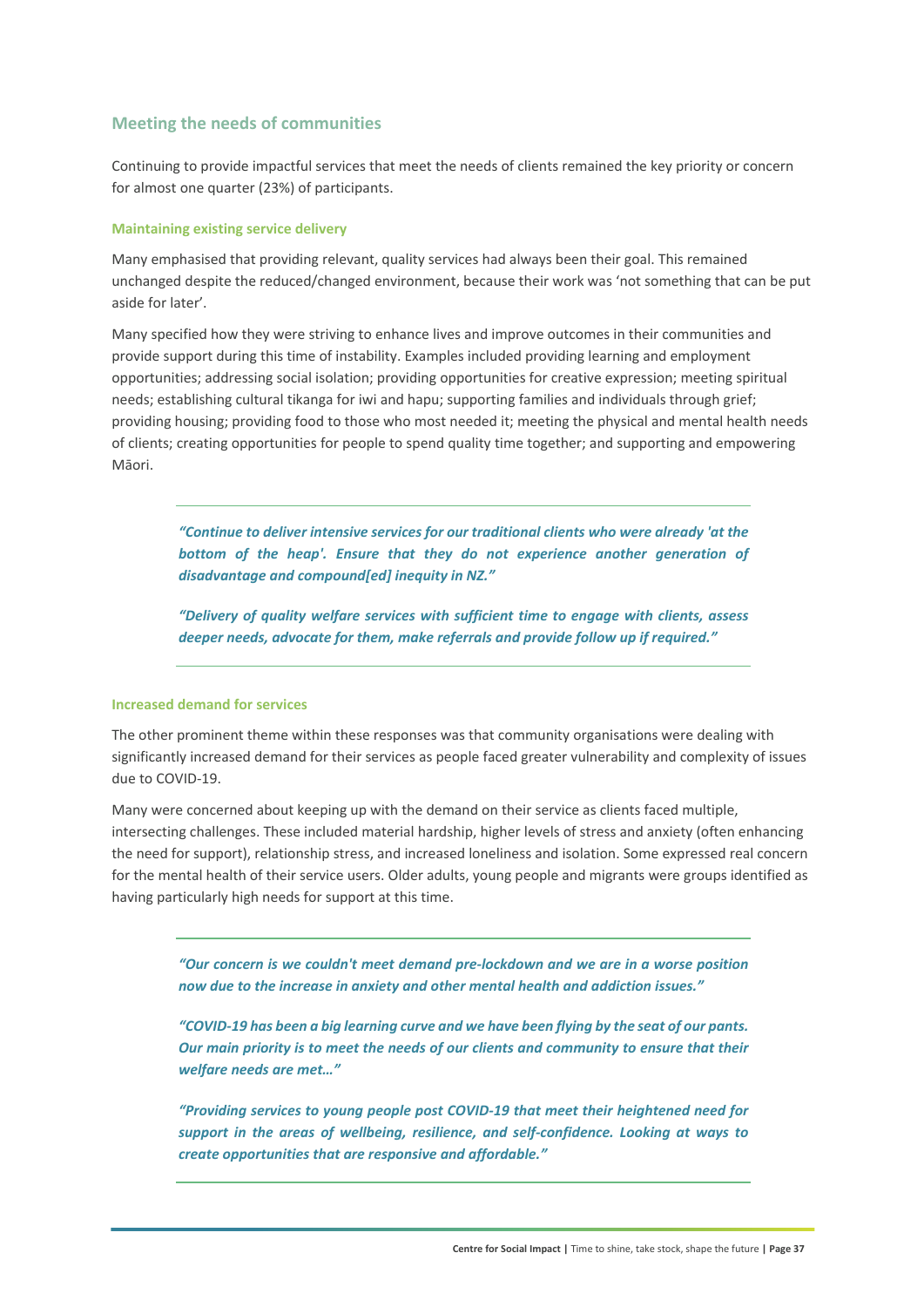Increased demand was both due to existing clients requiring greater care, and new clients accessing services due to jobs losses and financial challenges, stress and anxiety, and other issues that impacted resilience. Balancing COVID‐related demand and other extras with business‐as‐usual work was a further challenge for community organisations whose resources were split between the support of traditional service users and ensuring capacity to provide services to the high volume of new clients.

A further area of tension was the increased burden some groups carried in safely resuming business‐as‐usual face-to-face services, while continuing to provide remote support for those unable to meet in person or wishing to continue receiving online engagement.

#### **Resource reductions**

For many participants, this burden of increased demand was compounded by reduced resourcing. This resulted in an unstable balancing act for often already overextended services. Some participants expressed immense frustration that the increased needs from 'the new normal' were to be met on a decreased budget. They also expressed sadness at their inability to meet the current need 'which far exceeds our ability to be effective'. A small number of organisations shared impacts of dealing with increased demands. These included reduced time available for mid-term planning, and staff being overwhelmed. Yet despite these many challenges, a few participants remained resolutely optimistic.

*"We are very worried about how we will find funding to continue our current work, let alone increase it to meet increasing demand."* 

*"…Turning away clients in need due to this is SO hard."* 

*"We have never worked so hard with so little. Challenging but hopefully with good outcomes."* 

#### **Uncertainty of need**

The key concern for some participants was the uncertainty and anticipation of greater need to come, as the real impact of COVID‐19 became apparent and intensified existing inequities. Some were expecting increasing demand for support once wage subsidies ended which they worried would lead to overworked staff, waitlists and an unhappy community.

*"Have no idea how busy we will get—stressful just waiting..."* 

*"Ensuring that the Social Services are fully prepared for the influx of more clients and actually being able to help and not flog them off or pass them from pillar to post making them even more frustrated as a lot of our newer clients have not had to deal with these organisations before."* 

Ensuring those in need could ask for the services they required was a further concern for participants. Some worried that people who had previously never asked for assistance may not realise what help was available. These organisations were prioritising advertising what they could offer. Other solutions included supporting the confidence of those hesitant to re-engage with services, ensuring prices were affordable, and developing offerings that engage with those still isolating due to vulnerabilities of COVID‐19—older adults, young people or the lonely or socially isolated.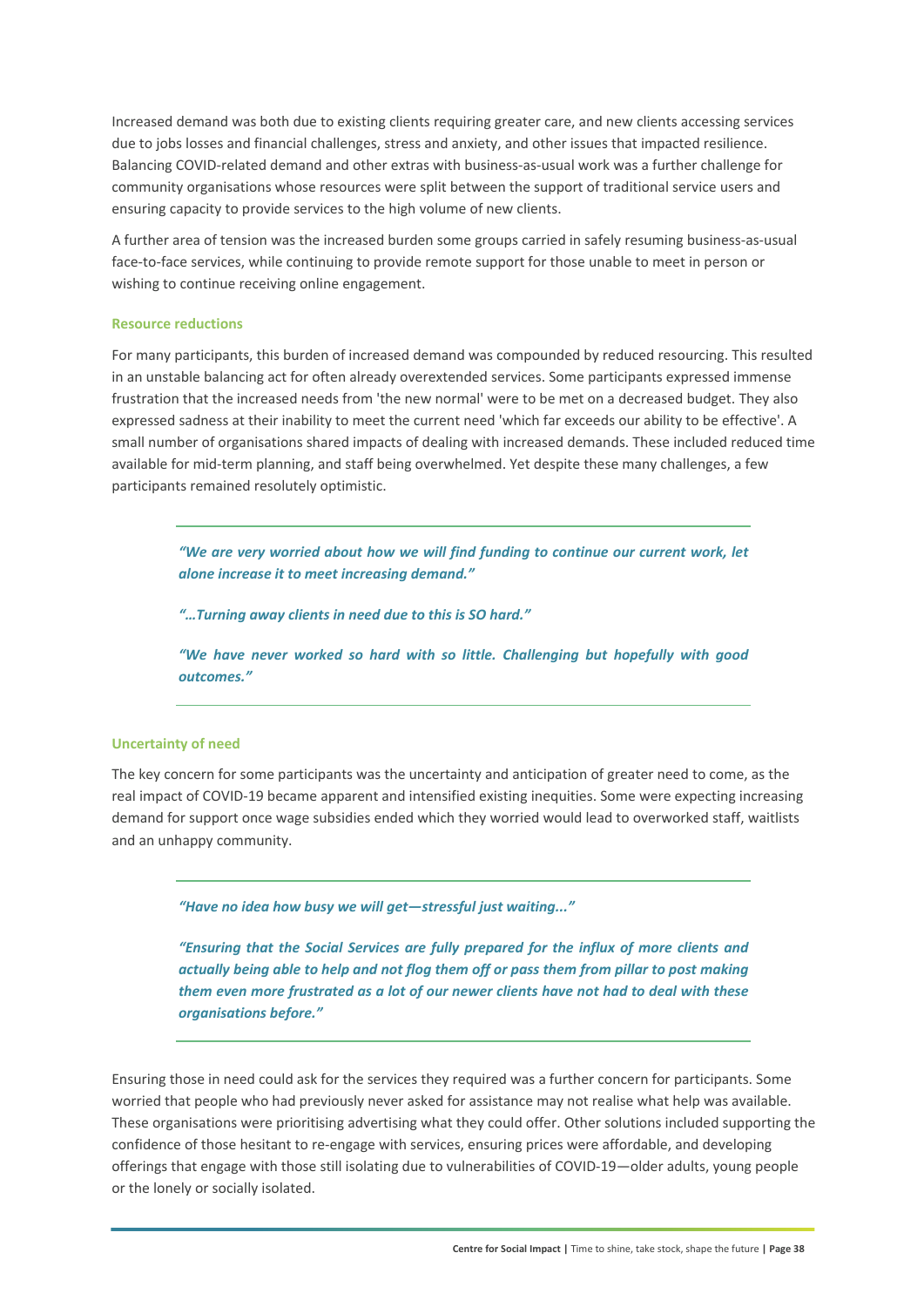#### **Resuming business‐as‐usual and operating within 'the new normal'**

A desire to return to full operation was a further prominent theme when participants shared their key priorities and concerns. This was raised by 16% of participants. Approximately half of these participants were focused on resuming business‐as‐usual services, programmes or activities and returning to pre‐COVID functioning. Some were keen to resume activities as quickly as possible, and a few noted the need for services to resume to gather much‐needed revenue.

Many participants were looking forward to reconnecting with the public, engaging with supporters/members or interacting with clients in‐person. Some noted that those they worked with had struggled without the services they provided. A few felt that COVID-19-related restrictions were preventing their clients from accessing important support, or that the isolation or vulnerability caused by COVID‐19 made their offerings even more critical. Others were anxious to hold events or other activities that had been cancelled or delayed due to lockdown or other restrictions.

*"Our primary concern is to get back to operating again as we were, with perhaps some new opportunities that we can cater for. The delay is frustrating, costly and risks us losing volunteers."* 

*"Emerging from the lockdown and returning to a near normal programme as quick as we can."* 

However, others were concerned with how best to resume services while addressing the challenges and obligations of operating within 'the new normal' of COVID‐19. These participants were concerned with how to operate effectively and safely within any restrictions that may be placed on them. They questioned how soon could/should they safely return to in‐person engagement. Some were exploring new ways to connect with their community or fundraise in other ways while still meeting health requirements.

*"Our priority is keeping our service users safe…while still trying to provide stimulating and meaningful programmes and activities."* 

A few questioned how group gatherings might be managed under social distancing rules, or whether health and safety requirements or restrictions regarding gatherings were likely to change. One noted they needed stability for several weeks at a time to operate, and certainty several months ahead in order to plan events.

A few raised the challenge of meeting client expectations and health needs and their obligations under health and safety requirements, or of welcoming visitors or new clients or members into such a strange environment. Others were concerned whether those who used their services would be willing to engage 'in a COVID world'. These participants were focused on gaining the confidence of clients to re-engage and feel secure receiving services onsite.

Balancing health and safety restrictions with cost-effectiveness was a concern for some. They were keen to return to work, yet wondered if it might be more financially viable to remain closed for an extended period. Motivating members, service users and volunteers to remain engaged was a further priority, with some noting clients needed reassurance to engage again with services.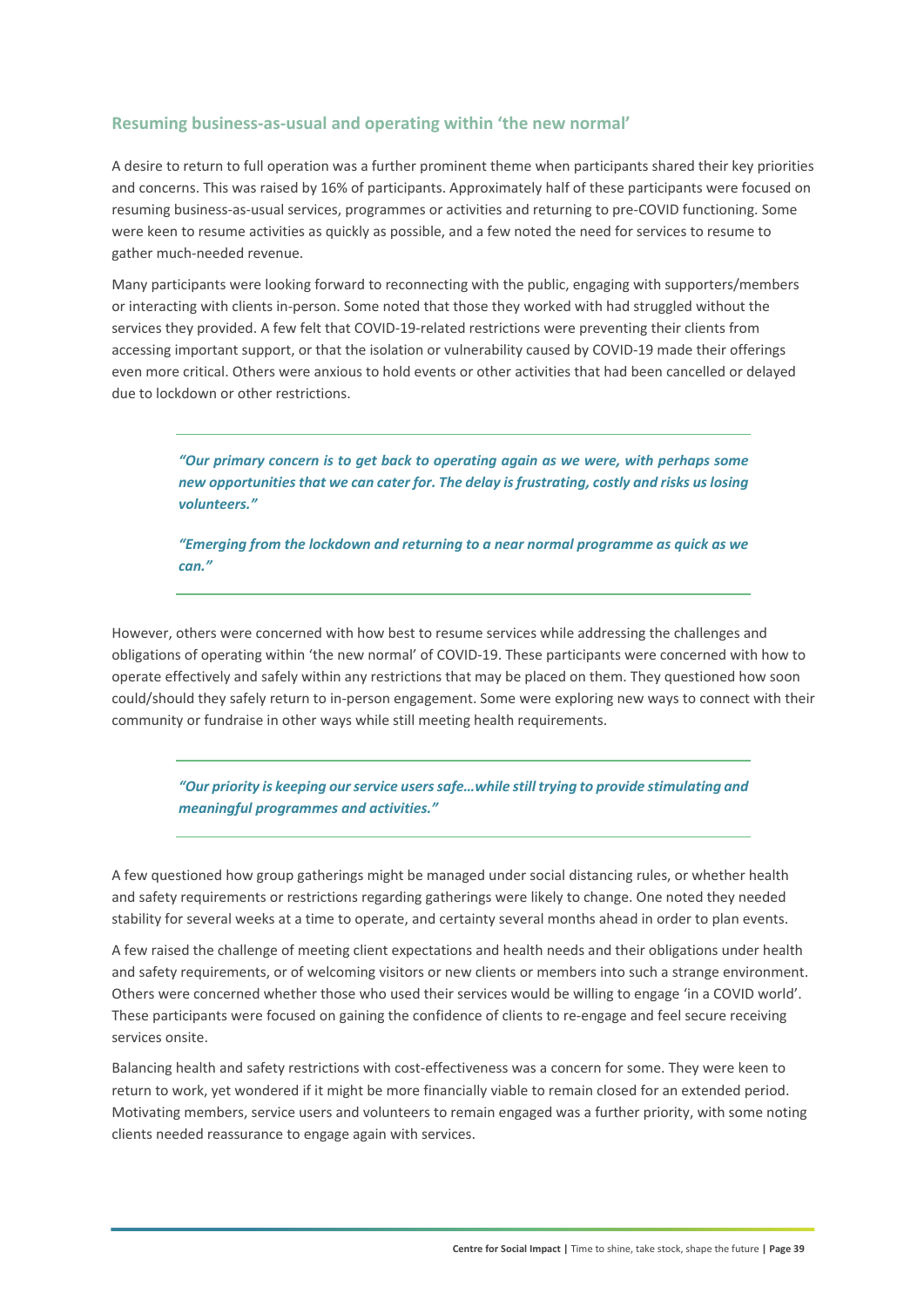#### **Wellbeing, retention and recruitment of staff and volunteers**

The safety and support of team members, along with challenges associated with recruiting and retaining staff and volunteers were key priorities and concerns for approximately 11% of participants. There was a fairly even split between a focus on volunteers or paid staff. Recruiting and retaining volunteers was a key priority for many of these participants who were concerned about whether they had the volunteer numbers required to deliver their service. Some wished to increase numbers but anticipated this being challenging in the current climate.

Others noted that volunteer availability appeared to have decreased due to COVID‐19. Some noted the impact of cancellations and temporary closures of services on keeping volunteers. One issue was volunteers replacing their regular routines since lockdown. Others suggested attrition was due to the impact of increased job and financial insecurity, and associated burnout and stress, or over-commitment of volunteers.

Challenges associated with an ageing volunteer base were also noted, with many of these participants seeing a drop off in older volunteers due to their vulnerability to COVID‐19. Some were concerned with keeping their elderly volunteers safe and healthy. One noted the need to find younger volunteers to fill in for those more vulnerable. Another noted how the majority of their volunteer base being older left them vulnerable to the impacts of further COVID‐19 outbreaks, as they would be unable to deliver their services.

Supporting volunteers and older members in particular to feel confident to return to the workplace was a priority for some participants. A further priority was greater recognition of and support for volunteers.

Examples of effort undertaken in this area were maintaining a sense of equality in protecting paid staff versus volunteers during COVID‐19, building a stronger volunteer support group for the organisation, redefining the volunteer role, and ensuring managers appreciated the value of volunteer resources.

*"Most of our volunteers are retired people and helping them feel safe back at our organisation has been difficult and I sympathise with them."* 

For organisations with paid staff, a key priority was staff welfare and wellbeing after what had been a very stressful period for many. Participants were concerned about staff that had worked under increased pressure in a rapidly changing context, often remotely and in some cases with little sign of workload reducing. They were concerned about the mental health of team members with high anxiety levels, or potential burnout due to the increased need for services.

*"Exhaustion of staff and no ability to take leave as our work increases and will do over the coming months."* 

*"…Ensuring we keep ourselves well throughout this period of trying to get back to BAU as quickly as possible."* 

Recruiting and retaining staff were also highlighted as key priorities or concerns. Sustaining a skilled workforce was described as a huge challenge by some participants, who were concerned about turnover and maintaining staff in roles to deliver on obligations.

Providers in the social work space highlighted an inability to compete with government agencies in recruiting staff. They found themselves unable to offer competitive salaries for quality staff, affecting the quality of delivery. Lower numbers of people studying towards social work at a tertiary level was seen as a further cause.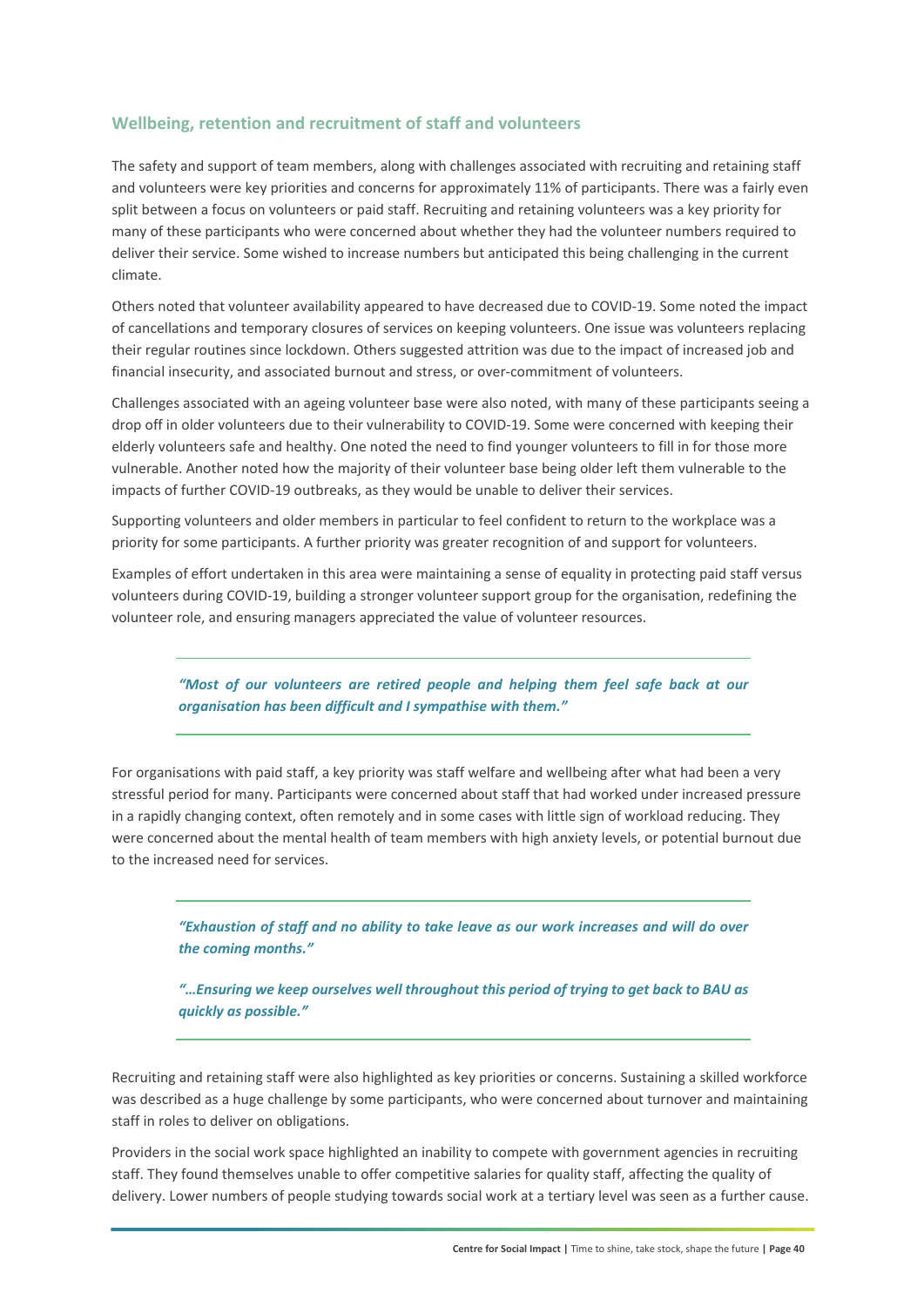*"Retention of staff—already undervalued in their wage and to take on top of that increased pressure to meet demand could push them over the edge and leave the service. Their experience and expertise cannot be replaced immediately."*

#### **Capitalising on the opportunities presented by COVID‐19**

'Building back better' and taking the opportunity for reimagining a better future were key priorities for a small group of participants (4%) who wished to build on new learning and skills and make changes to the sector's 'status quo'. Some reflected on the positive experiences and opportunities driven by COVID‐19, and a desire to capitalise, both on these and the 'new environment' and sense of momentum. Examples included how the 'shakeup' renewed focus on mission, fostered collaboration, strengthened capacity, enhanced acceptance of digital working and delivery and provided an opportunity for reorganisation internally as well as in relation to government.

A desire to work differently and more collaboratively was strongly evident in these responses. Some reflected that adapting to the constraints of lockdown Levels 4 and 3 had renewed an appreciation of how people spent their time, and what mattered most to them. It had also provided opportunities to explore how services might support whānau in ways that better met their needs.

*"Maintaining momentum, taking the 'best' of lockdown to see how we can be leaner and smarter."* 

*"In a way the biggest challenge for me is holding onto the changes we made. Staff and service users want everything back to 'normal' which is not always ideal."* 

#### **Concern the sector is underestimated and overlooked**

A small group of participants (3%) shared a range of concerns under the broad theme of a desire to see a change in relationship with the government. For some providers, COVID‐19 illustrated the extent to which the sector was heavily relied on to deliver services to vulnerable groups by a government that continued to operate in a 'siloed', 'top‐down' way. These participants were concerned by the lack of awareness by government departments of how the tangata whenua, community and voluntary sector's demographic was being affected by COVID‐19. They were concerned that plans for the recovery phase continued to rely on the work of the sector, yet it was felt that their engagement with providers in developing these plans had been minimal.

*"Extremely disappointed with community groups/volunteer groups/NGOs being overlooked throughout entire COVID planning pre and post."* 

Many of these providers wished to see more genuine engagement from government with the tangata whenua, community and voluntary sector and communities, and a commitment to people-centred and community-led approaches. Others felt there was a lack of flexibility and time to engage with central and local government on project proposals and management planning issues, and that funding processes needed to be more transparent and equitable. Overall, there was a hope that COVID-19 would present an opportunity to end 'the old businessas-usual' approach and replace it with a more collaborative, sufficiently resourced relationship.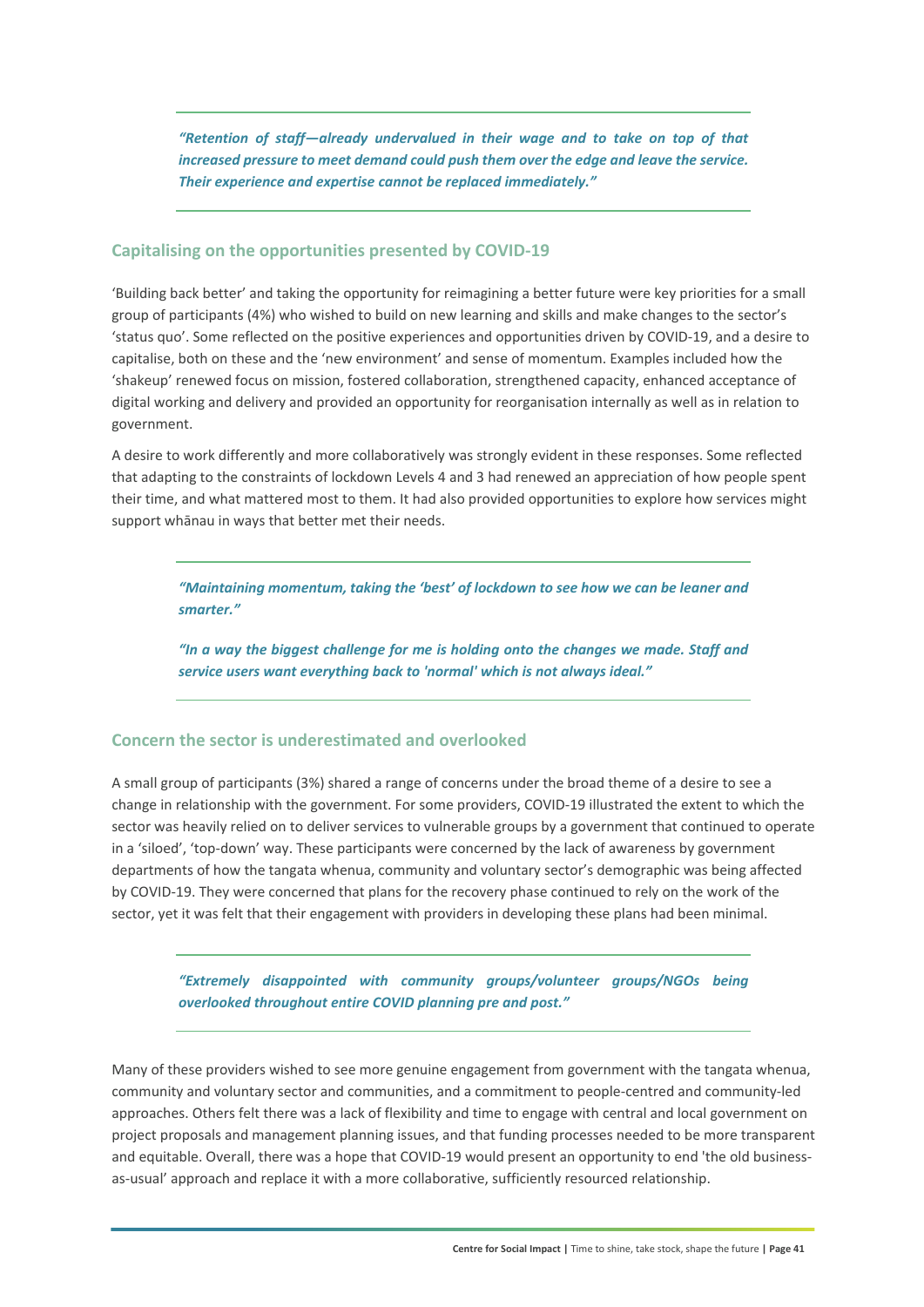*"Ongoing funding provision, mandate and support for communities and agencies to be strategically part of local‐level responses in recovery phase. Big agencies will dominate because of their power/resource base."* 

*"How has COVID‐19 impacted on Māori whānau…and do we contribute to the collective creative collaborations that need to happen for Māori community sector working with government, which need to be led by Māori? Stop with the top‐down stuff that has never worked!! And ensure that Māori are 'included' at all the levels of decision‐making and resourced in the way that works best for us."* 

#### **Digital delivery and information communications technology (ICT) capacity development**

Priorities or concerns related broadly to working digitally were a further theme, raised by 2% of participants. Some wished to invest further in ICT equipment or capacity building. Some were driven to make services more accessible, simplify systems, provide better analytics for decision‐making or greater flexibility for staff or volunteers.

Some highlighted the costs associated with a shift to digital working. For a few, this was a barrier to making the investments noted above. Others were concerned about meeting the ongoing, unbudgeted costs of maintaining an online presence or supporting staff to work from home.

The digital divide and inequity in access to technology were further concerns. Some participants struggled to maintain contact with vulnerable people who did not have information technology skills, internet connections or devices due to socio‐economic or age factors—issues that were exemplified by the lockdown experience.

#### **Other themes**

Further themes present in multiple participant responses included prioritising readiness for any further outbreaks or lockdowns due to COVID‐19, the challenge of managing multiple uncertainties, and a desire to foster collaboration and partnership working, noting there is no set of instructions for this. Others highlighted the need to adapt delivery in the new context, be flexible enough to survive in the fast-changing environment, and maintaining momentum after such disruption to delivery.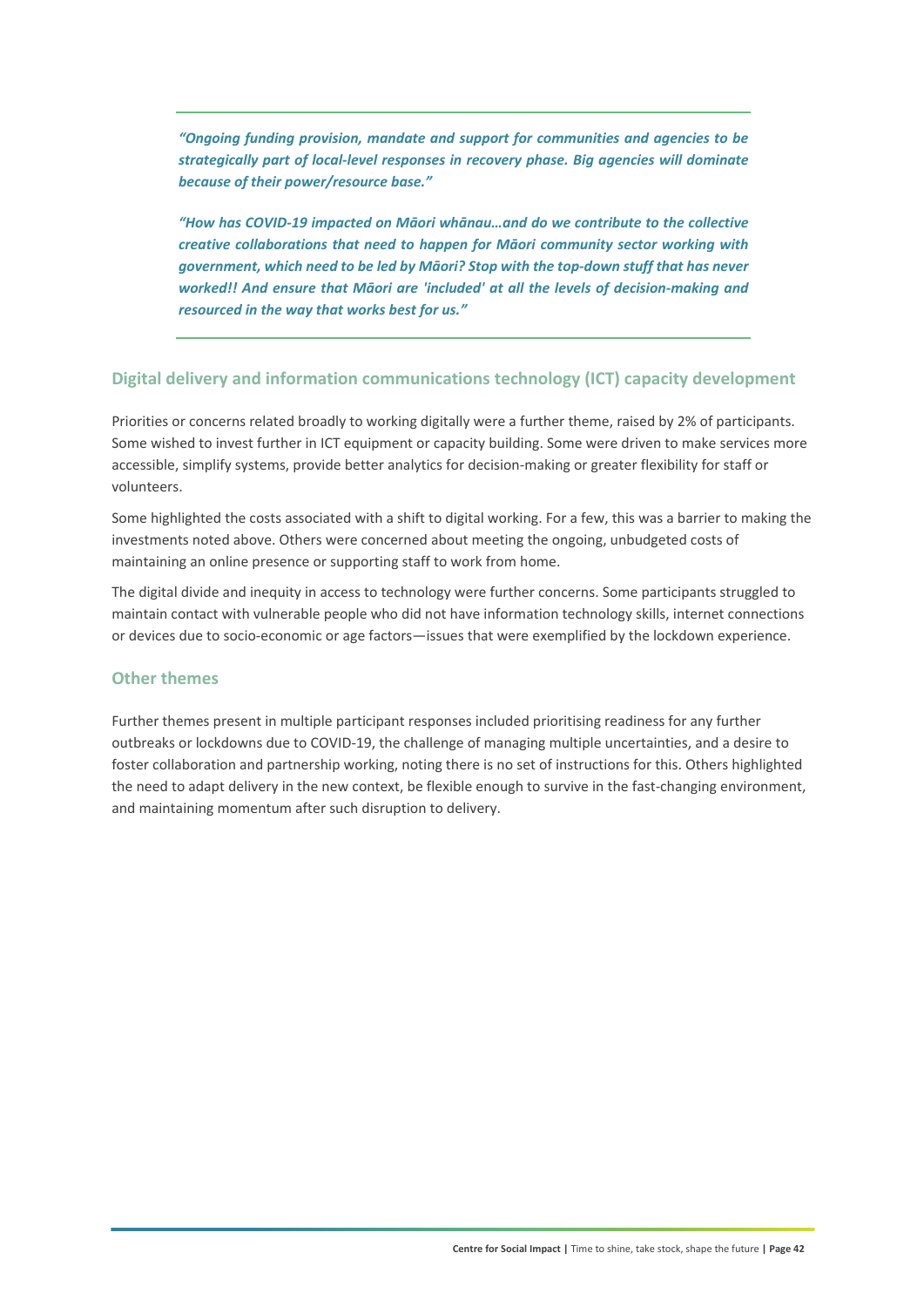## **Taking action**

### **Adapting service delivery**

#### **Steps taken in response to COVID‐19**

Many participating organisations were rapidly innovating and adapting delivery in response to COVID‐19. As seen in Figure 19 below, notable adaptations were in delivering more remote online or phone services (54%), seeking new funding sources (35%), and reducing some services (31%). Reducing service costs, changing organisational rules or purpose to enable new activities, and developing in‐person service offerings were each selected by 10-11% of participants.

#### *Figure 19: Steps taken by participating organisations in response to COVID‐19 (service delivery)*



A range of prominent themes arose in participants' 'other' responses. Many responses echoed themes discussed in earlier sections. These were the ongoing need to reduce staff or provide services; the need to delay services and events, particularly during the stricter levels of the lockdown; and cancelling or closing services.

*"Out of town activities are cancelled and we will organise local activities when the alert level permits us. We already cancelled the organised activities since March."* 

*"We have ceased or developed some services along different lines but have not 'cut' any permanently as of yet."* 

*"Have been forced to put some service offerings on hold due to lockdown restrictions. Additional cost and administration in being able to provide service capacity under restrictions."*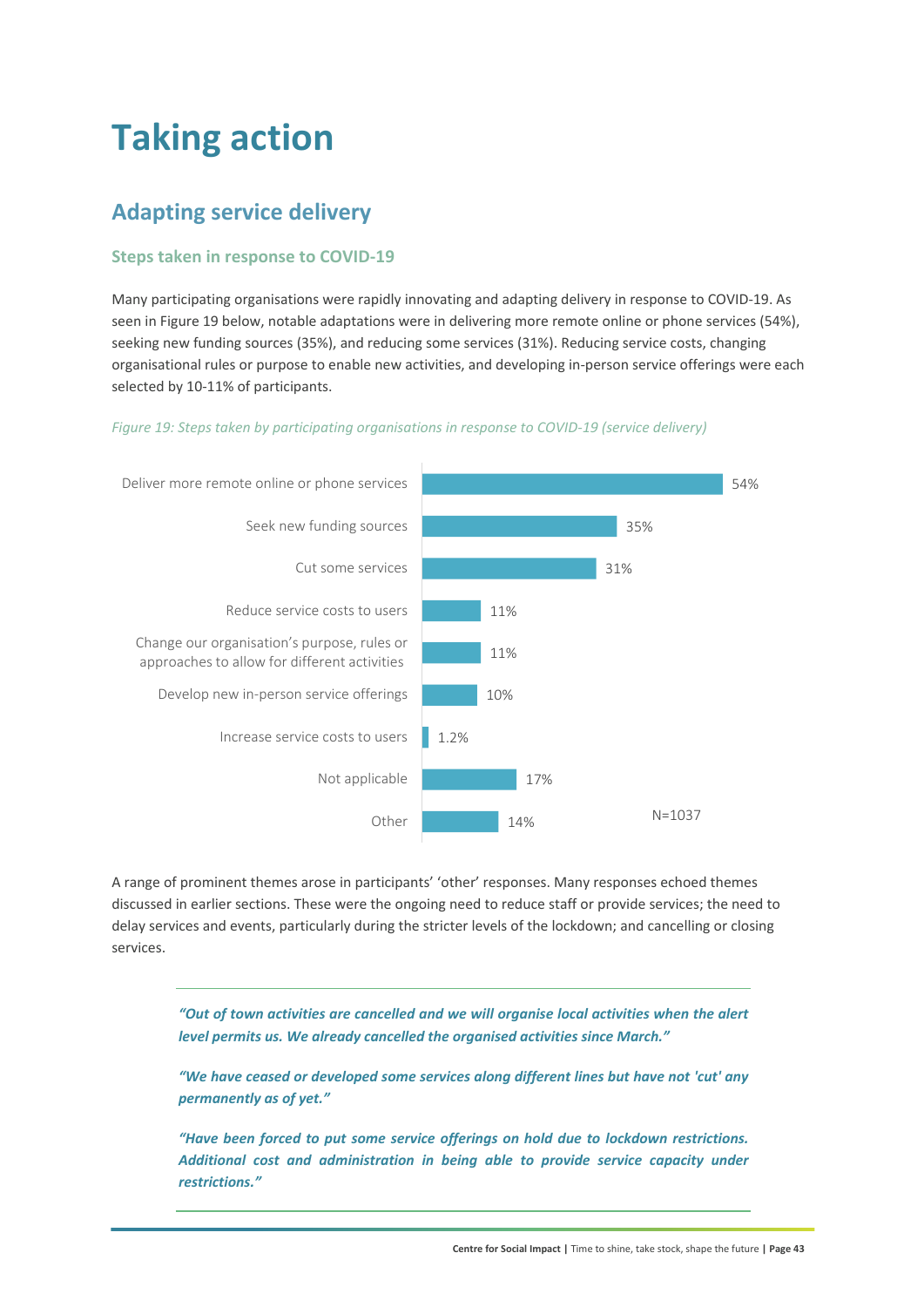In contrast, some participants indicated an ongoing increase and expansion of their services, with some outsourcing or teaming up with other services to meet demand.

Some participants noted changing methods of communication with service users as well as within teams.

*"Develop online social media campaigns to try to connect with the communities we work in during COVID‐19."* 

*"Offered webinars completely free of charge at this time. Gone completely online."* 

Others mentioned decreasing the cost of existing services to make them more accessible, or amending or diversifying the services that were offered during lockdown.

*"Diversification of services—adding new services to meet clients' needs."* 

*"Working with other organisations to deliver food to people directly. Parcels for those without a permanent address available from our store."* 

*"Reduce service cost to partners where required. We do not charge clients for services."* 

Several participants outlined plans taken in response to Ministry of Health guidelines for contact tracing and ensuring social distancing. These measures were expected to be in place in for some time beyond the acute phase of COVID‐19.

*"Ceased operations for the time being, but have put in place some cleaning and physical distancing protocols to enable a faster start‐up once that's permitted by the government department we work alongside."* 

A further method used to ensure service delivery was applying for additional and alternate sources of funding.

*"We have put in more funding proposals but they don't seem to have progressed to an outcome."* 

*"We are desperately seeking more funding to help more as the needs are growing due to high unemployment and people feeling depressed and stressed now no employment."* 

It was notable that many organisations, both those who had already changed aspects of their service, and those who had not, were undergoing a planning and restructuring process at the time of completing the survey, in order to adapt and survive in the post-lockdown environment.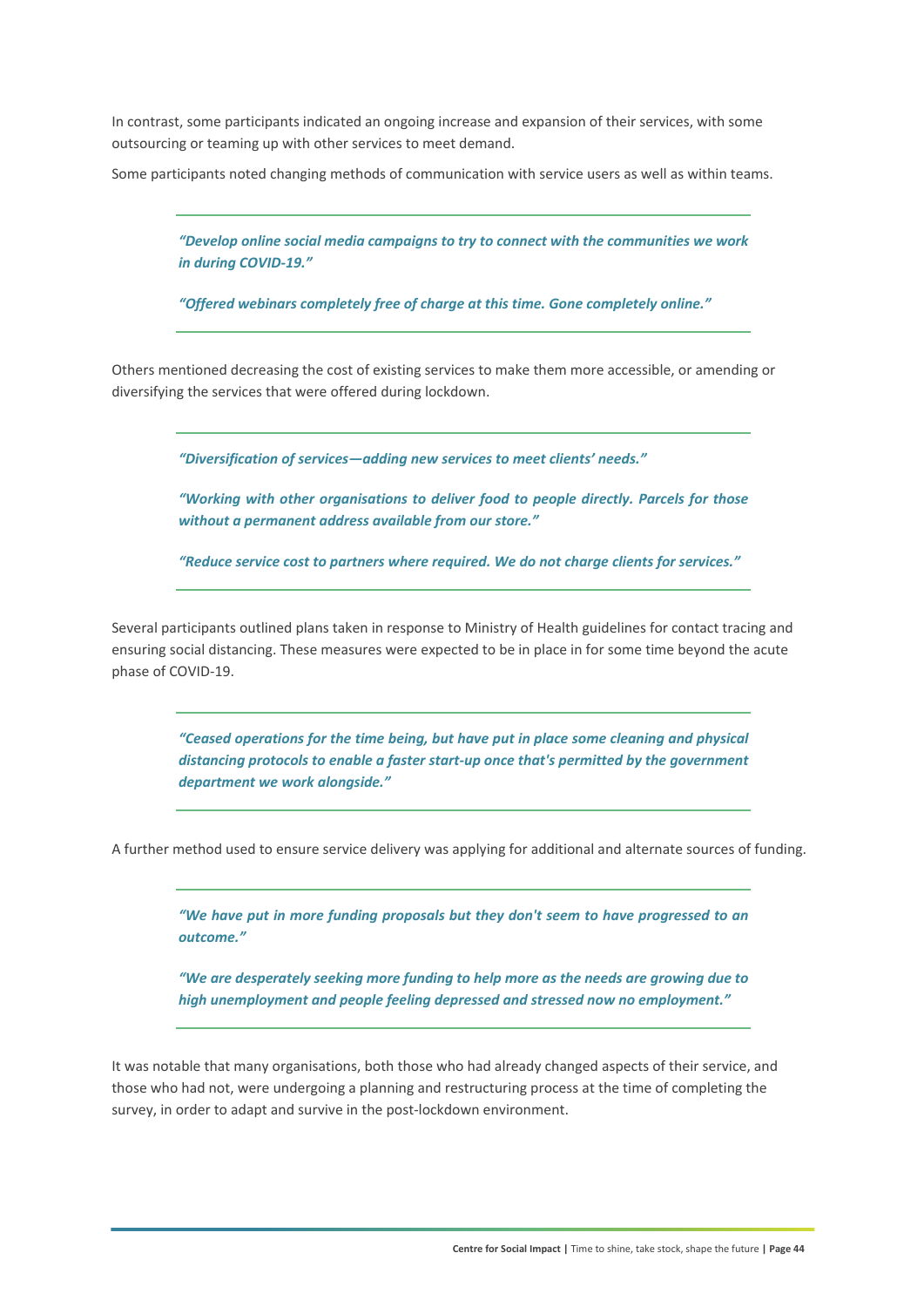*"This is very much a work in progress. In many areas we are (i) listening to communities on their needs, priorities and strengths, and (ii) working with partner agencies to see how we can work together differently to improve efficiency and effectiveness."* 

*"Essentially the pandemic made us rethink the entire model of how we fund what we believe is pretty essential work in the community."* 

#### **New ways of working**

We asked survey participants to describe if there had been any other new ways of working that they had adopted during the lockdown to continue operating. Their responses are consistent with others indicated above. We have summarised these in Figure 20 below.

#### *Figure 20: New ways of working for participating organisations*



The most prominent new method of working mentioned by participants was using online meeting software. Zoom in particular was mentioned as a means for facilitating remote working, facilitating a sense of connection within a team, and offering modified services to members of the community. This was raised by 34% of participants.

*"We've used Zoom a lot for staff meetings, board meetings, and meetings between chairs of our 10 regional branches. We also ran our AGM via Zoom and the added benefit was that people from all over the country could attend, not just those in the city where it is normally held."*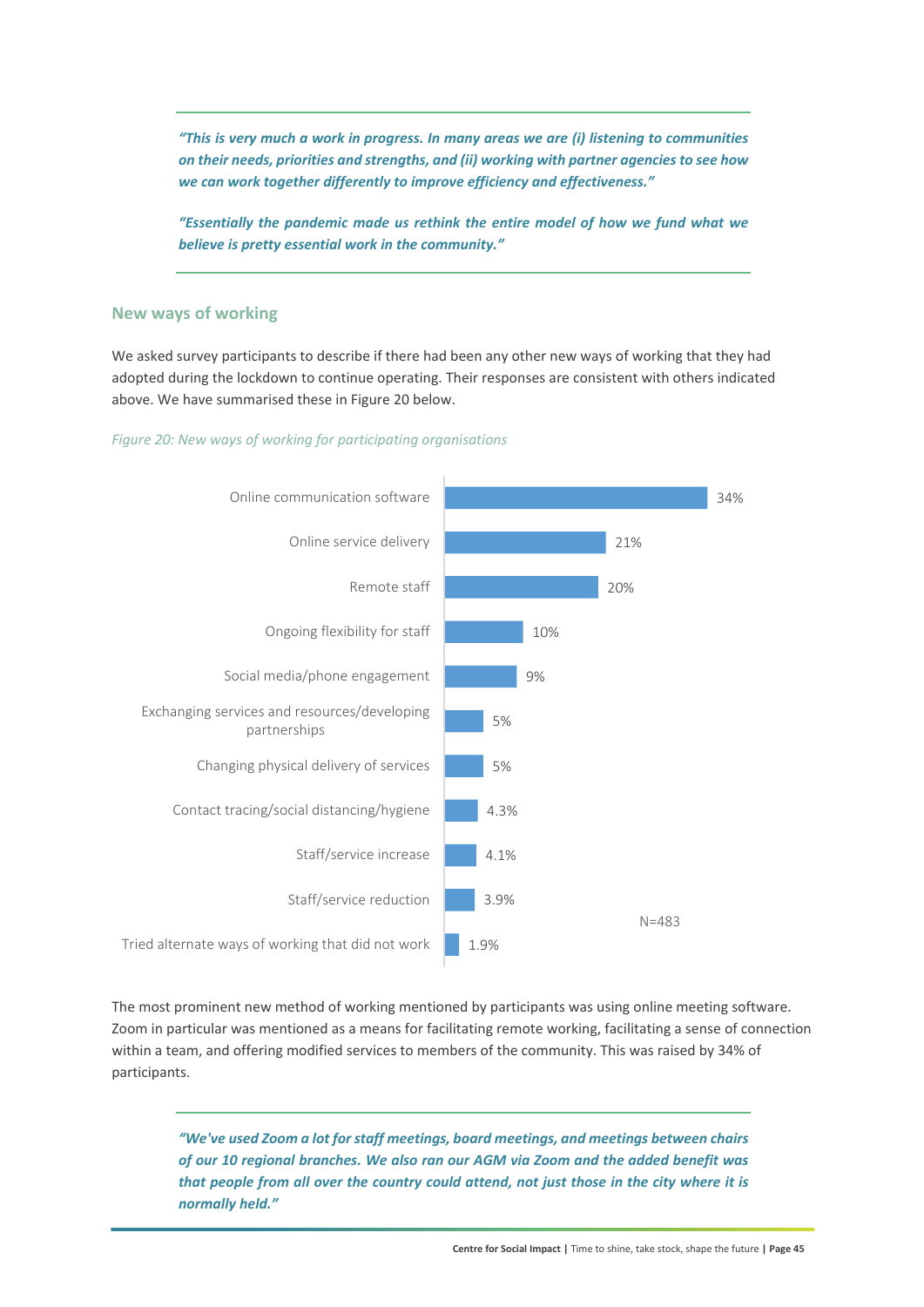*"We now use Zoom to engage with members throughout the whole Federation… Coaching, referee, and player development has become hybrid with a blended approach taken to development."* 

In addition to video conferencing, 9% of participants mentioned utilising other technology-enabled solutions. Popular platforms for reaching out and contacting people in the community were social media, and phones for texting and calling.

*"Increased posting and monitoring of group closed Facebook page."* 

*"Finally we've had the chance to work on our social media strategy and sort out our channel marketing properly, and we are building a stronger social media presence."* 

*"Keeping contact with our members by regularly phoning them."* 

*"We will keep up our greater online presence, mainly our online engagement and activities with young people including online youth work, greater use of Instagram, Houseparty and Tik Tok for engagement and activities."* 

Another related theme that participants outlined was a move to ensure that staff were supported to work remotely, raised by 20% of participants. Notably, many participants said that COVID‐19 was an opportunity for them to see that they could increase staff productivity and wellbeing by allowing flexibility in working arrangements. Many were intending to allow ongoing remote working options for staff.

*"High trust, self‐management model has worked brilliantly as a team."* 

*"With extensively exploring remote service offerings, and the creation of new online options for families, our team would definitely like to explore this as an extension of our current programmes."* 

*"Working from home for office‐based staff has been an interesting exercise and realisation that this does not necessarily impact on productivity, indeed it can increase productivity."* 

Participants noted that online platforms were an effective method of communicating with staff and the community, and provided means for delivering online services that helped to maintain the operation of the organisation (21%).

*"Worship services on our webpage with recorded speakers. More home visits to housebound. Care circle phone calls. Zoom meetings."* 

*"Utilise our marae more in support of our uri, provide Zoom accounts to marae to better engage not only with their hau kainga, but others that tatai back to each marae, government agencies and iwi. Iwi broadcast weekly via Zoom, marae broadcast weekly."*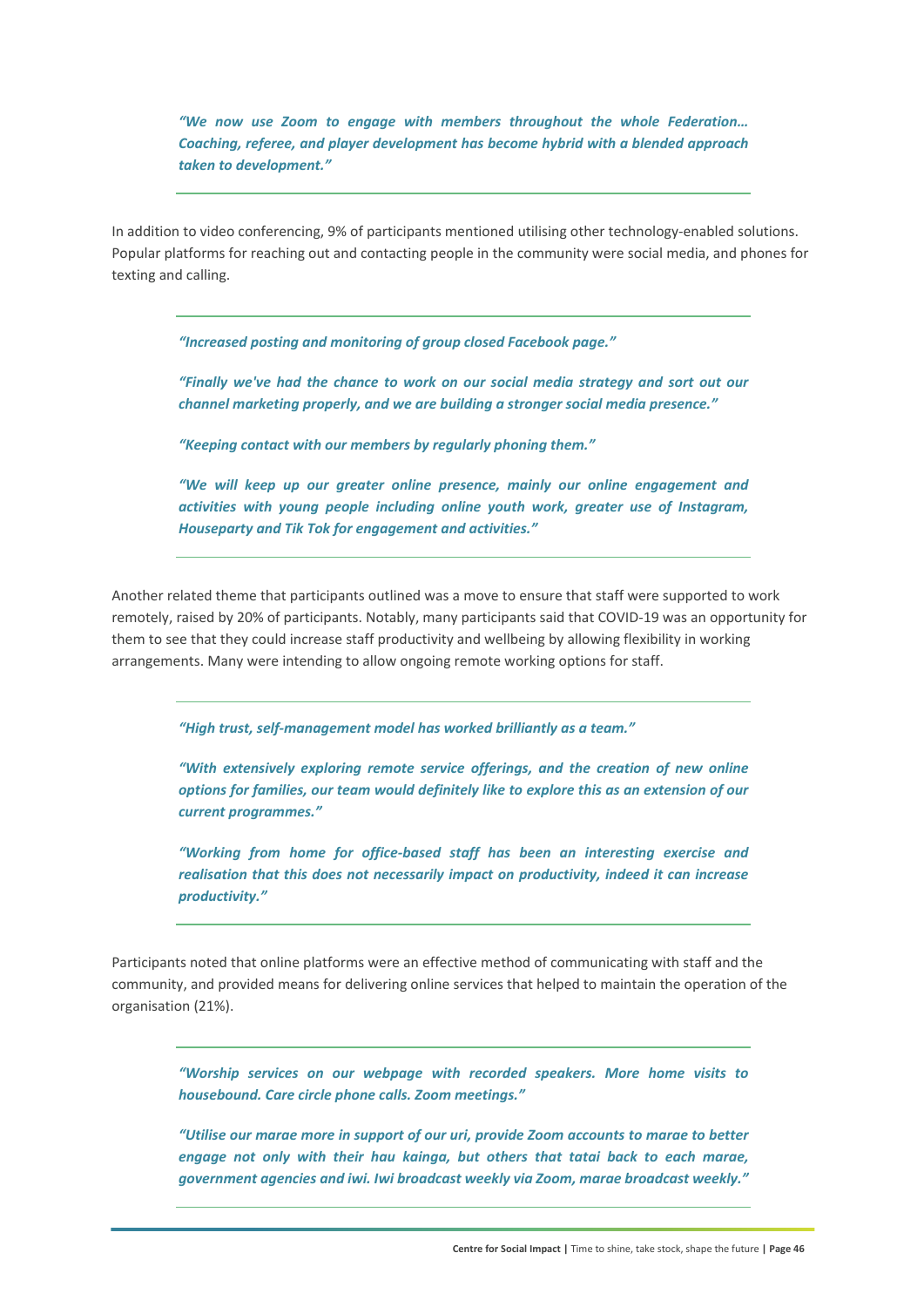For services that involved more in‐person interaction, the focus was on changing aspects of how these services were delivered to maintain safety (5%).

*"Once we are able to get access to residents in rest homes we will look at doing some singing outside, normally we sing and work with residents inside."* 

*"Two volunteers handled all client requirements in a contactless way."* 

*"We operate a drive‐through system for those in vehicles that allows them to stay in their vehicles while we provide their food in their vehicles. This maintains social distancing and reduces any possible conflict."* 

Another theme that emerged (4%) was the need to increase staff and service delivery during lockdowns, and the need to reach out and partner up with other organisations in order to be most effective (5%, detailed further in lessons of COVID‐19).

*"We have been teaching online, we have strategised to expand our outreach program through a charitable trust."* 

*"Continuing to have a mix of working from home and onsite; increased online communications; increased volunteer engagement to support increased workload."* 

*"Engaging with community leaders to share the response to the increased needs of our community."* 

However, some participants found that alternate ways of working did not work, and they returned, or intended to return to previous methods (2%).

*"Working in isolation—but long‐term, due to what we do, this is not useful or practical."* 

*"We have considered running some aspects of our operations 'working from home' instead of working out of government department premises, but currently without additional technology (sponsored mobile phones or sponsored 0800 number and associated call plan), that's simply not practical for us."* 

### **Staff and volunteer changes**

We asked survey participants to select from a range of options regarding possible changes to staff and volunteers. Notably, 42% indicated none of the responses were applicable and 28% selected other responses. A small percentage of organisations selected a range of options from the drop-down list. In particular reducing volunteer support (14%), increasing volunteer support (12%), reducing staff wages and salaries (12%) and reducing staff numbers (9%) (Figure 21).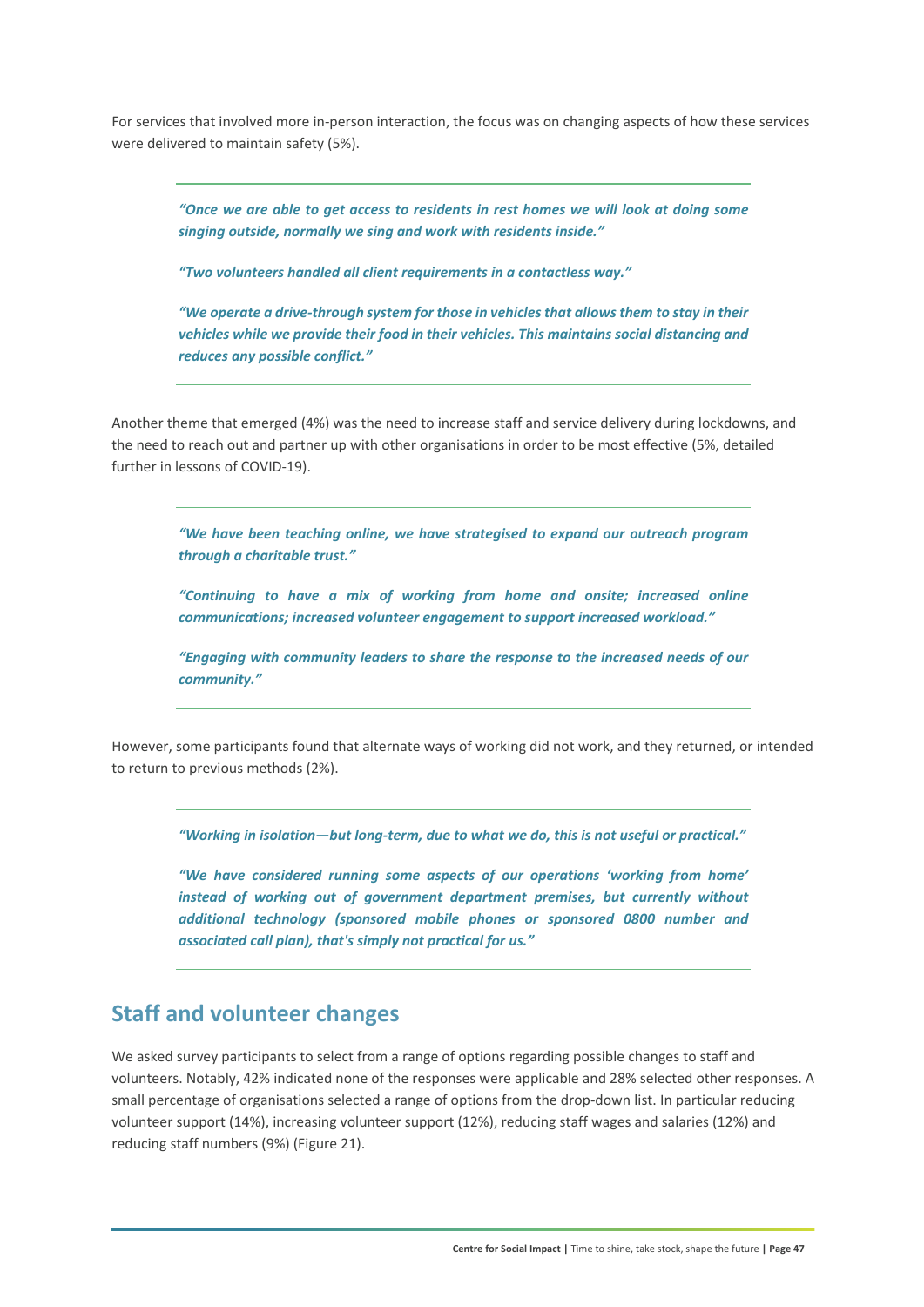#### *Figure 21: Steps taken by participating organisations in response to COVID‐19 (staff and volunteers)*



Please indicate the steps your organisation has taken in response to COVID‐19 for your staff and volunteers

#### **Other steps taken**

Among the 28% of participants to this question who indicated other steps, key themes were remote work; maintaining staff and salaries; reviewing or restructuring staffing; and increasing support or pastoral care.

#### **Remote work**

A move to remote working, both during lockdown and going forward, featured prominently when participants shared the other steps they had taken for their staff and volunteers. Organisations supported remote working by providing equipment, upskilling staff in using technology, covering office expenses and providing allowances, and enhanced communication with staff through Zoom, phone calls and emails. Increased flexibility regarding when and how staff work to accommodate family and other needs also featured.

*"Flexibility in the way we work, good IT resources so we can stay connected, good communication around what is happening."* 

#### **Maintaining staff and salaries**

Many participants described reducing staffing as a 'last resort'. A range of changes were made to maintain staff pay and hours at pre‐COVID levels. A large number took advantage of the government wage subsidy, which was credited with retaining many staff in their roles. Other adjustments included changes in roles/duties, redistributing funds, using cash reserves to pay staff, and moving forward scheduled work such as maintenance to ensure there was work available.

*"We shifted around jobs and projects to include team members who were unable to work on the project they had been hired for."*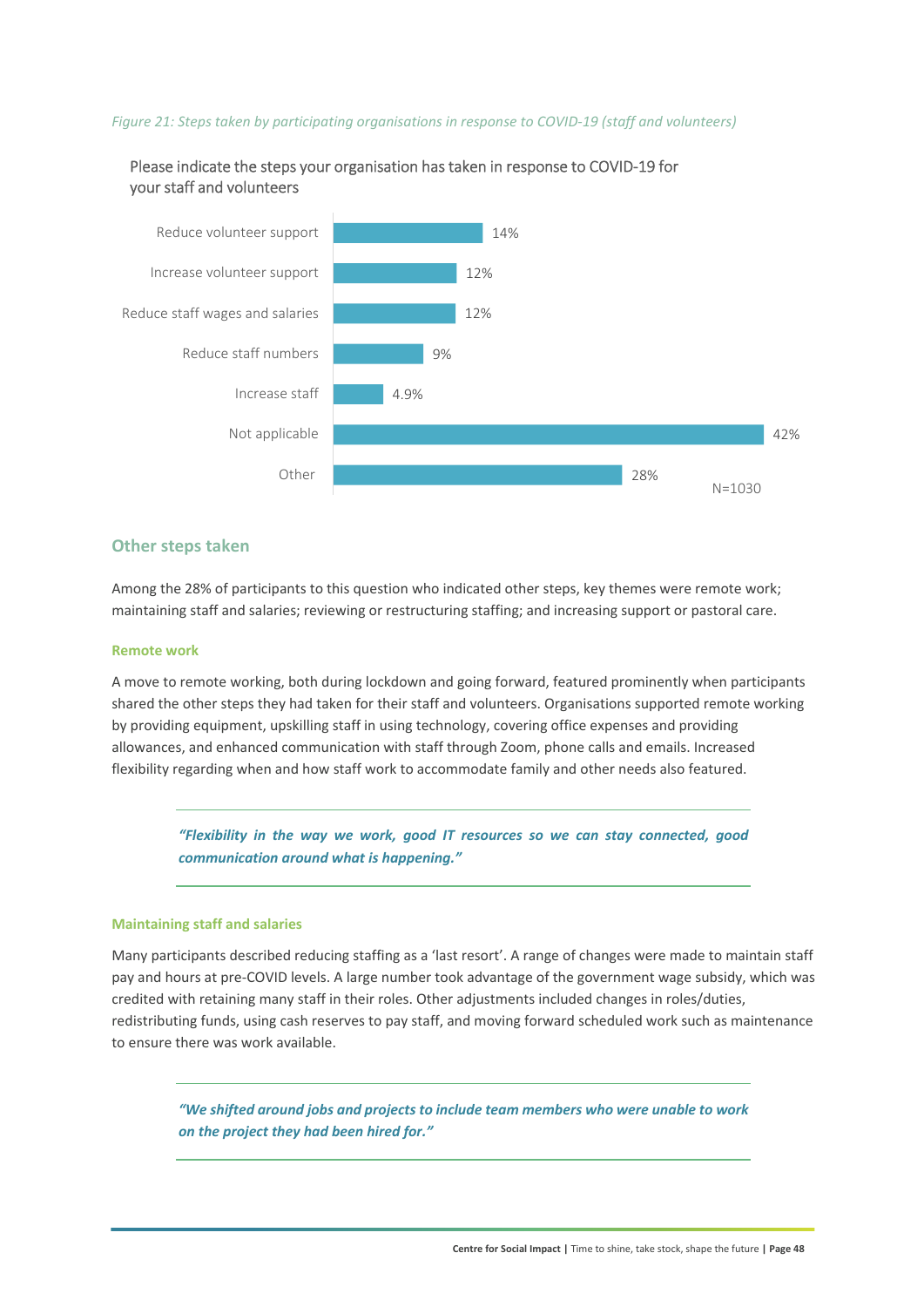#### **Review or restructure staffing**

Participants reported a wide range of changes to staffing levels, remuneration and recruitment. These included both increases and decreases to staff hours, reducing wages to match the government wage subsidy, halting salary increases, suspensions, and staff being requested to take leave to help reduce the organisation's holiday pay liability.

*"Temporary reduction in working hours due to inability to meet contracted hours."* 

*"We removed fixed‐term contracts very early on and managed to keep all our permanently employed staff (so far) by us reducing salaries to 60% and three day weeks."* 

Staff recruitment and retention was also affected. A few participants expected to reduce staff numbers over time. Some reduced their use of contractors. Others took on temporary staff to cover those who were vulnerable. Another strategy was a freeze on recruiting. A small number of participants needed to employ additional staff where particular skills were required.

*"We have employed a new digital strategist as we feel this is now important for our organisation and that online is going to be a prominent aspect of our future."* 

Meeting increased staffing needs due to heightened demand for services was a further challenge. This was met by increasing time‐off‐in‐lieu options for staff, or swapping volunteers for paid roles. A few participants would have liked to increase staff numbers/hours to meet the greater demand for services, but lacked funds.

Others had to curtail service provision by reducing intake numbers or cutting back on activities to manage increased staff workload. Changes to volunteer numbers received far fewer mentions. A few organisations had reduced volunteer numbers due to unease about returning to face‐to‐face work. Consequences included reduced hours of service and a higher workload for paid staff.

#### **Increased support and pastoral care**

A further theme in responses was that organisations had put more time and resources into the wellbeing of their staff, and to a lesser extent, volunteers. Participants responsible for staff had put in place a range of initiatives to support them personally and professionally during this time. Supports included increased supervision, regular formal and informal phone/Zoom calls with line managers, team video chats and emails, and flexible work arrangements. Managers also worked to connect staff with external services such as EAP or financial advice to reduce stress or hardship.

*"We increased our team meetings and tried to make them as much about wellness and socialising as it was about making sure the work was getting done."* 

Other responses included collaborating and sharing resource with other groups and services, and improving health and safety measures, such as hygiene, infection control, paid flu vaccinations and providing PPE.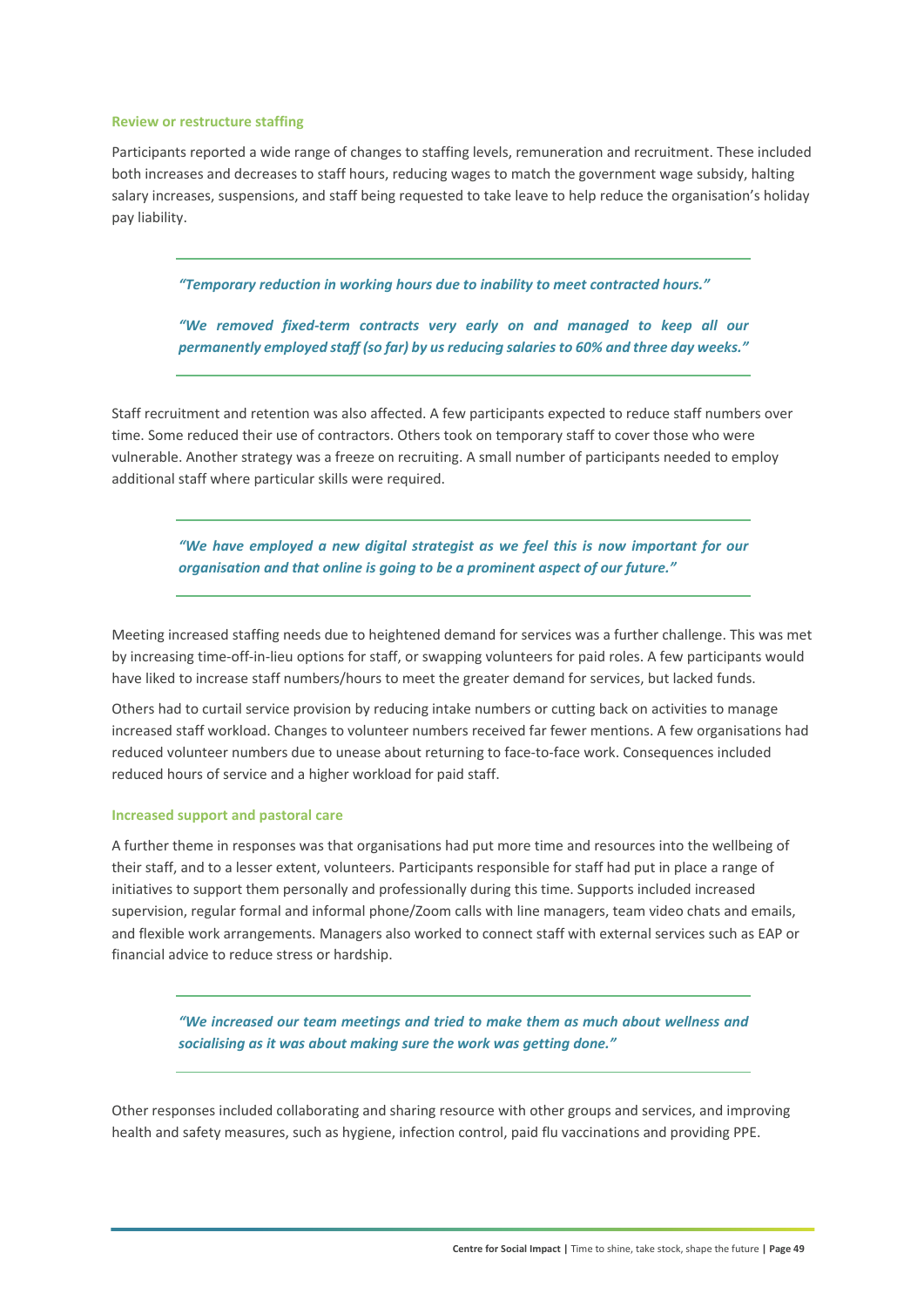### **Accessing support**

Survey participants accessed a wide range of supports in response to COVID‐19. Principal among these was the government's Wage Subsidy Scheme, accessed by 35% of participants. A further 18% accessed other government COVID‐related funding, and 17% accessed new funding sources. Some 15% received donated goods and services and 11% engaged voluntary support (Figure 22). A large proportion (35%) indicated not applicable.





Some 11% of participants indicated 'other', of which one-quarter indicated they did not access any support.

Fundraising from the public was a notable theme. This included donations via community or emergency appeals, Give‐a‐Little campaigns, cash donations from patrons, or general fundraising. A further group were in the process of exploring potential funding sources to support their organisation at this time. One participant felt they lacked knowledge of where to apply for funding that might be available. Others were awaiting responses to funding applications.

A few participants commented that they did not qualify for the government Wage Subsidy Scheme, with one noting that they were therefore funding staffing from their reserves. Others shared that they were planning to apply, or that their funders had not wanted them to do so.

Further themes included having received or been denied rent relief, receiving Creative New Zealand funding, and support in kind from individuals and organisations by way of training or other expertise.

## **Shaping the future**

## **Strengthening organisations**

#### **Short‐term outlooks**

Despite the challenges of COVID‐19, participants were generally optimistic about the stability of their organisations. When asked to rate on a six‐point scale how pessimistic or optimistic they were about whether their organisation would still be operating in six months time, two-thirds (65%) were very confident (rating six),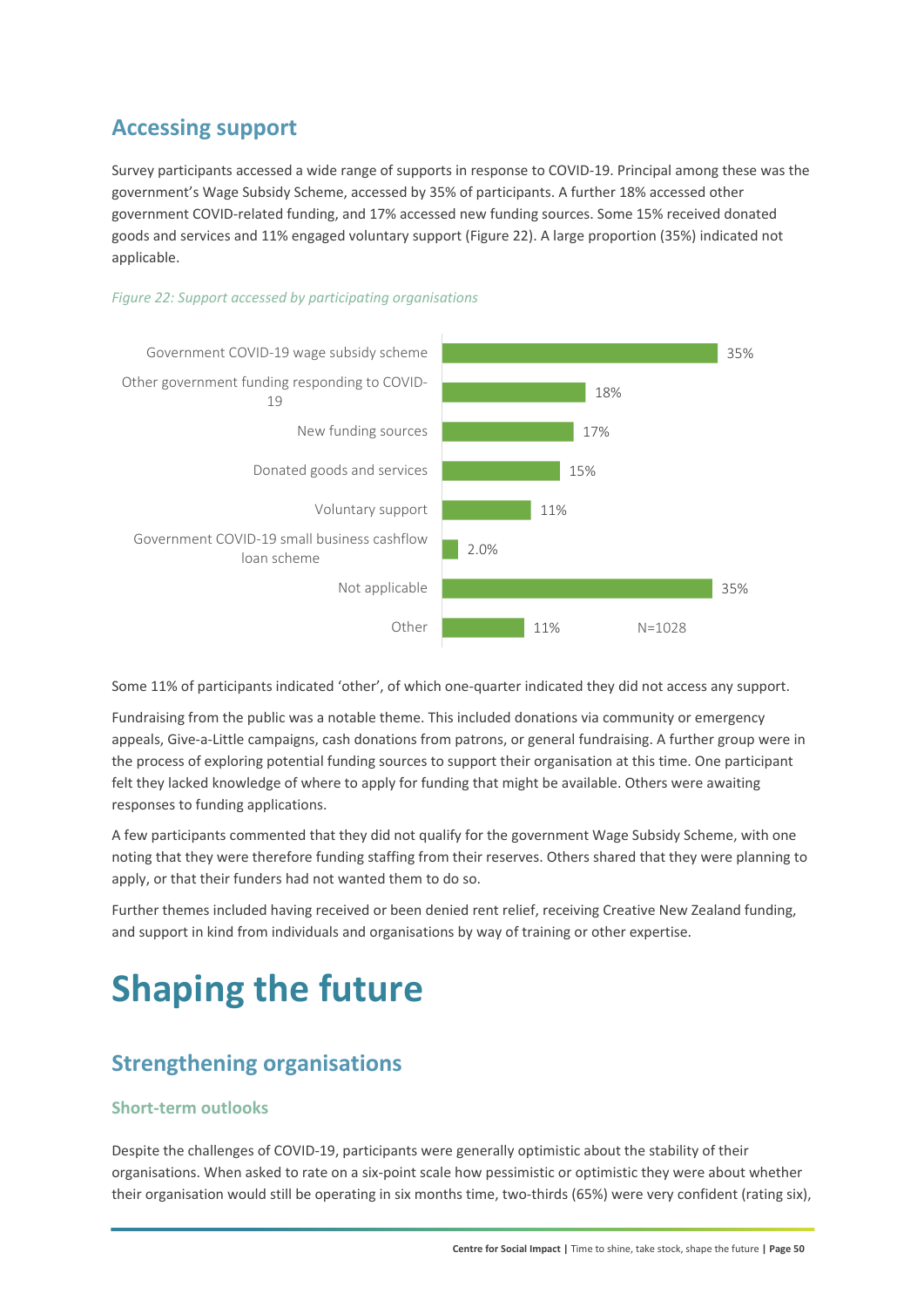and a further 17% rated five. Only 4% rated very pessimistic (rating one) and a further 3% gave a rating of two (Figure 23).

#### *Figure 23: Participant outlooks for participating organisations*

How pessimistic or optimistic are you that your organisation will be still operating in six months time?



#### **Support needed**

We note however that stability discussed above does not rule out the challenges faced, or the support needed to meet the needs of each organisation's purpose. When we asked survey participants to indicate the five most needed areas of support from a drop-down list, the most highly rated areas of support were:

- Fundraising (57%)
- Marketing and communications (45%)
- Digital technology (40%)
- **Innovation and strategic advice (36%)**
- Grant writing (27%)
- More volunteers (26%).

These responses indicate there remained significant gaps in the available (and funded) resourcing for community organisations to deliver core services after lockdown. We detail the full range of responses in Figure 24 below.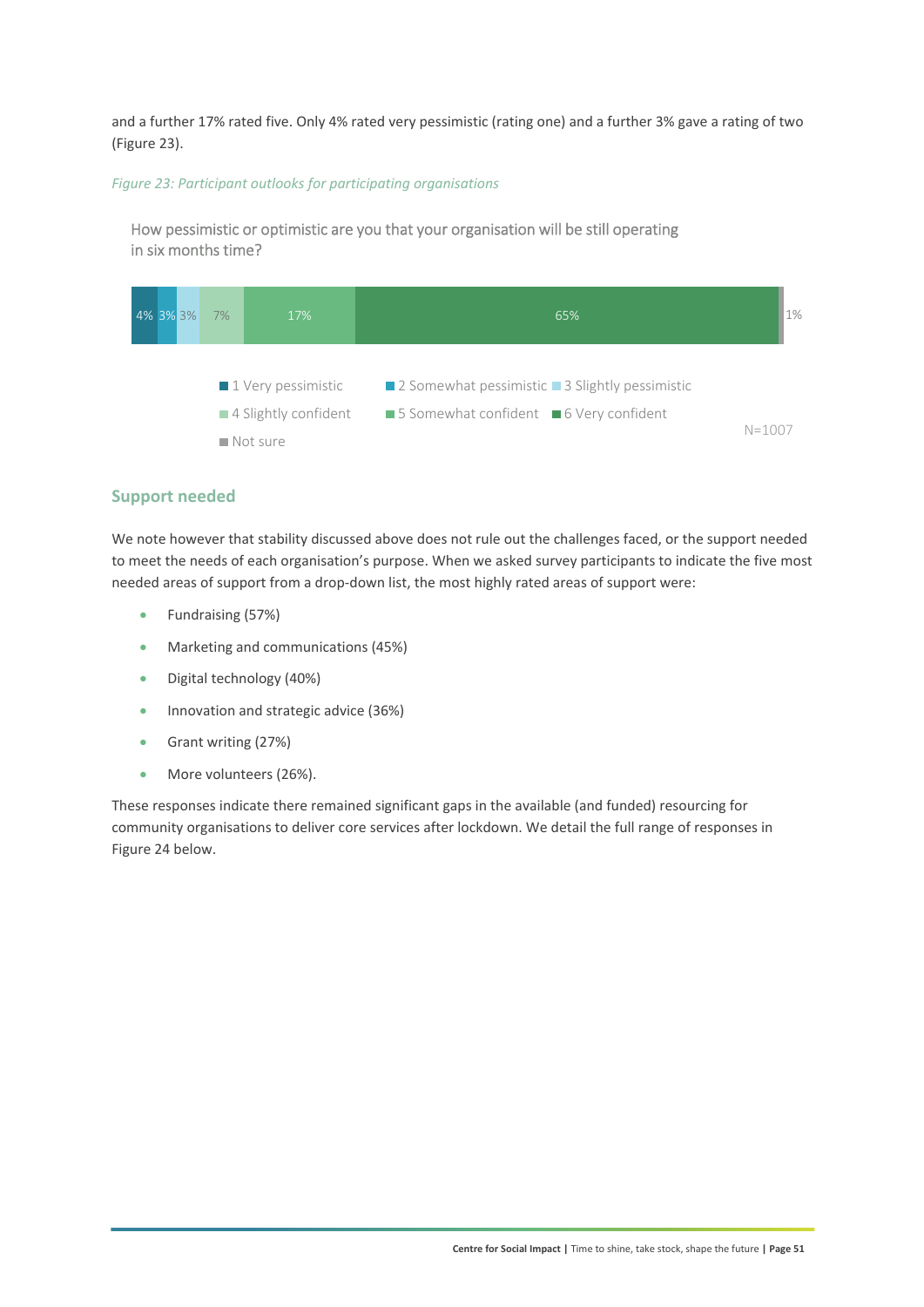#### *Figure 24: Key areas of support needed for participating organisations*



#### From the list below, what would be your five most needed areas of support at the moment as a result of COVID‐19?

### **Strengthening the sector**

#### **Changes to the community and voluntary sector**

We asked survey participants to identify changes that are needed to strengthen the tangata whenua, community and voluntary sector into the future. The most commonly selected responses were collaboration between organisations (65%) and funding to cover salaries and operational costs (62%). Other areas included sector-wide leadership to provide a voice and influence (40%), access to information and data in one place (35%), strengthening governance knowledge and skills in the sector (34%), and strengthening financial management knowledge and skills (32%) (Figure 25).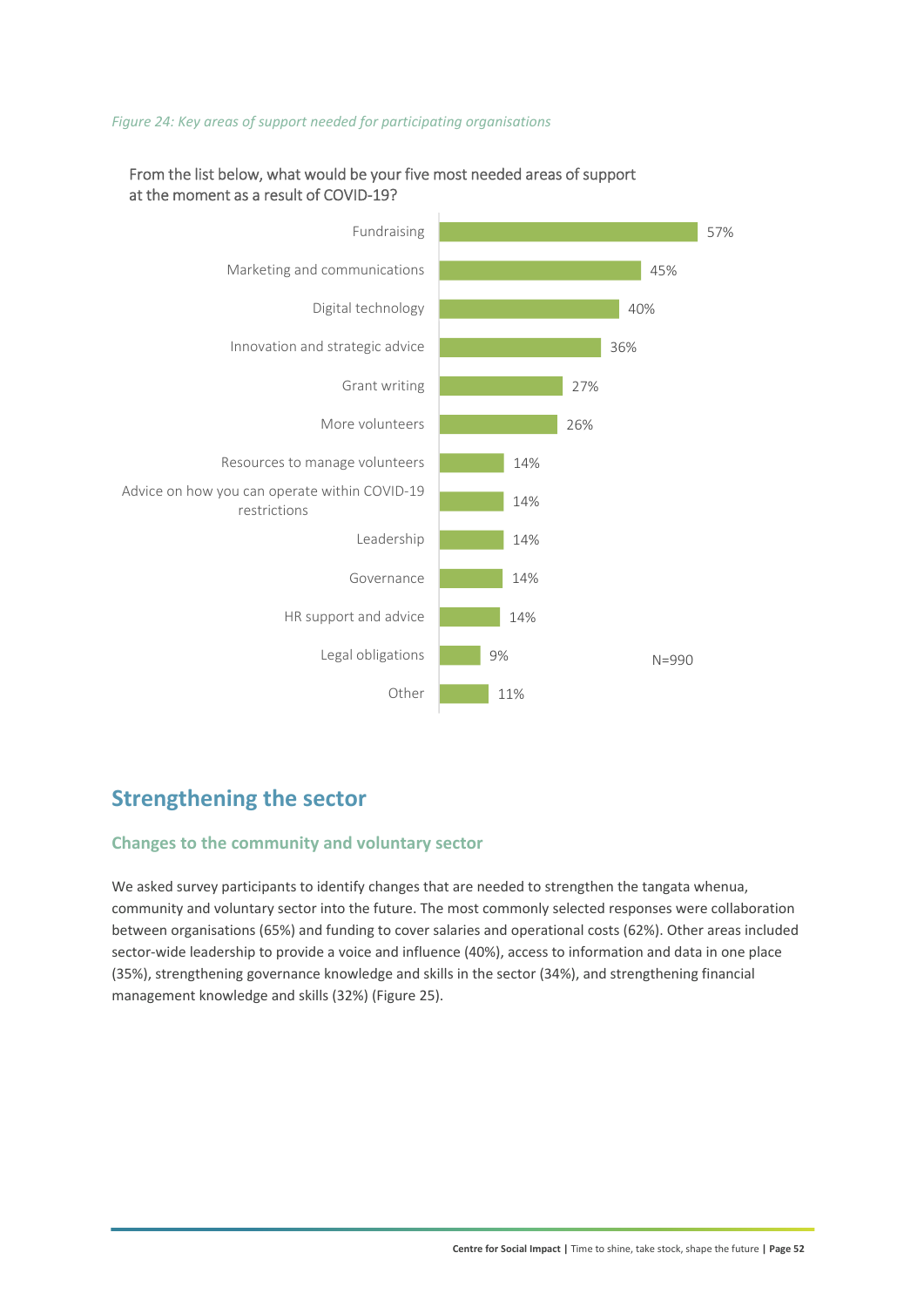#### *Figure 25: Suggested changes to strengthen community sector*



#### What sorts of changes do you think are needed to strengthen the community and voluntary sector in the future?

#### **Other sector changes**

Some 10% of responses indicated other changes. Important themes included funding; government recognition and engagement; collaboration and consolidation; skill and capacity development; and genuine engagement with Māori.

#### **Funding**

Changes to the way sector funding is allocated and distributed was a prominent theme. Many stressed that widespread funding inequity must be addressed. There was concern that a small group of the largest organisations received an unequal share of resources. These participants wished to see greater support for smaller, lower-profile organisations, or those who did not have government contracts.

*"Ways at looking after less high‐profile charities that don't have funding for media advertising and don't have huge funds, but do amazing work."* 

Another group of participants felt that funders must broaden their view of the needs and wants of local communities. There was concern that funding was often earmarked for activities or services that did not necessarily align with community needs or aspirations. Providers felt forced to design projects that met funding criteria at the expense of more relevant, innovative initiatives.

*"Organisations are marginalised, ignored, and even obstructed by funding organisations and local government unless they involve one of a very small handful of mainstream activities and objectives…needs to be a wider acceptance and less judgemental assumptions as to the type of needs communities have."*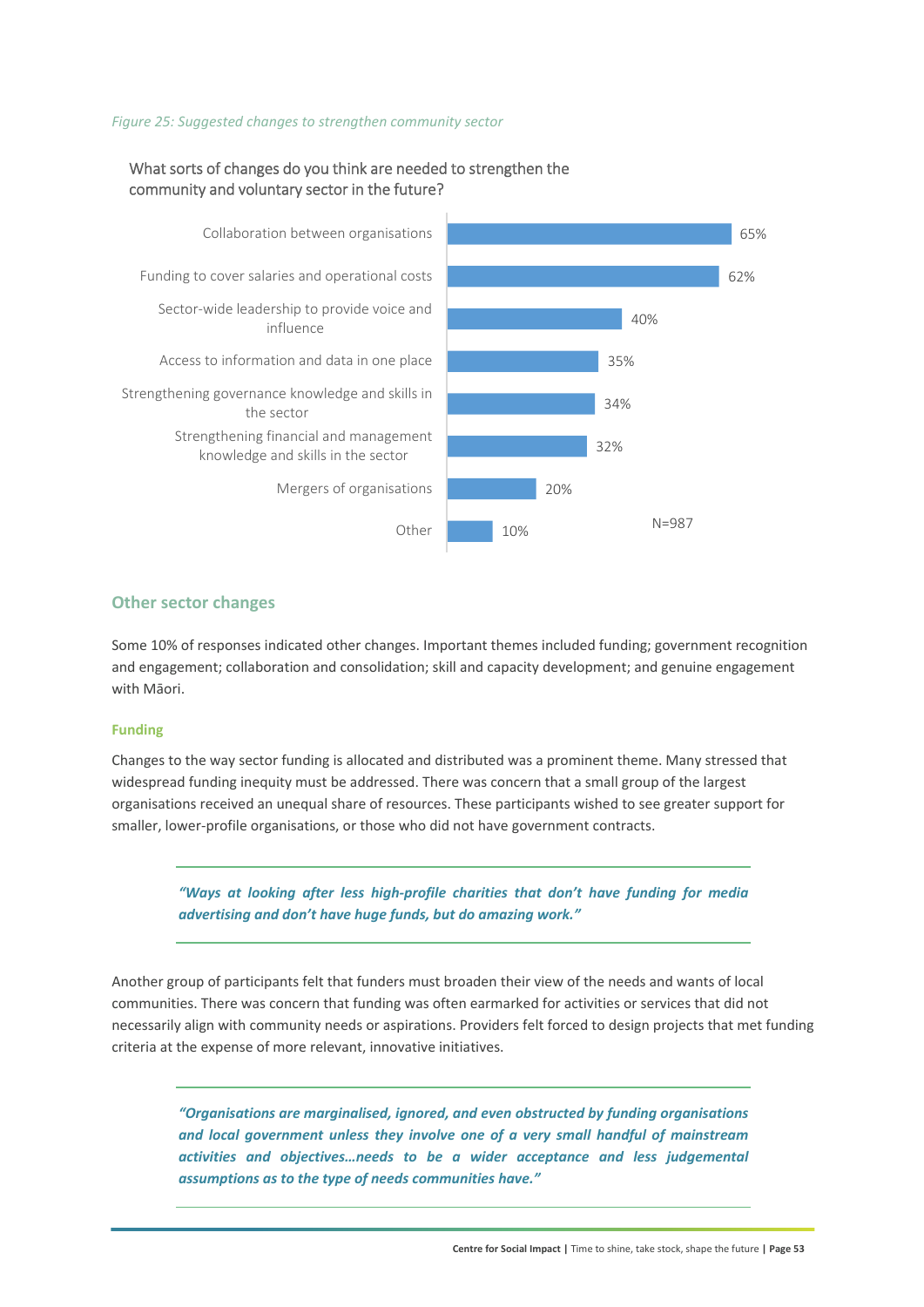Long-term, strategic funding replacing one-off project investment, was seen as another important change for the sector. Participants noted that the current short-term model was resource intensive, and funding was almost always less than applied for, severely impacting effectiveness and long‐term planning. The merging of funders was also suggested as this would reduce the significant operational costs of having to apply to multiple sources.

*"Complete disruption of the funding structure for community and charity organisations. Current system is broken—it does not and cannot work. Short‐term funding requires that we have to dedicate far too much time and effort to 'chasing the next dollar' instead of getting on with making an impact in our communities. Funders don't get value for their investment and charities operate with less efficiency than would be the case if strategic funding partners were the norm."* 

A further group of participants believed that funders must recognise that operational costs were an essential part of delivering services. Funding must therefore cover the full cost of providing a service. A few sought increased funding for community sector leadership so they could offer better support to the sector and/or government. One participant wished to see increased funding for volunteering infrastructure.

#### **Government recognition and engagement**

A desire to see a change in the relationship of government with the tangata whenua, community and voluntary sector also featured. For this group, the key to the future strength of the sector was genuine engagement and greater recognition by central and local government of the significant, important work they did for the resources they received. They also saw enhancing official understanding of the sector as important.

Genuine engagement was described as government 'being willing to listen, hear, and work with' the sector, providing sufficient financial support, and allowing the sector 'a leadership voice in how services are provided'. There was a desire to see greater trust for the sector to make their own decisions. This included government commitment to including experts from sector organisations throughout decision-making processes. A further ask was convergence of government agency contracting and monitoring approaches 'so there is a more whole of government approach' to the sector.

*"Government recognition that this is a vital sector which needs to be appropriately funded—not from the proceeds of gaming or lotto, and that workers employed in this sector need to be appropriately valued for the work they do and the knowledge and skills they bring to the work."* 

*"…We are not just 'providers of government services'."* 

A few participants wished to see a cohesive, unified vision and voice for the sector with the authority to 'really influence'. One participant sought a stronger collective voice:

*"…There are many voices that speak to power but the lack of a cohesive and unified voice means the sector is easy to dismiss—we don't see the government with 'social sector ready' projects in the way we see the 'shovel ready' projects."*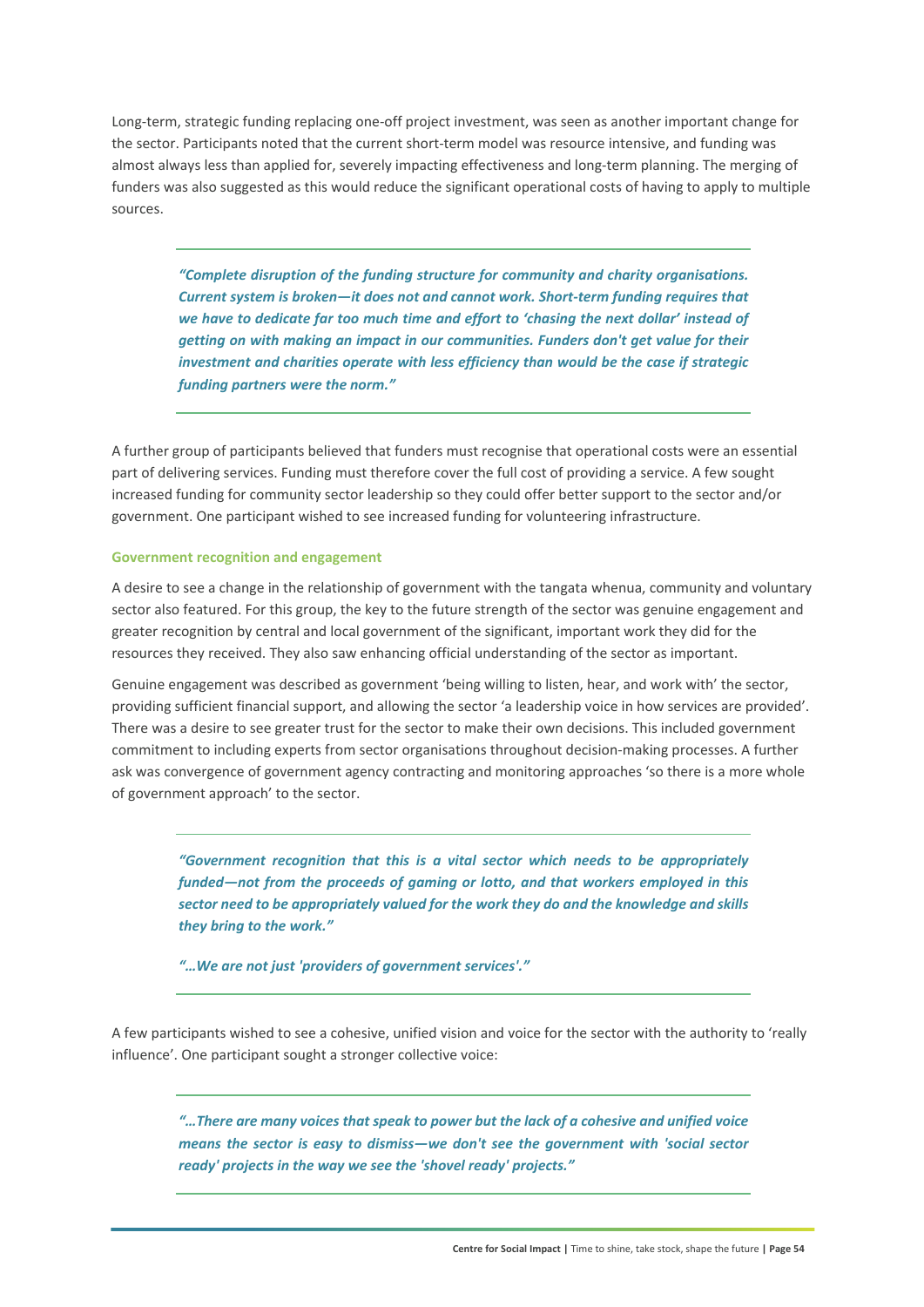#### **Collaboration and consolidation**

Changes to the way collaboration, consolidation and partnership were perceived, presented or brokered were also prominent themes from participants. Some felt there is a significant opportunity to consolidate organisations to address duplicated services and increase effectiveness and efficiencies in service provision to benefit more people.

Suggested changes that might address these issues were incentives and encouragement to develop innovative services or work within existing organisations, and information sharing of funded services so gaps and duplication may be identified.

Responses indicate that there is a lack of clarity around what collaborating looks like, and who might be best placed to broker these relationships. Participants emphasised a need for guidance on how to collaborate, as well as spaces and systems for collaborating and connecting, enabling organisations to effectively support each other and thrive together.

A few people felt that accessible public knowledge about community services and opportunities for collaborating would be helpful. Another suggested that opportunities for sharing resources when they were not being used by other organisations would strengthen the sector. A further point was that NGOs must take up the challenge of role‐modelling effective collaboration and innovation to the wider sector:

*"NGOs often ask government etc to make all the changes but aren't always willing to work differently at community level. Position papers and government won't effect change—exemplars of US working together will."* 

A further comment was the need for more effective framing of how organisations joining together might function. This person noted that mergers don't necessarily mean losing the front-end brand, delivery and culture, and should focus on shared service delivery and reducing costs and inefficiencies.

Several mentioned issues with what was perceived as a push to collaborate. One person noted that a competitive funding model doesn't encourage collaboration. Others felt their organisations would not benefit from joining with other groups. Another participant felt there needed to be more focus on increasing operational efficiencies across organisations rather than organisations joining together.

#### **Skill and capacity development**

Resourcing and developing capacity in ICT, and in evaluating and reporting were further changes participants felt were needed to strengthen the tangata whenua, community and voluntary sector in the future.

With regards to technology, there was desire for access to training and skills, sponsored technology (including smartphones and hosted GPS tracking solutions for staff safety) and grants focused on developing internet capability. With regard to evaluating and reporting, participants sought access to measurement evaluation frameworks and reporting tools/models, both to enhance their reporting and to collect data that genuinely informs policy change.

#### **Genuine engagement with Māori**

Participants also felt the sector would be strengthened by working harder to genuinely engage with Māori. This group wished to see Māori better represented across the sector. They wished to see more consulting and collaborating with Māori, and support for organisations to strengthen their knowledge and practice in this area so that they could effectively build relationships and work in partnership with iwi/Māori. One participant wished to see indigenous practices accepted as models of mainstream delivery. Another addressed the unfair allocation of funding for services to the Māori community as they have higher needs and less access to services.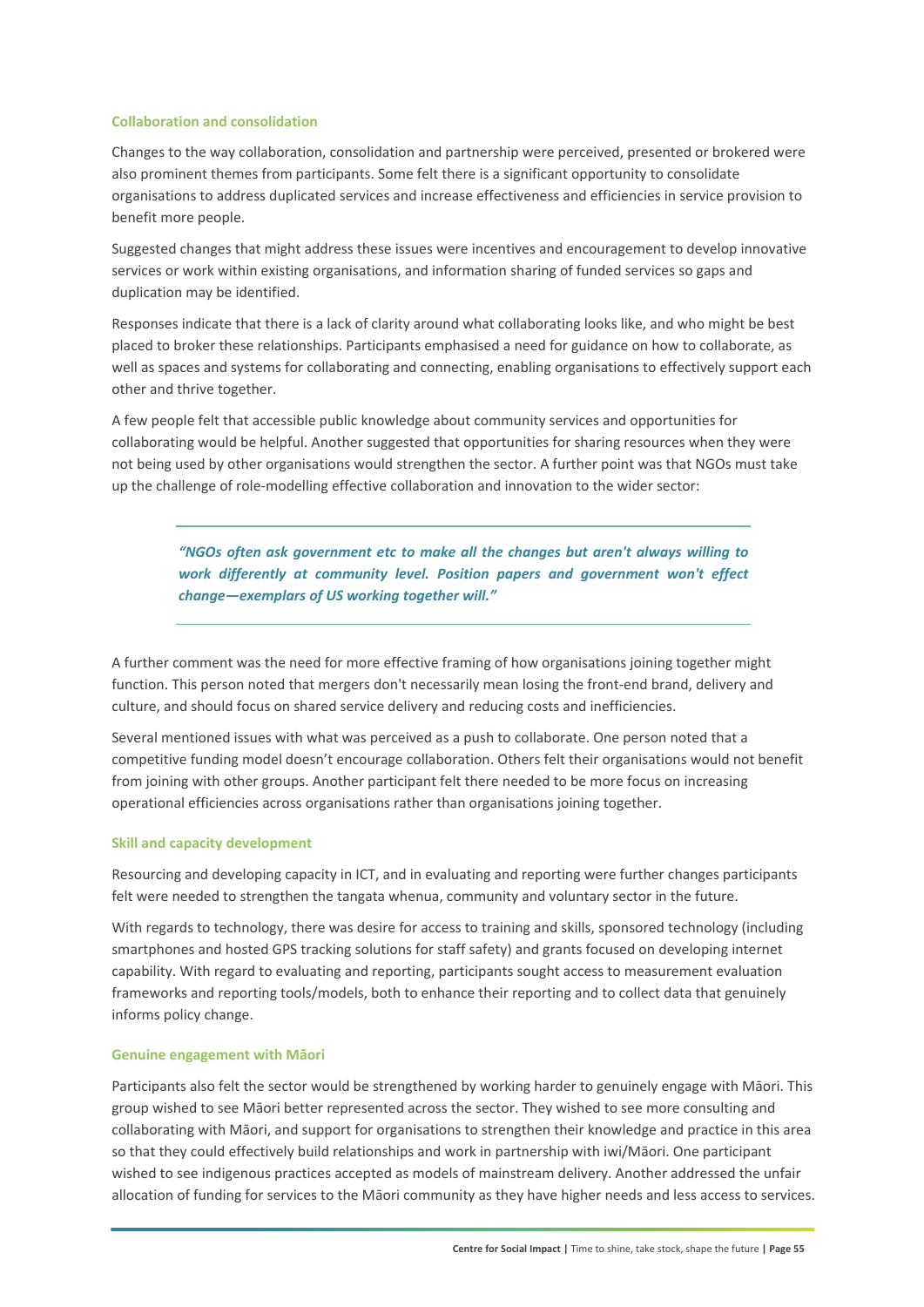*"[The] community sector has an overall inherent inequality in representation of Māori, about Māori, for Māori, and by Māori."* 

Further themes that received a few mentions were that the sector would be strengthened by greater recognition of the importance of community participation, a need for lower compliance requirements or costs, and expert leadership with a vision for change.

### **Lessons of COVID‐19**

We asked survey participants to describe their most important learning from this time. We received almost 800 responses. Participants mentioned a wide range of themes. We have summarised these in Figure 26 below.

#### *Figure 26: Most important learning from COVID‐19*



#### **Importance of responsiveness and flexibility**

For many participants (12%), COVID‐19 had highlighted the value of being responsive, agile and adaptive. The importance of being open to new ways of working, both in terms of service design and delivery were prominent in responses, as was having the capacity to quickly implement any changes required. Flexibility was seen as key to resilience, particularly in this uncertain environment. Participants shared that organisations must be willing to adapt their services and 'pivot or become redundant'.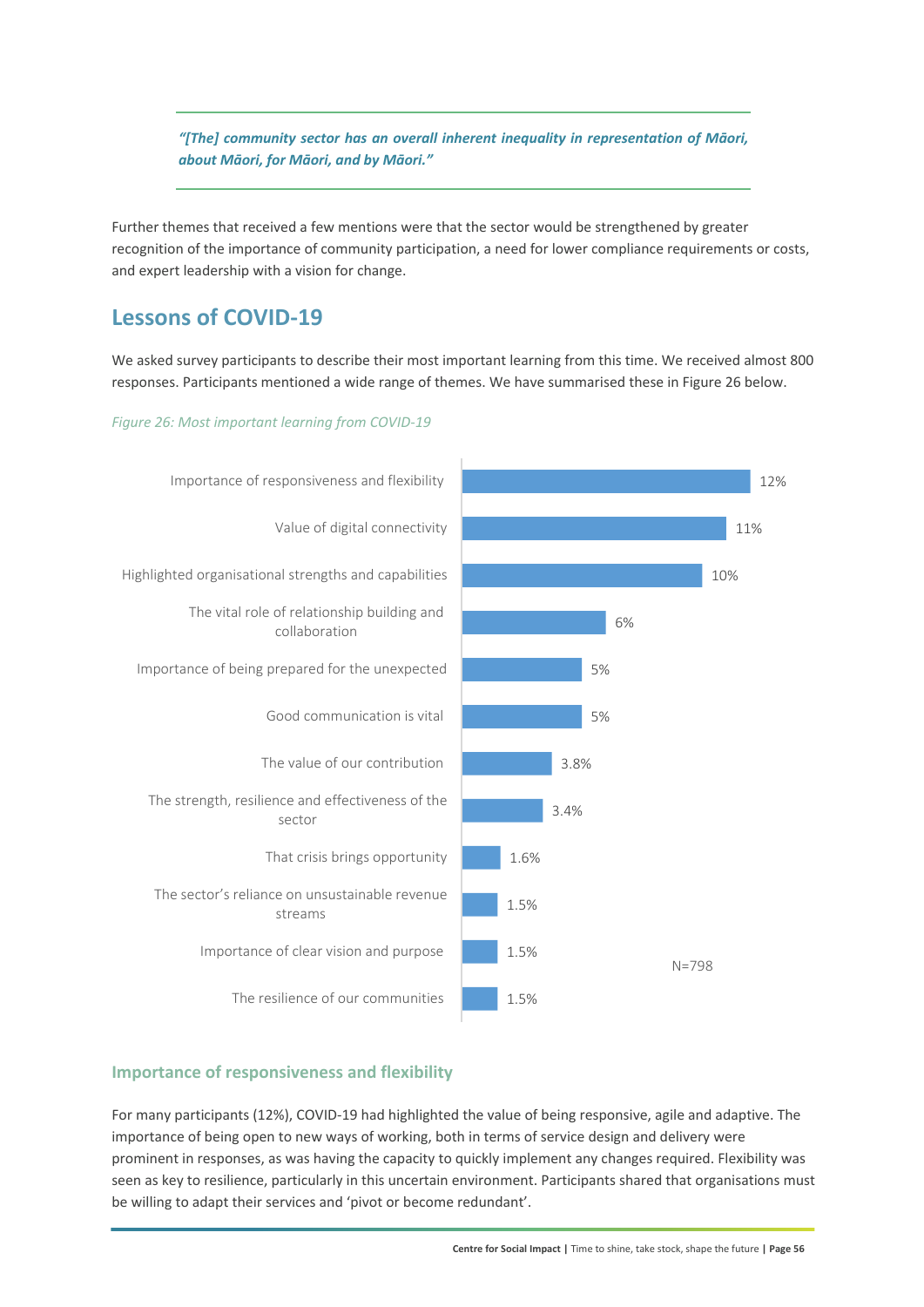For many organisations, the rapidly changing environment unlocked a previously unknown capacity for flexibility and innovation. Participants frequently talked about learning how quickly an organisation could adapt and deliver new initiatives as they responded to evolving need. However, rather than considering responsiveness simply as a reaction to the challenging circumstances of a pandemic, many participants wished to retain and foster these newfound strengths to progress their organisation.

*"That we are an adaptable and nimble organisation that is able to respond quickly to change."* 

*"Smart organisations survive!"* 

The qualities that foster responsive working featured in some responses. These included the value of being positive and 'up for it' and willing 'to make the most of things'. Some participants from smaller organisations felt that their size left them better placed to pivot and respond quickly and effectively to the changing environment, while it was thought that some larger more established organisations struggled. A further theme was the need to balance being bold and working quickly and creatively with a commitment to established best practice.

*"Remain calm, roll with the punches, don't be afraid to test something new out quickly (and be prepared to learn from the outcome), keep at it/be resilient and determined, be agile…"* 

#### **The value of digital connectivity**

Significant advances in ICT capability and the value generated by these changes were mentioned by 11% of participants. Many organisations had technological advancement forced upon them and were required to adapt quickly to working in a digital environment. This resulted in a great 'leap forward' in terms of skills and confidence.

An appreciation of technology as a powerful tool offering new ways to connect and communicate was prominent in responses. So was excitement at the potential for alternative ways of working and of delivering services. Among participants that specified the aspects of their work impacted by this new way of working, there was a fairly even division between a focus on internal work processes and delivering services.

*"Mastering online meeting technology and appropriate etiquette."* 

*"We can operate online and the sector values this."* 

In terms of service delivery, participants learnt that delivering services online could be impactful and effective. A few participants noted cost‐ savings incurred by using online delivery. Taking up technology enabled a widening of service delivery options as organisations and their communities adapted to new ways of connecting.

Many participants were surprised by the effectiveness of remote delivery and the extent to which it was embraced by clients, stakeholders and members alike. Online consultations and telehealth were rapidly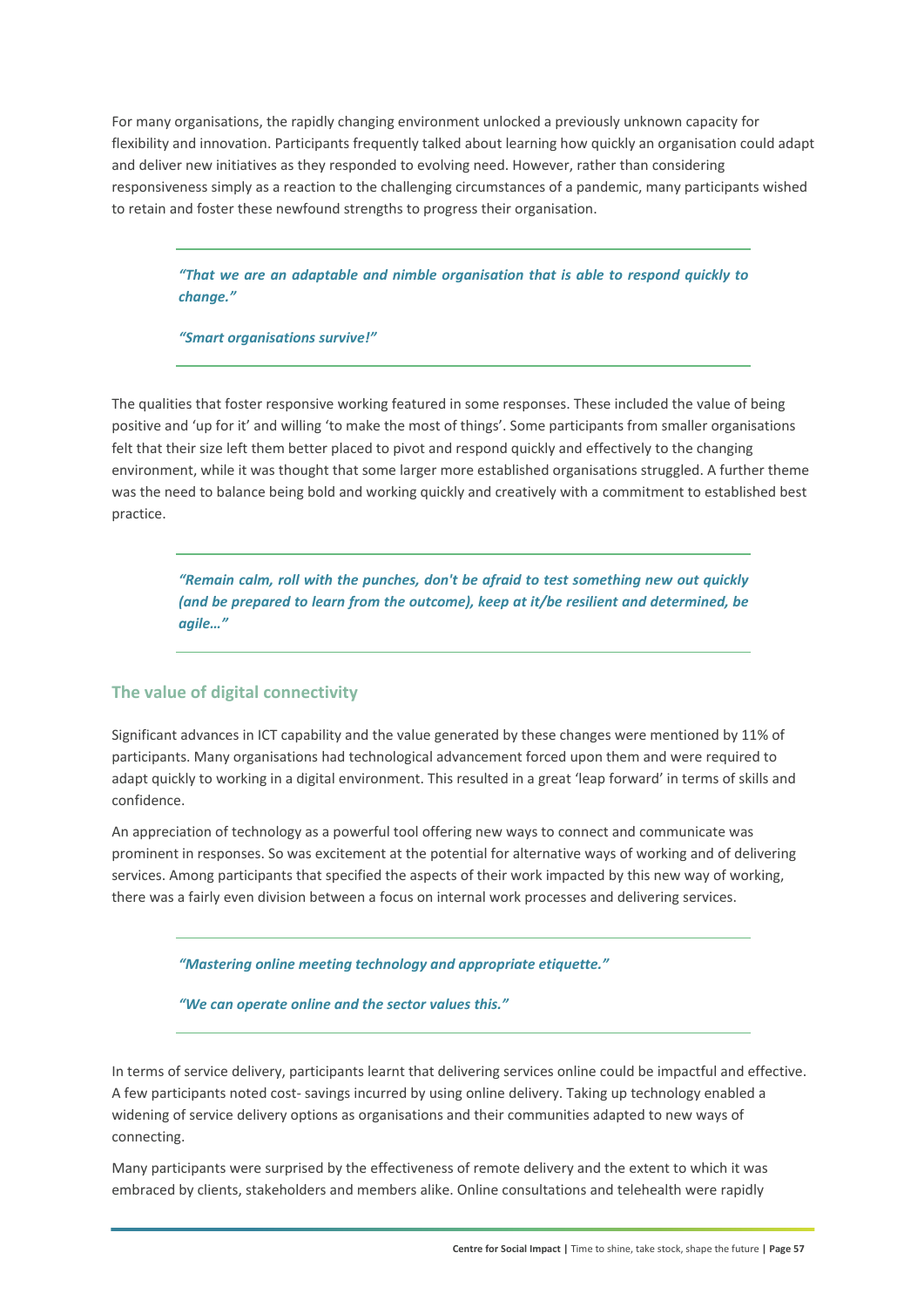adopted. Some participants noted that their clients seemed perfectly happy with Zoom or telephone contact in lieu of face‐to‐face meetings.

*"Online service delivery and keeping connected is collaborative and cost‐effective, and people have enjoyed it. This will become an increasing proportion of our service delivery."* 

*"That whilst most of business should be face‐to‐face, we can still provide good quality support remotely via phone and online."* 

Another prominent theme in these responses was learning that digital delivery had increased access to services. Participants reported that using Zoom and other platforms provided another means to meet the needs of clients. This enabled people to remain engaged in care during lockdown levels. It also broadened their geographical reach.

Digital delivery extended the reach of these organisations to people in all parts of Aotearoa, rather than limiting service provision to the few regions in which they provided face-to-face services. A few people noted that working online had removed barriers by streamlining other aspects of their work with clients, such as some administrative processes that had previously required client access to items such as using printers and scanners.

Enhanced access also featured heavily in responses from participants working in the education space. It appeared that most of these participants had delivered online learning for the first time and had gained much from the growth in ICT skills and the opportunity to try out new ideas and delivery methods.

*"Online learning is actually easy and you can reach more people through it."* 

However, access was restricted by varying degrees of digital literacy and access to devices. One educator noted that delivering online learning took a lot more time. Another highlighted that, while lessons could be delivered digitally with relative ease, other important aspects of their work such as pastoral care were very difficult in an online forum.

*"That we can deliver our learning programmes online but the lack of personal contact with our whānau being part of their child's learning has been the biggest challenge."* 

Despite the positive experience of many organisations adapting their offering for online delivery, there was a small group (2% of participants) who found there was no substitute for face-to-face contact. Some reflected that COVID‐19 taught them that in‐person meetings were an essential part of their service, in a few cases because deep engagement required in‐person interaction and 'online chats can only go so far'.

Vulnerable youth and older people were two groups that participants identified as being in particular need of in-person support. For some, online consultations might have been a useful workaround, but would not be incorporated as part of their future service delivery.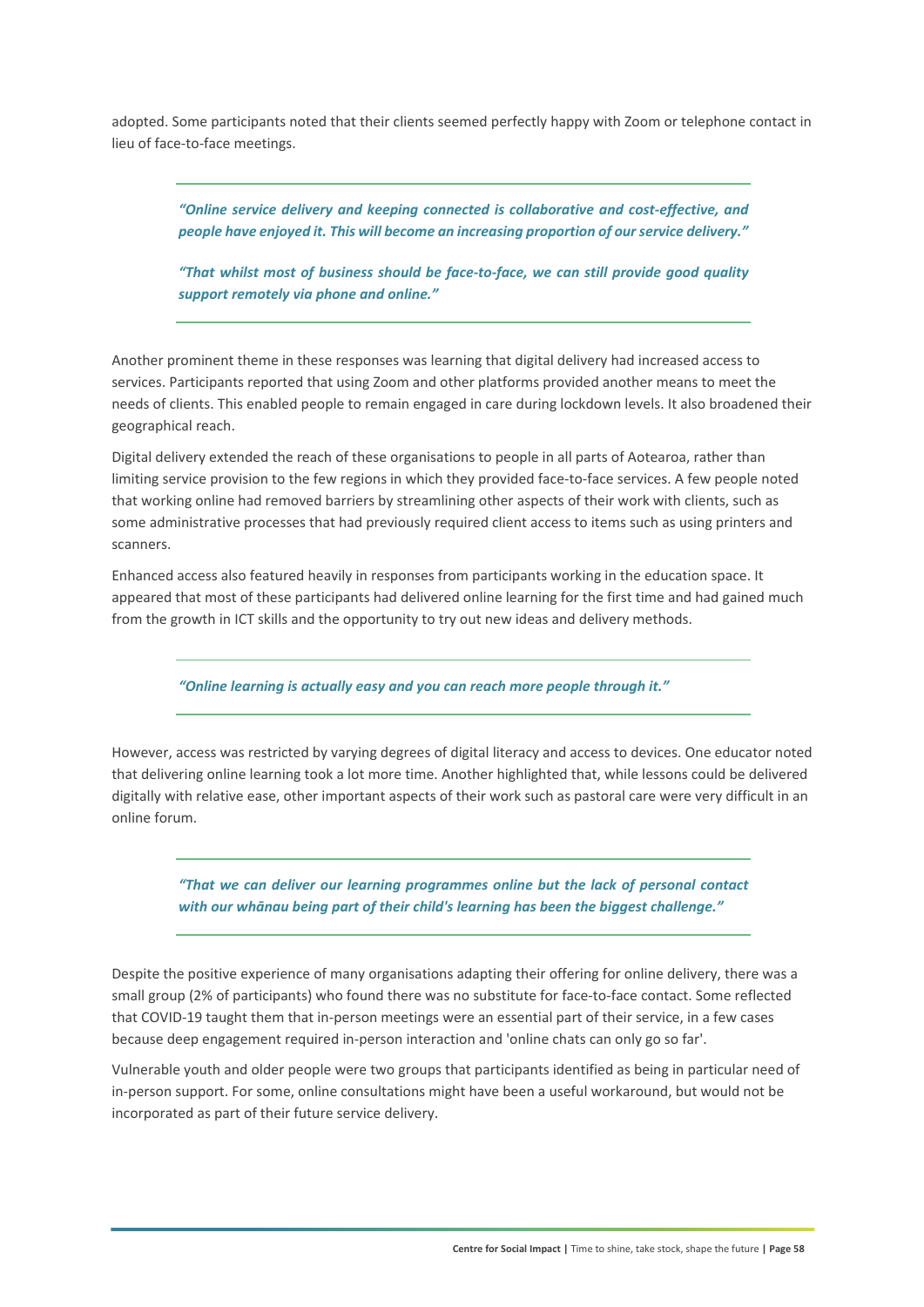*"…Those we support rely heavily on in‐person, group or face‐to‐face contact, we struggled to find a way around this."* 

In terms of internal work processes, learning of the versatility, ease and effectiveness of using video conferencing software, such as Zoom to connect team members and facilitate contact with stakeholders featured prominently. Many people noted the efficiency of moving communications online. Some mentioned savings in time and travel costs by replacing face-to-face meetings with online meetings. Some noted that online meetings streamlined other work processes, such as board meetings. They also reduced the potential for misunderstandings and drawn out timeframes from lengthy email discussions involving many people.

*"With added efficiency of virtual communications—have had more opportunity to get 'off the tools' and work on bigger picture."* 

*"The development of capability within our organisation for complete remote working. This has hastened the switch to (almost) paperless board meetings, which was previously taking forever to achieve."* 

Online meetings were primarily used to facilitate remote working. Participants learnt that it was not necessary to share an office to work collaboratively and effectively. Participants were surprised how easy it was to work from home and maintain a positive team culture. They saw huge benefit in the increased flexibility that remote working brings.

*"…That we can build meaningful connection, culture and teams in cyber space."* 

*"That we have all worked extremely well from home and in fact have found it quite efficient not having to travel in the Auckland traffic every day. We will now continue to work from home."* 

While the vast majority spoke about what they found to be the 'huge benefits' of working online, a few issues were identified. Organisations must be sufficiently resourced to work remotely. Some learnt they needed better digital capability, or that COVID-19 had highlighted the importance of continual upskilling in the use of technology and up‐to‐date equipment. A few participants learnt the value of a physical office for productive working, maintaining focus and vision, and deep collaboration.

#### **Highlighted organisational strengths and capabilities**

Some 10% of participants highlighted the extent to which COVID-19 had revealed the strengths of both their teams and organisations as a whole. Participants described learning that their team was 'fit for purpose', strong, capable and effective. Discovering new strengths and capabilities revealed 'the true value' of teams and highlighted their commitment and strong sense of mission within the organisation.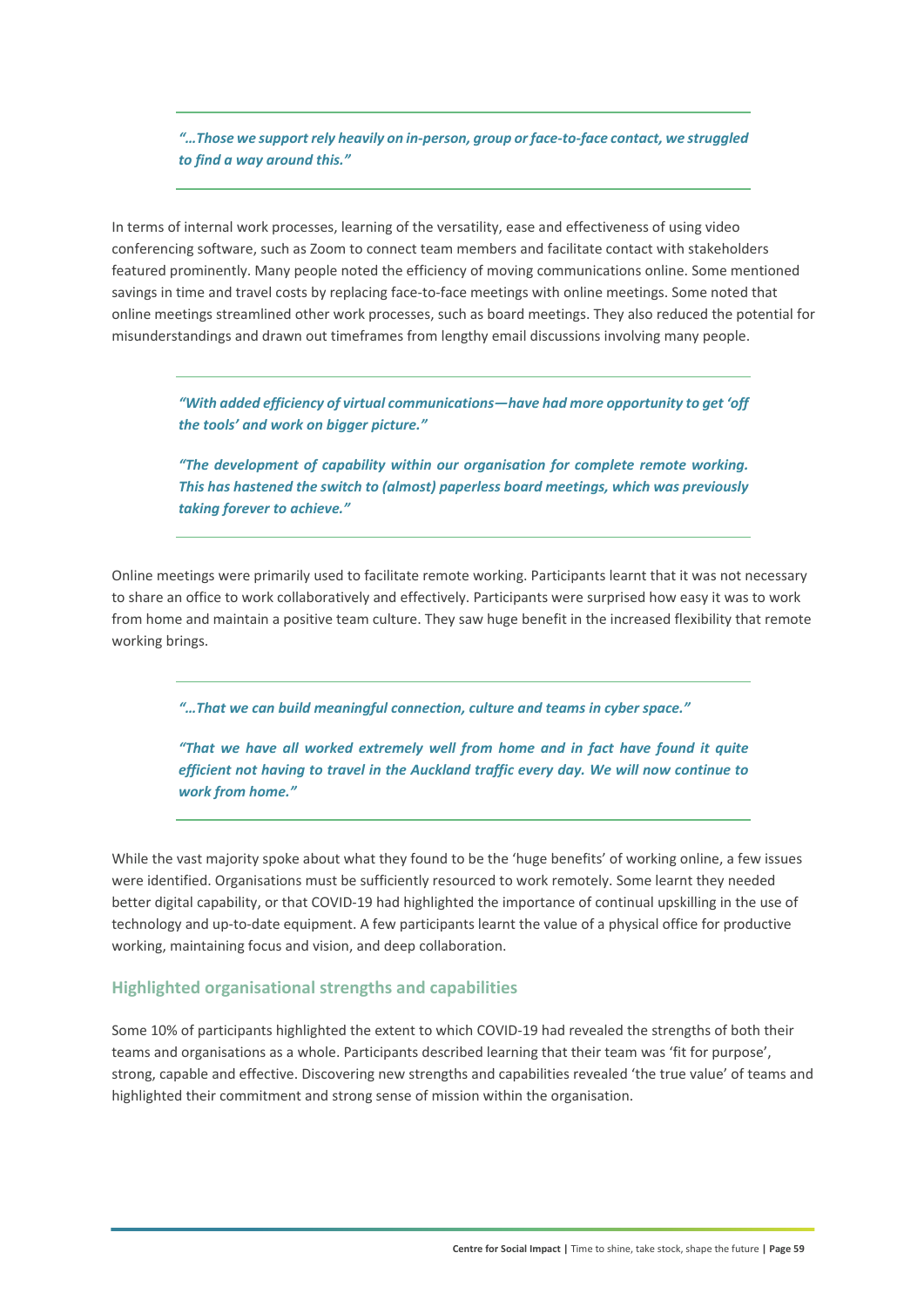*"I am so proud of our team, staff and board for their commitment to our core values. We were tested and we were true."* 

Being adaptive and responsive continued as a prominent theme. Many shared how they learnt of their team's capacity to move quickly and efficiently to respond to challenges in a dynamic environment. Teams were revealed to be flexible, agile and versatile as they demonstrated their ability to adapt delivery and internal processes, such as decision making, when required.

*"We can adapt quickly when needed. We can't go back to the old bureaucratic ways of operating now that we know how efficient we can be."* 

*"Our team is more agile and innovative than they ever thought they could be—has grown their confidence in themselves."* 

The resilience of teams and organisations also featured strongly in these responses. Participants learnt that their organisations were robust and able to overcome adversity. The pandemic taught many of these participants that their organisations had the capacity to cope in an emergency and could 'survive and manage whatever the crisis'. This learning fostered new confidence by showing that 'impossible is nothing' and that in uncertain times these providers were able to survive and also move forward. For some, a positive attitude was a key component of resilience, enabling teams to remain vibrant and effective, and also to make the most of challenging circumstances.

*"That we can do this! What seemed scary way back at the start has been addressed and we have found ways to carry on."* 

Positive team culture was also highlighted by the way teams responded to the challenge of COVID‐19. Participants noted the collaboration, generosity, caring and kindness of staff, with team members reaching out and supporting one another and 'banding together' when required. This resulted in a strong sense of togetherness. For some participants, there were enduring positive gains, with teams 'strengthened by working through this together'.

#### **Relationship building and collaboration**

COVID‐19 was a powerful catalyst for building relationships and collaborating across the sector. It highlighted the immense value in working together. Overall, responses highlighted the huge appetite for collaborating within the not-for-profit sector, which was seen by many as being key to its sustainability.

For many, the COVID‐19 response demonstrated the power of collaborating and showed how quickly people could come together to achieve a shared objective. Participants felt their ability to collaborate and strengthen organisational relationships was enhanced by the pandemic. They achieved this through increased networking with like-minded organisations, enabling the sharing of experiences, knowledge, skills and resources.

The value of more formalised professional networks was another important learning. The important role played by umbrella groups was also highlighted. A few participants shared that they had relied heavily on umbrella groups during the response.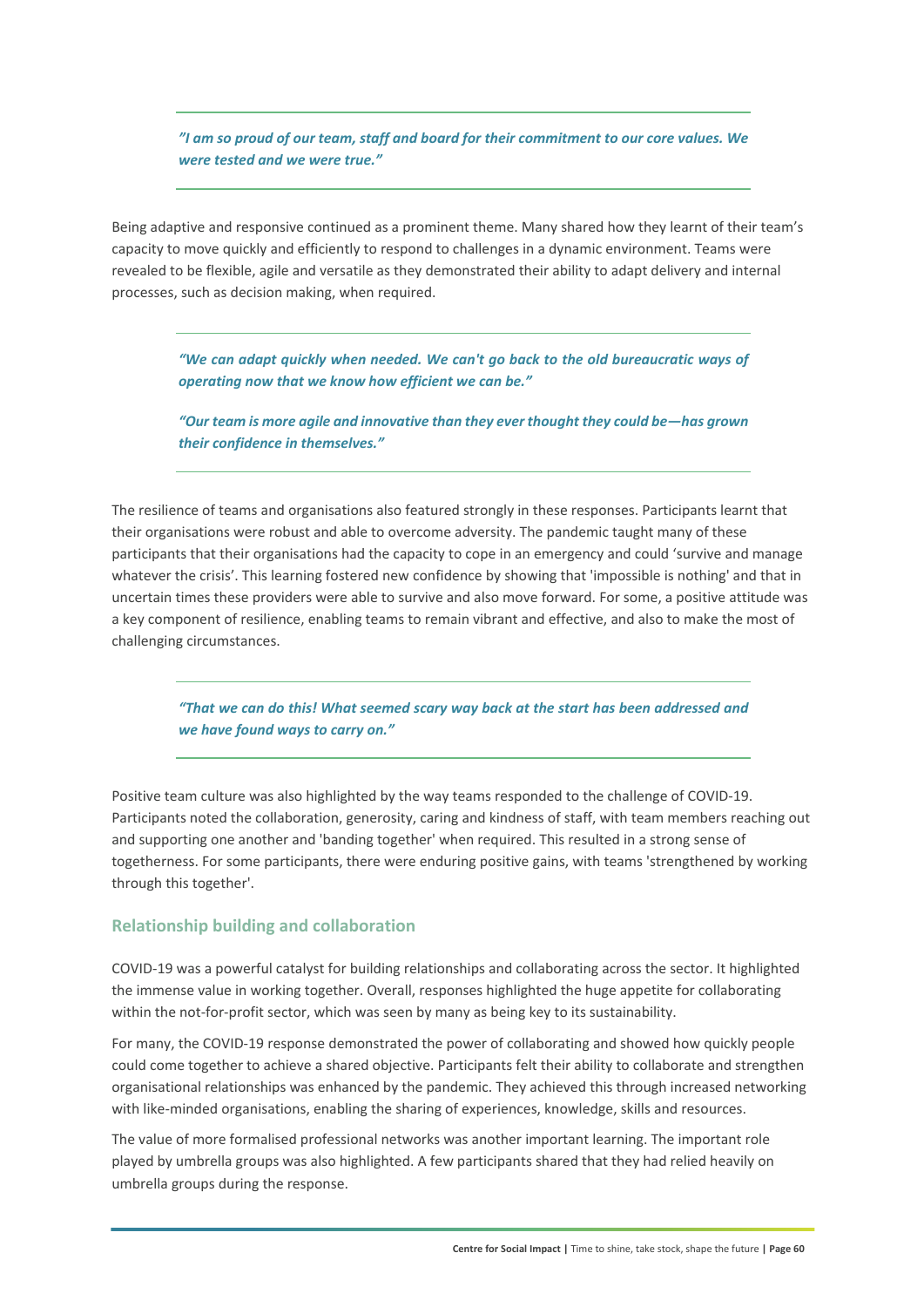*"Cooperate with other organisations. A silver lining of COVID‐19 has been the immense increase in networking and collaboration and we need to continue this momentum."* 

*"We had invaluable local online meetings during lockdown that occurred organically (not through formal organisation) that had key stakeholders and volunteer managers present. This was excellent for sharing resources and knowledge quickly and efficiently, as well as providing a space for managers to talk that I believe improved wellbeing for all of us during lockdown."* 

*"Having a collective of knowledgeable and experienced CEOs to bounce ideas from during this time was invaluable."* 

*"Communication and collaboration is very important to get the best outcomes from a people and fiscal perspective, as it is to develop resilience in our community, so in the event of adversity people are better equipped."* 

While many focused on collaborating across the sector, the importance of fostering productive relationships with other organisations and stakeholders also featured. Examples included cultivating strong ties with local authorities and 'a collective approach,' with more opportunities for the NGO sector and government to work together. One participant described this as having 'stunning outcomes' during the pandemic. The importance of strengthening hapū and iwi relationships was also highlighted.

Some noted the importance of building and maintaining relationships with communities before a crisis hits. There was also a desire by some to draw on the community knowledge of other organisations, particularly those with a good appreciation of community needs.

*"I have networked with more people during COVID‐19 lockdown than I was able to prior to lockdown. Our agency has grown in terms of our ability to communicate both within the agency, across government departments, with local organisations as well as with other providers in our same sector."* 

*"The relationships we have worked on previously have been invaluable now."* 

Looking to the future, some participants talked about what would be useful to further enhance collaborating across the sector, echoing many of the desired future changes to strengthen the sector. Some felt that organisations needed to prioritise relationship building, with COVID‐19 showing how crucial it was to have these in place. The need for greater awareness across the sector of what other organisations were doing featured once again, as did how a competitive funding model stifles collaborative working.

#### **Importance of being prepared for the unexpected**

The need to be prepared for any possibilities was a further theme, raised by 5% of participants. This group had learned of the importance of conservative financial management and comprehensive planning that included worst-case scenarios. A few people reflected that their organisations were well prepared thanks to investments in technology, business continuity and pandemic planning; time well spent which enabled them to continue to support their clients uninterrupted. However, the bulk of this group noted their organisation's need to do better in this area.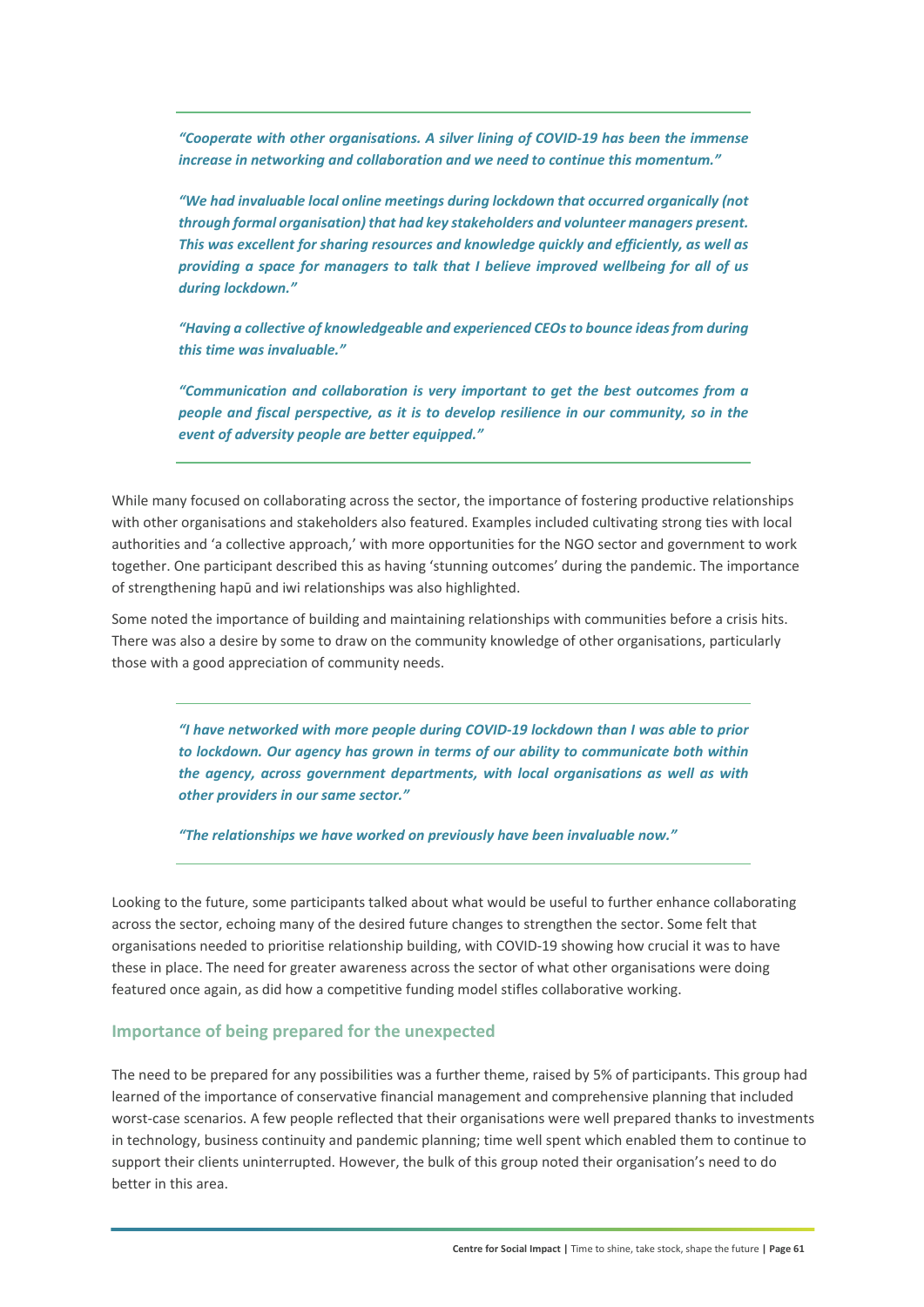The majority of participants that spoke of the need to plan ahead and prepare had learnt of the importance of retaining cash reserves and/or a contingency fund to meet unknown challenges. Many reflected that their organisation's reserves had been insufficient to deal with the impact of COVID‐19. A few people highlighted the need for clear policy around how reserves were built and used.

Other considerations raised were the need to know and put aside the cost of winding down while still in a positive financial position, that a reserve fund must be financially self‐sustainable, and the need for a clear rationale to justify the need for retaining this cash to members.

*"Back‐up finances and emergency plans for ALL and ANY conceivable issue need to be given thought to."* 

*"That we needed to have funds put aside for a rainy day. We had ploughed all income into subsidies for clients. Without the wage subsidy we would have gone under by now."* 

The importance of effective business continuity planning was a further theme in responses, with most reflecting that their plans had been insufficient or needed updating. One person pointed out the need for policy and procedures to be kept as living documents.

Other aspects of readiness highlighted were the need to keep good stocks of personal protective equipment and ensuring that all staff had the right form of technology that suited their ability. A further group of participants shared that COVID‐19 had taught them valuable skills, resilience and approaches for dealing with difficult and uncertain situations. These people felt they were now more resourceful and skilled when it came to planning, prioritising resources, and increasing efficiency by reducing operational loads.

*"Our business continuity plan was not sufficiently well defined for a pandemic event like this, however it gave us a good base from which to start our crisis management. It needs to be reviewed and revised."* 

Within this theme, a small group of participants felt that COVID‐19 had revealed that many charities in Aotearoa New Zealand lacked preparedness for, or resilience to, unexpected events. These participants saw an honest, hard look at organisational viability as important and that the 'inevitable' consolidation needed to happen sooner rather than later to streamline the sector, and make more efficient use of what would be a smaller pool of financial resources in the near to mid-term future.

#### **Good communication is vital**

For a further group of participants (5%), COVID-19 had reinforced the importance of clear and timely communication. The majority of these people spoke in general terms about 'the need for open communication' during these uncertain times, both within their organisation and with external stakeholders.

Effective internal communication processes with team members, volunteers and governors were seen as important for maintaining wellbeing and managing change. Some participants identified a need for decisive and timely communication from leadership to staff.

A few noted how their organisation's skills in this area had been strengthened during COVID‐19, while one or two gaps were also identified. A reliance on group gatherings for information sharing was one example provided by a volunteer organisation.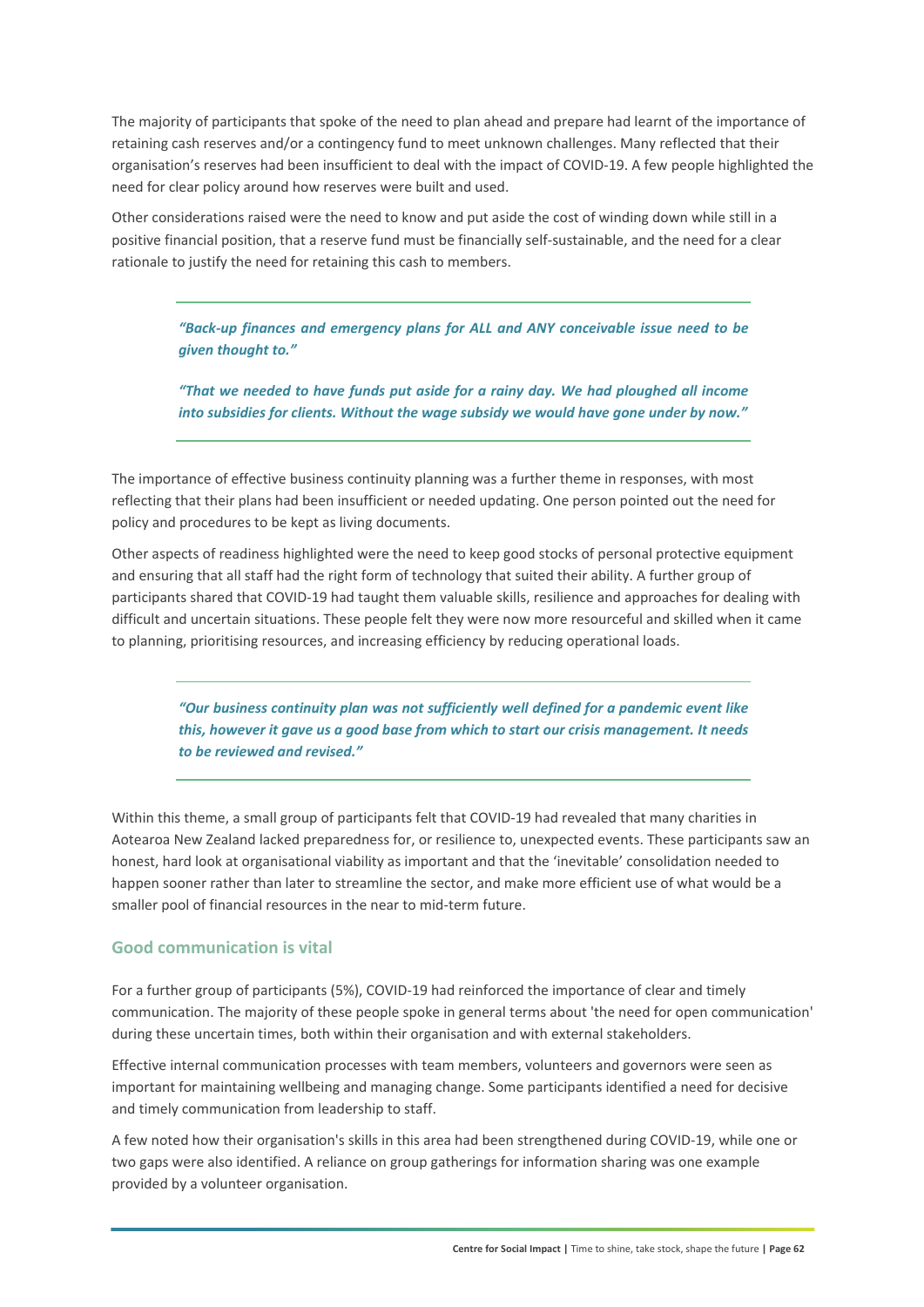*"Our daily communication with service users, staff and governance has been key."* 

*"…Communication is king. We became much better communicators with our staff and*  volunteers and have seen the benefits of this."

Regular communication with service users was seen as vital. Several participants highlighted the importance of 'clear, brief messages for whānau'. A few had found certain methods particularly effective for managing information flows with clients and members. Regular newsletters (both email and paper) were mentioned as a useful tool for sharing information about service availability, health messages and other information, as well as the value of making personal contact via phone calls.

The importance of having up‐to‐date contact details available when needed was also noted. Paramount too was open communication with other external stakeholders such as supporters, partners, funders, and the wider community. Some participants reflected on their organisation's successes in this area.

Some participants felt that regular contact with key partners and funders had enabled them to understand and share the impacts of COVID-19. On the flip side, one person noted that receiving too much information, and duplicated information from different sources was frustrating and time-consuming.

#### **The value of our contribution**

COVID‐19 reinforced the value and importance of the work of their organisation, raised by 4% of responses. One prominent theme was that the pandemic highlighted that their work addressed community needs that would be otherwise unmet. For some, this was fostered by the swift and effective response of their organisations, or the sector more broadly, to the enhanced or changing needs of their communities: COVID‐19 was evidence that they could deliver in a time of crisis. These participants reflected on how successfully they had managed, despite significant constraints, and a few felt that the sector had mobilised to meet community needs faster than government responses. Some believed the pandemic had revealed the extent to which communities and society, in general, rely heavily on the 'vital' work of the tangata whenua, community and voluntary sector.

*"Our organisation is small but a much needed service. We do fill in the gaps in our community."* 

*"What we do matters to the community and it has given us determination to keep going, despite the anxiety and uncertainty."* 

For other participants, COVID‐19 illustrated the extent to which their work enhanced the wellbeing of their communities. Examples included representatives of clubs sharing how lockdown highlighted their important role in facilitating socialising and togetherness. Arts organisations reflected on the important role of creative expression and celebration of culture, particularly in times of great upheaval. A further group of participants reported learning how appreciated they were both by supporters and the communities they serve.

Overall COVID‐19 had fostered for participants a revitalised sense of the value of their contribution, of purpose, and the important role they play in the lives of their clients. Conversely, a few people had learnt that their work was viewed as a luxury, or a 'nice to have', or they were misunderstood, undervalued or ignored.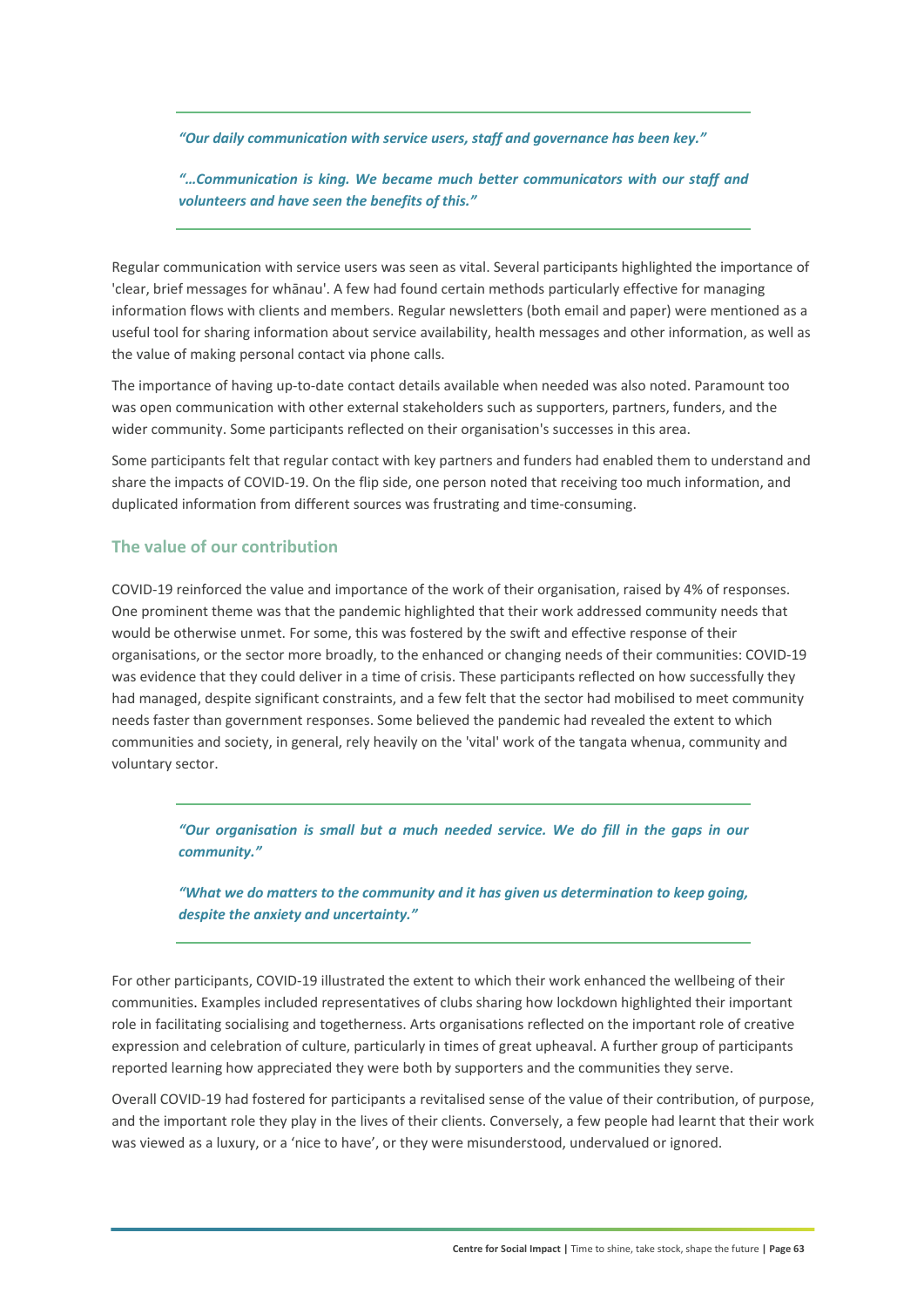#### **The strength, resilience and effectiveness of the sector**

A further theme (3% of participants) was that the tangata whenua, community and voluntary sector's response to COVID‐19 had illustrated its strength, resilience, and ability to quickly and effectively meet the needs of the communities it served. The sector was described as 'strong', 'resourceful', 'rock solid', 'resilient' and 'agile'. Some reflected on the lengths sector organisations went to in order to provide services to their communities under difficult circumstances, or how sector organisations had rallied and 'pulled together' for whatever was required. The extent to which the sector had been heavily relied on during the pandemic was also noted.

*"Resilience of grass roots community groups, their ability to read what is required and adapt accordingly."* 

*"Grassroots can achieve a large amount based on the generosity of volunteers."* 

#### **Other responses**

A range of themes were raised by approximately 2% of participants: that crisis brings opportunity; the sector's reliance on unsustainable revenue streams; the importance of clear vision and purpose; and the resilience of our communities. We discuss these below.

A few participants used this question as an opportunity to reflect on the potential for the disruption to be an agent for positive change. These participants shared a strong sense of optimism for the future, despite the serious impacts of the pandemic, because 'there are always opportunities out of adversity'.

Some reflected on the new opportunities to enhance service delivery or fundraise differently. For others, the opportunity presented was for 'a reset' and deeper, structural change. COVID‐19 had shown how easily traditional structures can be dismantled to make way for more agile, flexible approaches and the ability of crisis to bring people together to work for a common goal. But regardless of the scope of the opportunity presented, the pandemic was seen as a valuable chance to 'build back better'.

*"…Looking forward to taking the best of what we have learnt and the best of what we traditionally have done and making a better future for clients and staff."* 

*"Sometimes there needs to be a burning platform within the sector to effect needed change. COVID‐19 is presenting one of those."* 

COVID‐19 revealed the precarity of the revenue streams on which much of the sector relied. A few people described the position of their organisations and the sector more broadly as 'fragile', 'vulnerable' and 'unsustainable'. Some specified certain funding sources as particularly uncertain or risky, such as council funding and gaming trust grants. One person noted the need to spread this significant risk among a greater variety of funding options to avoid a similar situation arising in future.

A few participants highlighted the challenge of operating in an increasingly uncertain environment in which organisations are competing for fewer and fewer dollars from funders and donors—a situation that one participant described as living in 'a house of cards'.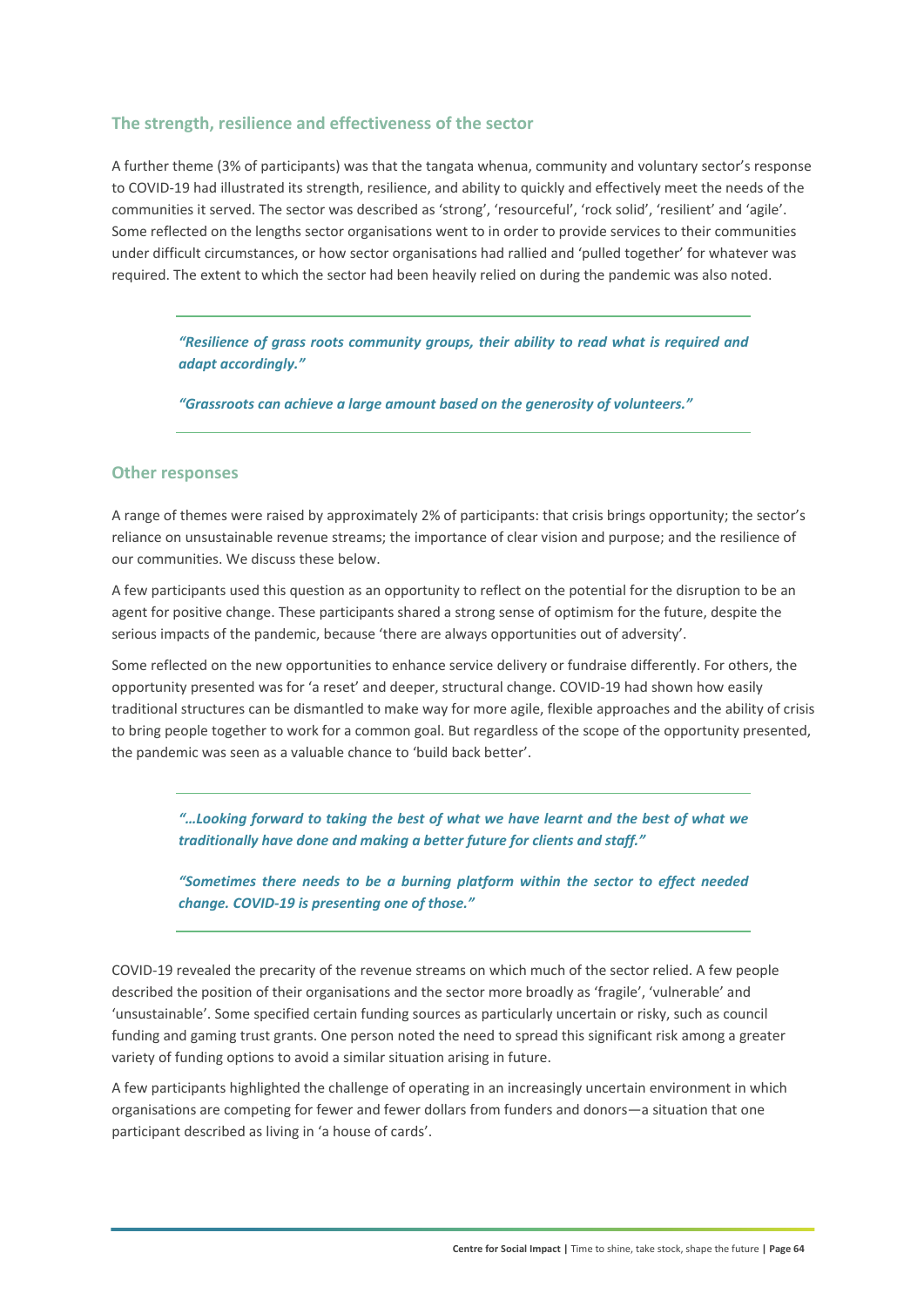*"The precarious nature of community and social services relying on gaming grants to fund wages and to run their services. It's not sustainable and it's not equitable."* 

Some raised the need for clarity of purpose and action, particularly during times of uncertainty. Keeping the focus on vision and mission central were crucial, even if it meant reducing some aspects of service delivery. COVID‐19 taught some the importance of focusing on core services, not letting distractions get in the way, and what can be accomplished when you have a strong purpose and values that your team believes in.

*"A reminder that it is important to be clear about your beliefs, philosophies and why you do what you do—this then makes it easier to make decisions not only about what needs to be done but also how it should be done. Once that is established—keep it as simple and clear as possible. Message it over and over again."* 

For a small group of participants, discovering the resilience of the people, families and communities they serve was the most important lesson. These people described how their communities remained positive, coped with the isolation of lockdown and were open to learning new skills and technologies. Some participants were struck by the sense of community in the areas in which they worked, and the way members cared for and supported one another.

### **Final reflections**

Survey participants were given the opportunity to offer any final reflections. Broadly, participants appeared to use this question to raise issues and ideas with a wider scope, most commonly in regards to the wider community sector and New Zealand society.

A prominent theme arising in responses was praise. The opportunity was taken to praise and offer thanks to individual organisations and funders either on a national or local scale.

*"Our community is absolutely amazing. So many organisations really stepped up to the mark and did everything humanly possible to support their local community or constituency. It was our privilege to help to support them with C19‐specific funding."* 

*"I think the country would have found it difficult to have coped so well without our voluntary organisations."* 

Notably, several participants extended praise and thanks to the government and related agencies for their response to COVID‐19 on a national scale.

*"The government response to COVID‐19 infections management and to the financial impact have been phenomenal."*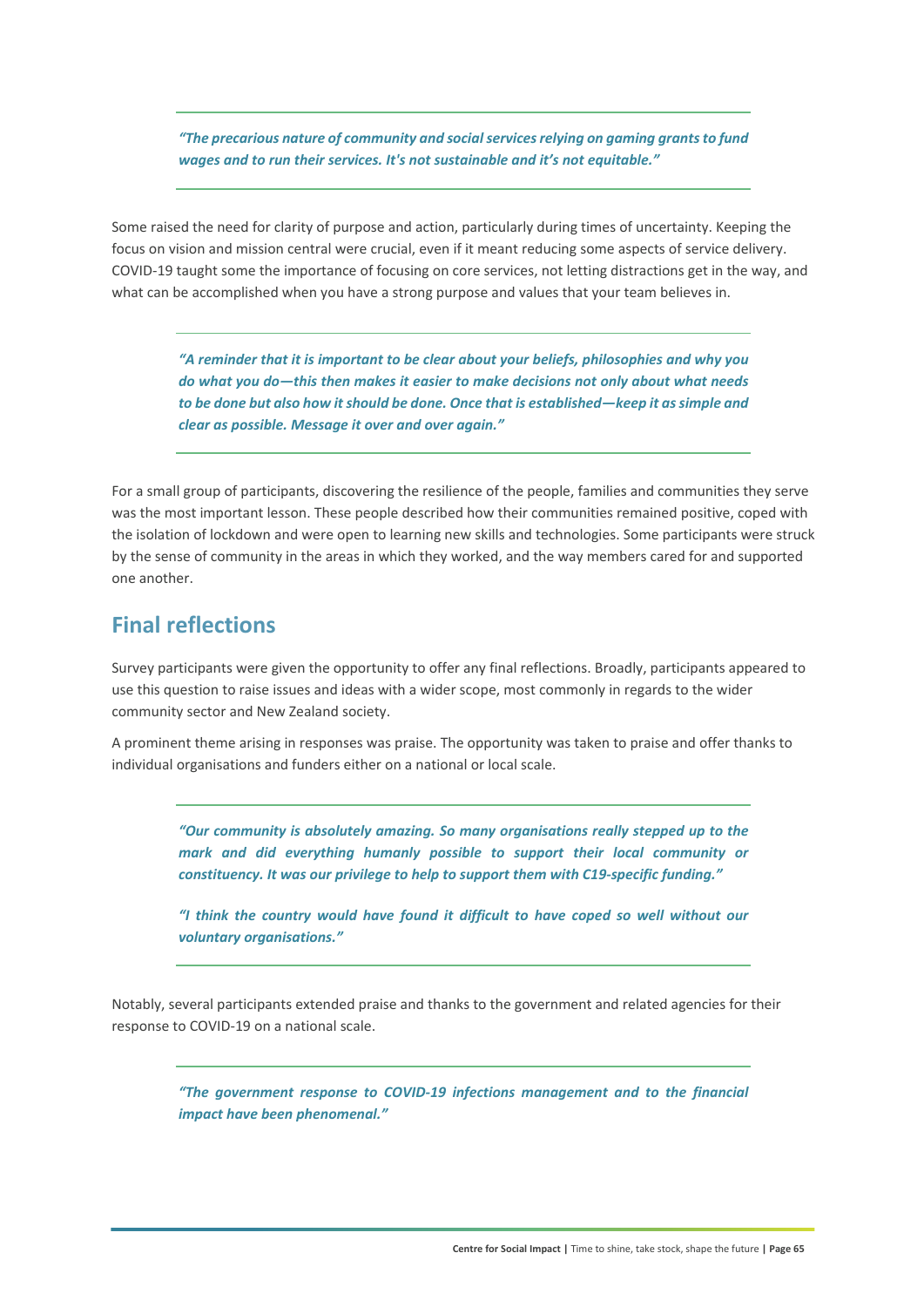*"We are very grateful for the wage subsidy, and business loan. Also for the regular COVID bulletins from various government departments. We feel very supported so far in the face of the challenges."* 

Other prominent themes amongst participants were relief and resilience in light of the relaxation of strict lockdown measures.

*"Young people are very resilient and creative. We need to listen to them."* 

*"Keep being positive and explore new ways to keep our organisation strong."* 

*"Although it's been challenging, as an organisation this has been a great time of growth in relationship for us as a team, both staff and governance. We have all pulled together to keep the ship afloat which is one of the essences of a not‐for‐profit organisation everyone willing to pitch in for a greater cause."* 

Furthermore, for several participants the changing environment brought out by COVID‐19 led to a sense of opportunity for change or development in the future. Within many responses there was a sense of determination and a focus on looking ahead and continuing to offer services.

*"There are opportunities in the volunteering space—are we ready to engage!"* 

*"Let's hope this pandemic is not wasted, and we all in this sector use it to create positive change!"* 

In contrast, there were also calls for help, and details of ongoing challenges and loss that were causing uncertainty and grief for participants.

> *"Help—arts is CRUCIAL for wellbeing, social cohesion etc and yet is not the PRIORITY for community funding for council etc—it needs to be!"*

> *"It's been hard for Māori in rural areas—there's no public transport and many whānau are going without."*

> *"I'm so tired, and struggling to continue some days with the energy to continue with this work as I feel like it's just me hitting my head against a wall so much of the day…The change in support/belief from the private sector to non-profit is mind blowing and frustrating."*

Wider social themes were also apparent within responses. There was a strong call for changes to the sector, and for changes to funding in particular.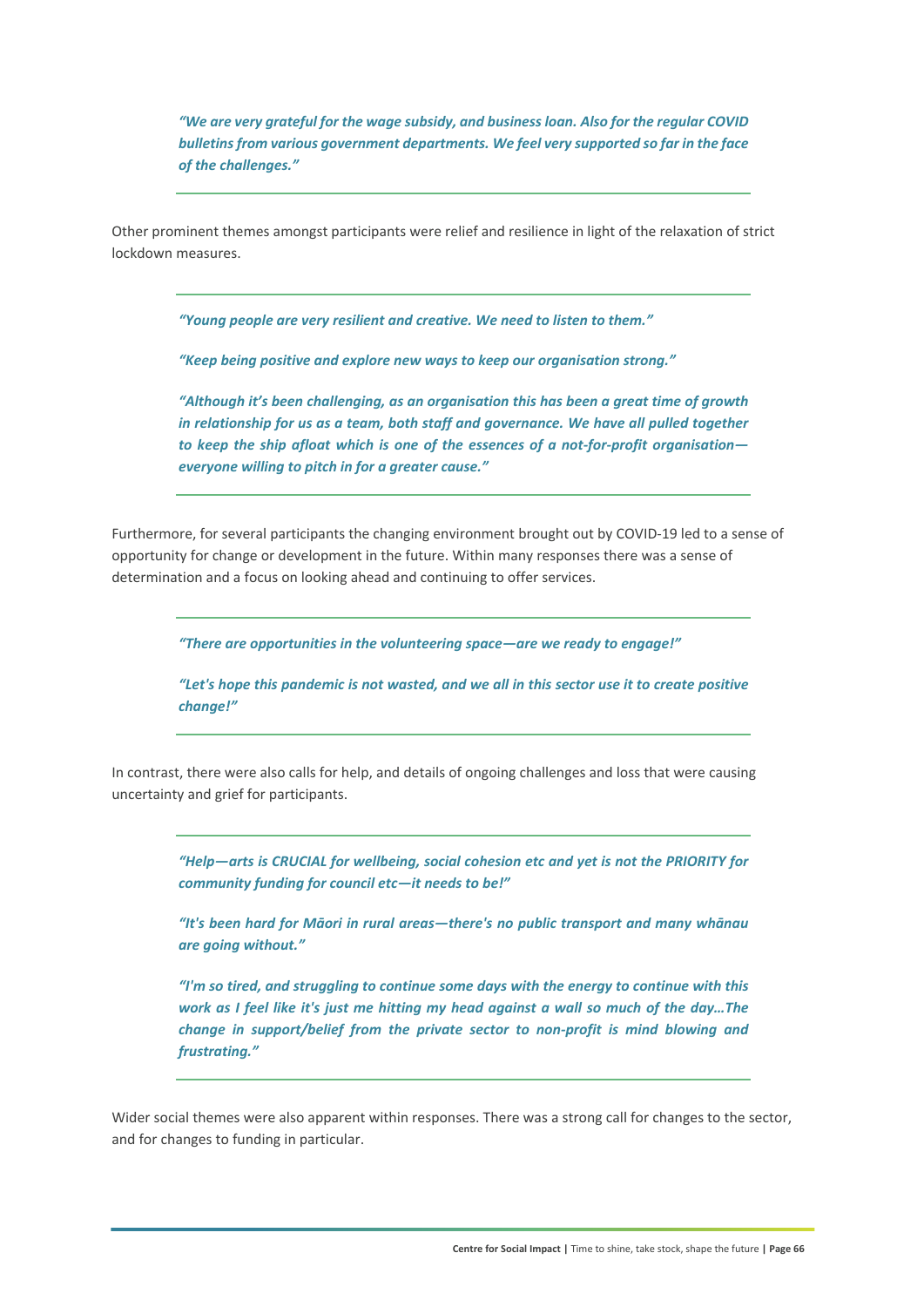*"Uncertainty over funding makes sustainability and continuity much more difficult. It is difficult for future planning, development and strategic thinking when we are just making do to survive each year if we can."* 

*"Funding opportunities are minimal, so you end up fighting for the small amounts with other trusts and that limits collaborative opportunities and makes it harder to reach wider conservation goals."* 

*"What would happen to NZ if all charities downed tools for a month?"* 

Several participants urged a focus on stronger partnerships and emphasised the importance of planning for the future and being aware of the possibility of further challenges.

*"The sector can be a leader in rebuilding NZ Inc. We must have a united innovative voice that shows people are to the foremost & the 'economy' is there to support our wellbeing."* 

*"The level of innovation and excitement for change has stimulated what could be a crowded domain. We need to create the forums and relationships that can enable [us] to [do] good stuff to be recognised and the new priorities to be addressed. We do not want to find ourselves returning to old troubles."* 

There was a prominent call for wider social change and utilising COVID‐19 knowledge and energy to address wider social issues such as climate change, racism, mental health awareness, and inequity in New Zealand.

*"There was feedback from the disabled community that their input wasn't widely sought or considered highly enough throughout this pandemic. How do we help amplify the voices of those who could be most affected in times like this?"*

*"To the higher beings—you must learn to trust communities. We know our own!"* 

*"There is huge momentum for change so we can address inequality, environment, and climate change in our recovery, while also investing in community‐led solutions."* 

Lastly, this question was used to offer feedback and suggestions about the survey and dissemination of the results.

*"So many surveys—now some action please!"* 

*"Mihi aroha ki te ngakau tautoko o tenei Kaupapa."* 

*"Data is so important to help evidence based decision making and this survey will definitely help."*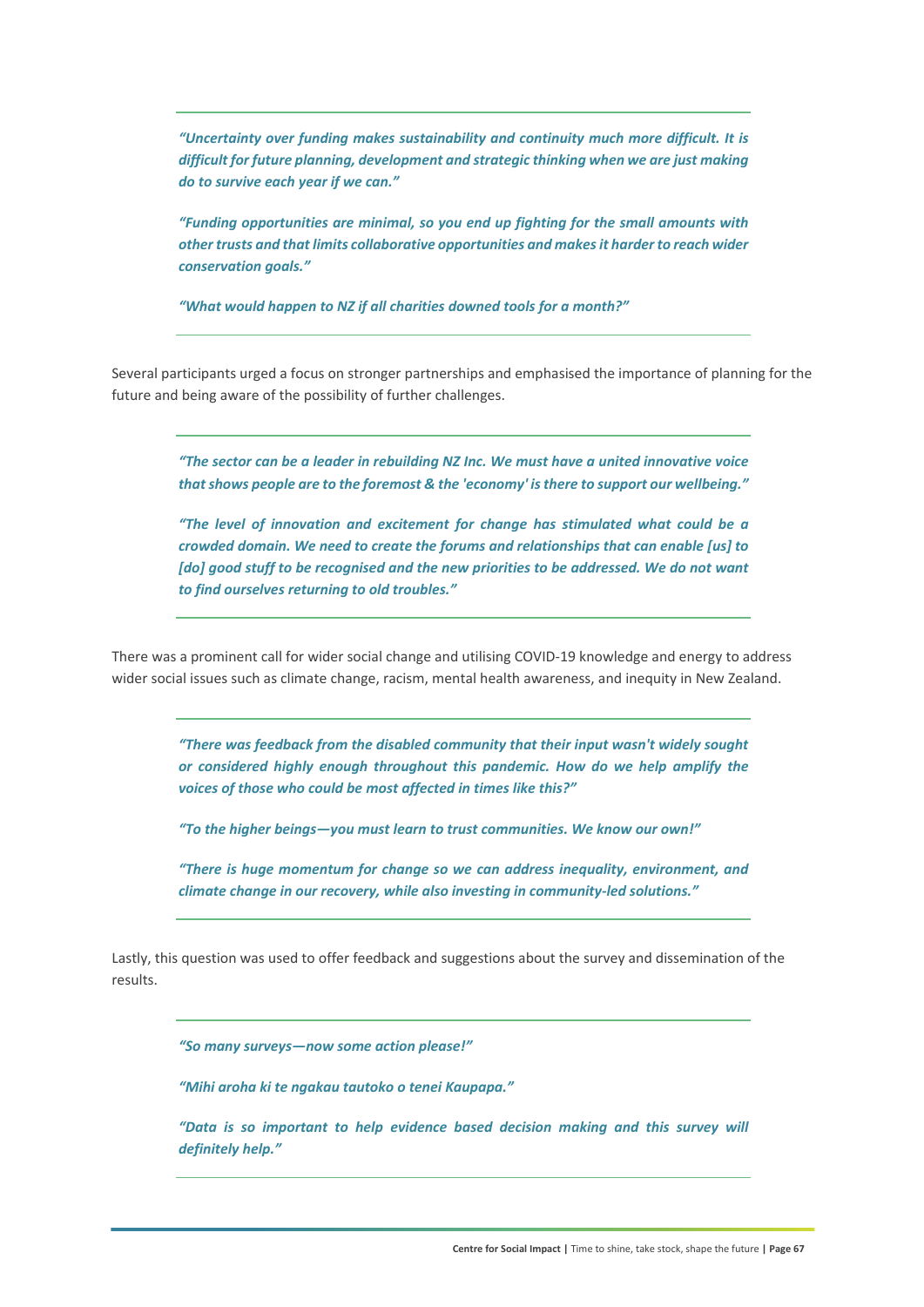## **Sustaining sector voices**

### **Releasing the survey as open data**

We will be releasing the data from this survey as an open dataset to enable other organisations to conduct their own analysis. This can then be used for service delivery and policy design across community organisations, government and philanthropy.

We asked survey participants if they agreed to their data being shared (noting that no identifiable data would be released). This received a very positive response, with 96% of responses received agreeing to the aggregated data being shared.

We intend to anonymise the responses and load the open dataset on to the Community Research platform for open access.

### **Re‐engaging survey participants**

We indicated that this survey may be repeated in the future to explore if any changes had occurred in organisations and the needs of the community and voluntary sectors. Responses indicated a highly engaged audience in this research, with 78% of responses being willing to be surveyed again, and 32% willing to be interviewed should this be required. A further 47% would like to receive a summary of results of the survey.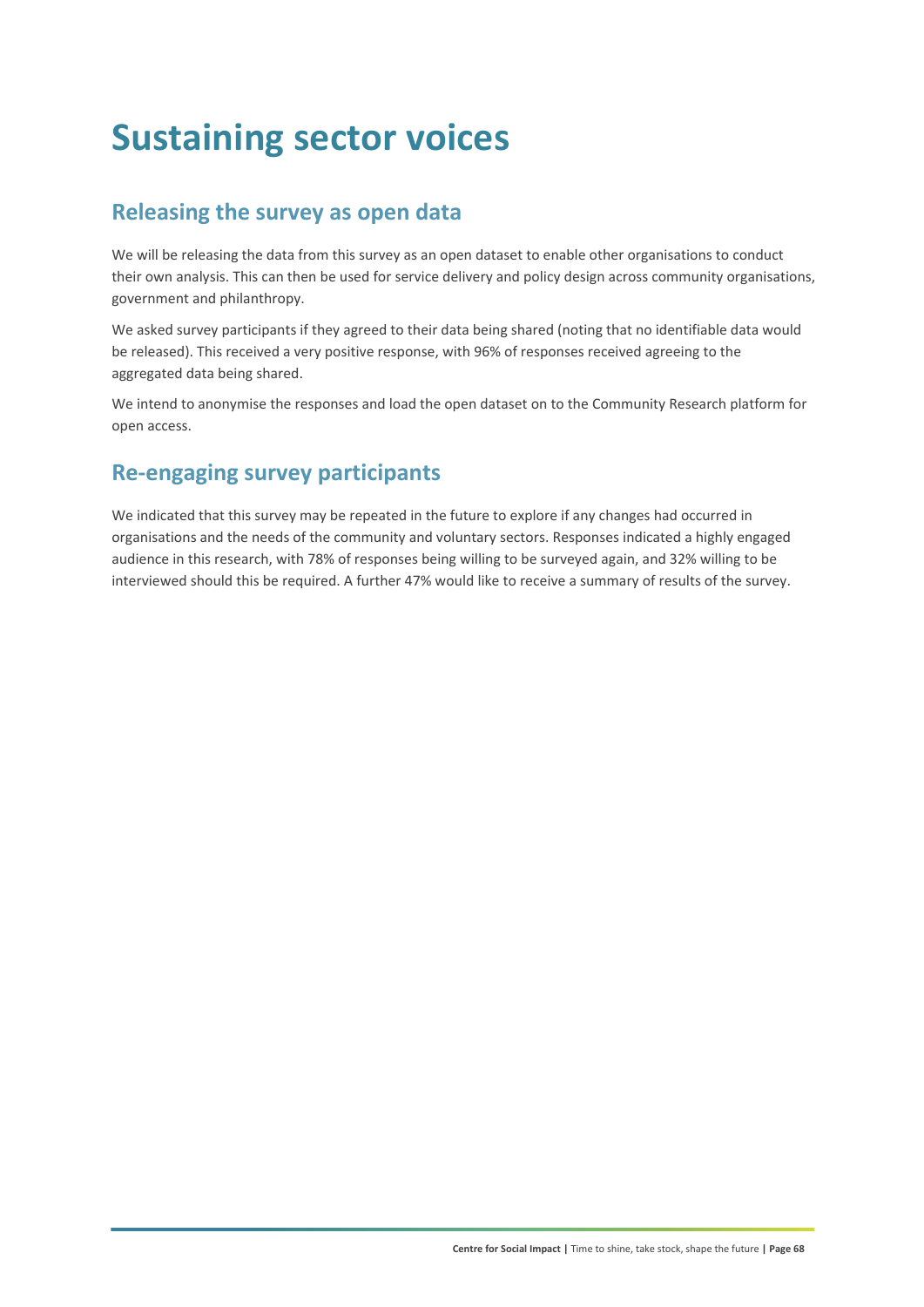## **Conclusions**

#### **Shining a light**

COVID‐19 has profoundly impacted people and nature. So has the nature of our response.

It's not surprising that love, kindness, respect and compassion surfaced during the COVID‐19 lockdown period.

The tangata whenua, community and voluntary sector had long secured our wellbeing and our ability to cope with big and small challenges. They set us up mentally, physically and spiritually to remain connected. They set us up for creative expression and immersion in culture. They set us up to remain fit and active. They set up nature to fill the silence left by lockdown.

The results of this survey show that, while a sizable number of organisations took a hit during lockdown, they mobilised, moved with agility, and in some cases did, and are still doing more with less.

Effective leadership and fast action by government was matched by people and communities across Aotearoa.

The sector earned trust and mandate through its ability to read what was required and move rapidly. Examples seen in this survey included helping with material hardship, food assistance, shopping and deliveries, emergency accommodation, care packages, budgeting assistance, job hunting, utility payments, loneliness and isolation.

Umbrella organisations and peak bodies were mentioned for increasing support for their members and networks. This included advice on health and safety, staffing, budgets, wellbeing, and supporting online set‐up and business continuity.

Organisations adapted and diversified to changing needs, developed new programmes, did what was needed even if it wasn't their core work, or shifted to online support.

High trust models of funding, flexibility and mutual respect between local and central government, philanthropy and the sector created the conditions for some stunning outcomes for communities.

It's clear there are people in our whānau whānui and communities who would do anything for us. And they did. "We have never worked so hard with so little," said one. Some were delivering food parcels well before government support came through. One organisation went from helping 20 families to helping 80. Individuals provided care while needing to access the foodbank themselves. Others used their own devices and their own data to make services available. Some delivered services in good faith before government funds came through. We know many put themselves at risk to be shoppers and deliverers.

#### **Taking stock**

Not surprisingly, this took a toll.

We knew that before COVID-19, there was a shortfall of \$630 million in government funding to social service providers delivering services on behalf of the government<sup>1</sup>. We also knew that there was a \$200 million shortfall to meet the demand for services<sup>2</sup>. We knew that there were more organisations competing for decreasing pools of funding. We knew there were staffing and salary pressures.

1 'Social Service System: The Funding Gap and How to Bridge It', August 2019 ‐ https://bit.ly/2WYsFKc

2 'Social Service System: The Funding Gap and How to Bridge It', August 2019 ‐ https://bit.ly/2WYsFKc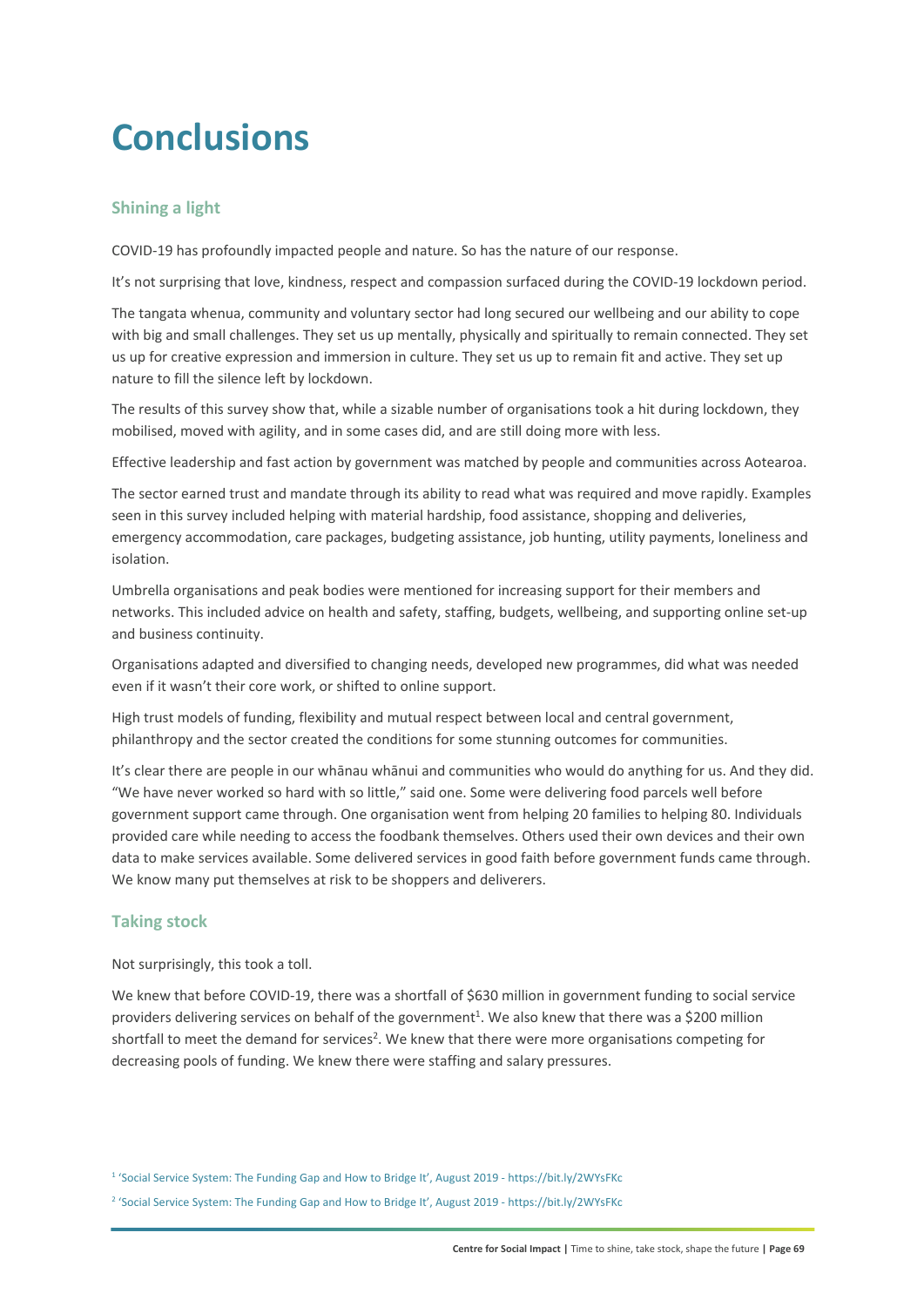Post-lockdown, the sector is in a fragile, finely balanced position. There remains a significant gap in the available and funded resourcing for tangata whenua, community and voluntary organisations to deliver services.

Most survey participants (74%) reported that they took some form of financial hit during lockdown. Almost half had sufficient funds to maintain staff and activity for six months or more, the rest did not without revenue coming in.

Inequities were highlighted. The pendulum swung, as the profile of some types of organisations fell and the profile of others rose. Some participating organisations received additional income (17%), while others increased their services with the same or reduced income. Many (59%) reduced services to protect clients and an elderly volunteer base, or because facilities such as schools, marae, community centres were shut.

Many participants lost revenue through cancelled fundraising initiatives, the Gaming Trust, government or philanthropic repurposing, and reduced corporate and public donations. Some saw further fundraising opportunities being considerably reduced with an expected recession coming as a consequence of the pandemic. A few did not wish to fundraise for the foreseeable future because they didn't wish to add stress to their communities.

Survey participants talked about reforecasting, restructuring, seeking alternative income streams and changing their business models.

#### **Shaping the future**

Surprisingly, our participants from the tangata whenua, community and voluntary sector largely remain upbeat and positive, excited about the possibilities for change that COVID-19 has opened up. They have enormous optimism. They developed a new confidence and proficiency through having their own team strengths and capabilities realised. The strong sense of togetherness, digital connectivity and revitalised sense of value and purpose resulted in a renewed sense of vibrancy.

Some in the sector surprised themselves with their ability to move rapidly, adapt and be nimble. They are poised to further embrace the digital space, share knowledge, work together more, and reshape the way they deliver services and support to their communities.

Collective effort across the sector, government and philanthropy is now needed to revive funding sources, replenish reserves, reshape the volunteer base, build technological and social infrastructure and skills, and rethink how services are delivered, supported and funded.

#### **Moving forward**

COVID‐19 has ignited the imagination and opened up our potential. There were "stunning outcomes" from opportunities for working better together.

Survey participants have sent a clear message that there is a "huge appetite" to harness the power and potential that was activated during lockdown. They want to protect and grow:

- high trust
- a broadened view of local needs
- locally‐led decision‐making
- moving quickly
- **•** being bold